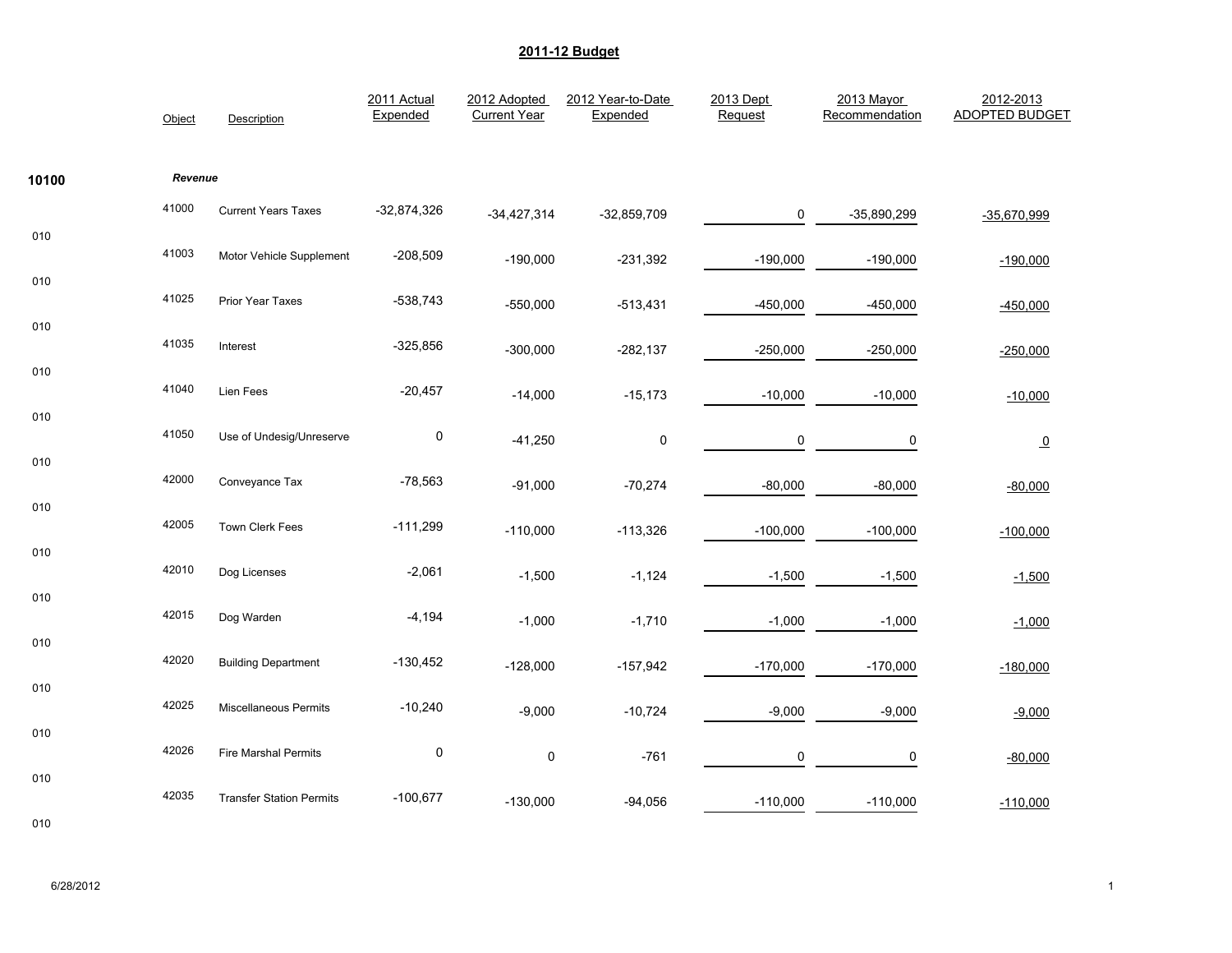|     | Object | Description                      | 2011 Actual<br>Expended | 2012 Adopted<br><b>Current Year</b> | 2012 Year-to-Date<br>Expended | 2013 Dept<br>Request | 2013 Mayor<br>Recommendation | 2012-2013<br><b>ADOPTED BUDGET</b> |
|-----|--------|----------------------------------|-------------------------|-------------------------------------|-------------------------------|----------------------|------------------------------|------------------------------------|
|     | 42037  | <b>Transfer Station Reclamat</b> | $-108,038$              | $-98,000$                           | $-107,151$                    | $-110,000$           | $-110,000$                   | $-110,000$                         |
| 010 | 42040  |                                  |                         |                                     |                               |                      |                              |                                    |
| 010 |        | <b>Trans Sta Disposal Fees</b>   | $-4,208$                | $-4,000$                            | $-3,735$                      | $-4,000$             | $-4,000$                     | $-4,000$                           |
|     | 43000  | <b>Investment Interest</b>       | $-45,269$               | $-45,000$                           | $-47,533$                     | $-35,000$            | $-35,000$                    | $-35,000$                          |
| 010 | 43010  | <b>Sewer Assessments</b>         | $-228,141$              | $-145,000$                          | -183,824                      | $-140,400$           | $-140,400$                   | $-140,400$                         |
| 010 | 43015  | <b>Water Assessments</b>         | $-10,850$               | $-11,750$                           | $-805$                        | 0                    | $\mathbf 0$                  | $\overline{0}$                     |
| 010 | 43030  | Operating Trans In TAR           | $-166,000$              |                                     |                               |                      |                              |                                    |
| 010 |        |                                  |                         | $\pmb{0}$                           | $\pmb{0}$                     | 0                    | $\mathbf 0$                  | $\overline{0}$                     |
| 010 | 43035  | Transfer in WPCA Fin Sen         | $-12,000$               | $-10,000$                           | $-5,000$                      | $-10,000$            | $-10,000$                    | $-10,000$                          |
|     | 43040  | <b>WPCA Rental</b>               | $-11,000$               | $-11,000$                           | $-5,500$                      | $-11,000$            | $-11,000$                    | $-11,000$                          |
| 010 | 44000  | P/Z & ZBA                        | $-3,878$                | $-5,000$                            | $-8,472$                      | $-5,000$             | $-5,000$                     | $-5,000$                           |
| 010 | 44005  | Parks & Recreation               | $-104,490$              | $-67,070$                           | $-80,057$                     | $-72,360$            | $-72,360$                    | -74,360                            |
| 010 | 44006  | Camp Oakdale/Other Rent          | $-2,155$                | $-2,200$                            | $-2,740$                      | $-2,200$             | $-2,200$                     | $-2,200$                           |
| 010 |        |                                  |                         |                                     |                               |                      |                              |                                    |
|     | 44007  | Fair Oaks Facility Rental        | $-1,050$                | $-500$                              | $-300$                        | $-500$               | -500                         | $-500$                             |
| 010 | 44010  | <b>Housing Authority</b>         | $-26,775$               | $-25,000$                           | $-28,273$                     | $-25,000$            | $-25,000$                    | $-25,000$                          |
| 010 | 44020  | Youth Services Program           | $-30,154$               | $-30,806$                           | $-29,634$                     | $-37,806$            | $-37,806$                    | $-37,806$                          |
| 010 | 44025  | Public Works Mower Grant         | $\pmb{0}$               | $\mathsf 0$                         | $-6,360$                      | 0                    | 0                            | $\overline{0}$                     |
| 010 |        |                                  |                         |                                     |                               |                      |                              |                                    |
|     | 45000  | <b>ECS Grant</b>                 | $-12,555,395$           | $-12,549,531$                       | $-12,570,109$                 | $-12,715,670$        | $-12,715,670$                | $-12,715,670$                      |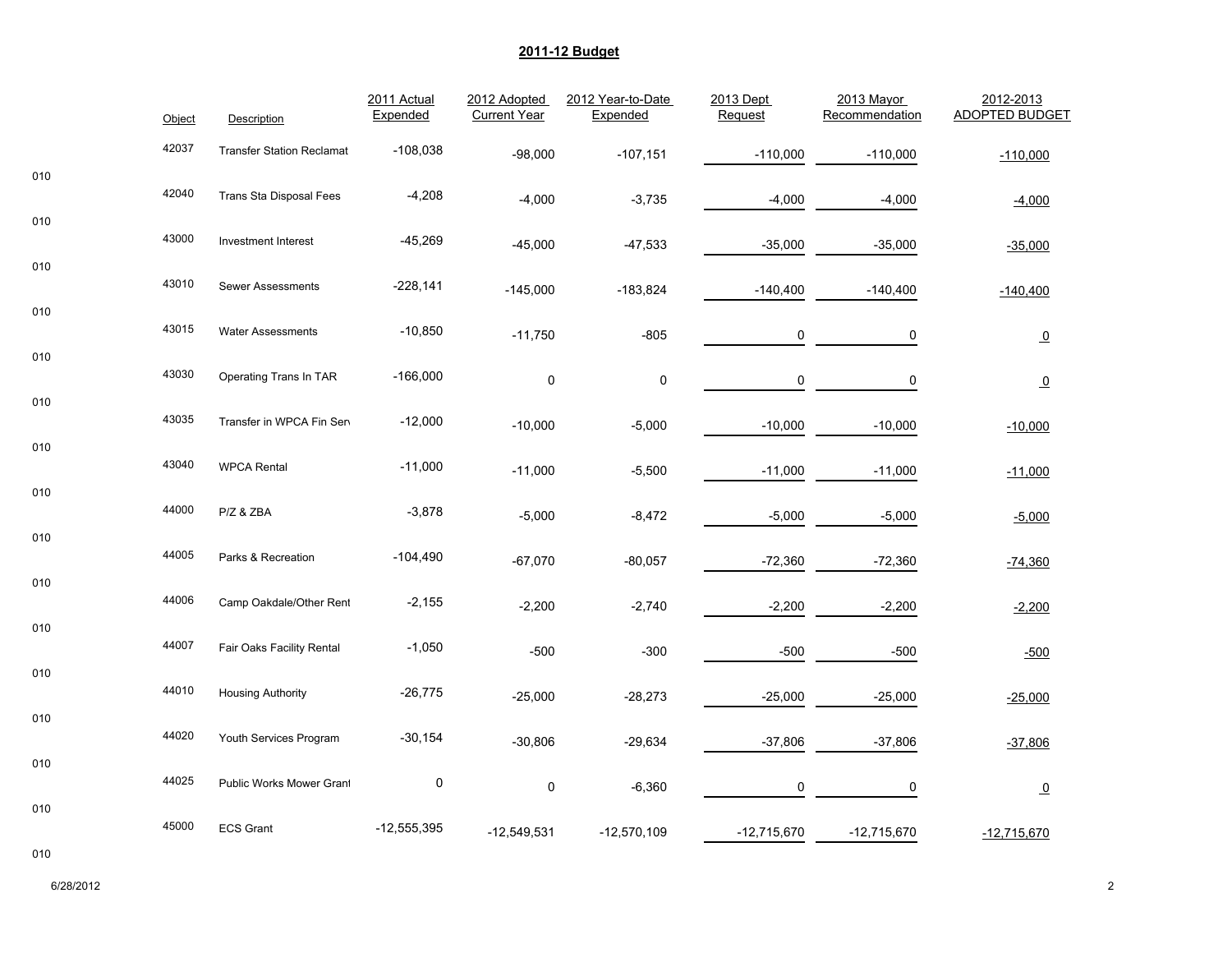| 45005<br>$-379,347$<br>Transportation<br>$-358,110$<br>$-364,464$<br>$-306,916$<br>$-358,110$<br>010<br>45015<br>$-369,860$<br><b>Special Education</b><br>$-170,000$<br>$-436, 157$<br>$-170,000$<br>$-170,000$<br>010<br>45020<br>$-33,036$<br><b>Adult Education</b><br>$-33,776$<br>$-32,174$<br>$-32,449$<br>$-33,776$<br>010<br>45035<br>$-573,272$<br>Reimb. Middle School Bon<br>$-147,838$<br>$-147,839$<br>0<br>0<br>010<br>46005<br>Lieu of Taxes/State Prop<br>-856,822<br>$-907,956$<br>$-842,349$<br>$-845,862$<br>$-907,956$<br>010<br>46010<br>Emerg Manage Assist Pro<br>$-9,422$<br>$-9,000$<br>$-9,000$<br>$-9,806$<br>$-9,000$<br>010<br>46015<br>$-3,012$<br><b>Disability Grant</b><br>$-3,000$<br>$-3,000$<br>$-2,944$<br>$-3,000$<br>010<br>46020<br>$-356,761$<br>Manufacturer Assist Act<br>$-350,000$<br>$-356,580$<br>0<br>0<br>010<br>46025<br>$-99,710$<br>Tax Relief for Elderly<br>$-71,993$<br>$-106,034$<br>$-106,000$<br>$-106,000$<br>010<br>46030<br>$-7,362$<br><b>Additional Veteran Grant</b><br>$-4,706$<br>$-7,400$<br>$-7,409$<br>$-7,400$<br>010<br>46035<br>$-60,369$<br><b>Telephone Access Line</b><br>$-60,369$<br>$-61,730$<br>$-60,369$<br>$-60,369$<br>010<br>46039<br>$-2,271$<br><b>JAG GRANT</b><br>$\pmb{0}$<br>$\pmb{0}$<br>0<br>0<br>010<br>46040<br>$-30,966$<br><b>Other Grants</b><br>$-25,000$<br>$-49,670$<br>$-30,000$<br>$-30,000$ |                         | 2012-2013 |  | <b>ADOPTED BUDGET</b> |  | 2013 Mayor<br>Recommendation | 2013 Dept<br>Request | 2012 Year-to-Date<br>Expended | 2012 Adopted<br><b>Current Year</b> | 2011 Actual<br>Expended | Description | Object |  |
|----------------------------------------------------------------------------------------------------------------------------------------------------------------------------------------------------------------------------------------------------------------------------------------------------------------------------------------------------------------------------------------------------------------------------------------------------------------------------------------------------------------------------------------------------------------------------------------------------------------------------------------------------------------------------------------------------------------------------------------------------------------------------------------------------------------------------------------------------------------------------------------------------------------------------------------------------------------------------------------------------------------------------------------------------------------------------------------------------------------------------------------------------------------------------------------------------------------------------------------------------------------------------------------------------------------------------------------------------------------------------------------------------|-------------------------|-----------|--|-----------------------|--|------------------------------|----------------------|-------------------------------|-------------------------------------|-------------------------|-------------|--------|--|
|                                                                                                                                                                                                                                                                                                                                                                                                                                                                                                                                                                                                                                                                                                                                                                                                                                                                                                                                                                                                                                                                                                                                                                                                                                                                                                                                                                                                    | $-358,110$              |           |  |                       |  |                              |                      |                               |                                     |                         |             |        |  |
|                                                                                                                                                                                                                                                                                                                                                                                                                                                                                                                                                                                                                                                                                                                                                                                                                                                                                                                                                                                                                                                                                                                                                                                                                                                                                                                                                                                                    | $-170,000$              |           |  |                       |  |                              |                      |                               |                                     |                         |             |        |  |
|                                                                                                                                                                                                                                                                                                                                                                                                                                                                                                                                                                                                                                                                                                                                                                                                                                                                                                                                                                                                                                                                                                                                                                                                                                                                                                                                                                                                    | $-33,776$               |           |  |                       |  |                              |                      |                               |                                     |                         |             |        |  |
|                                                                                                                                                                                                                                                                                                                                                                                                                                                                                                                                                                                                                                                                                                                                                                                                                                                                                                                                                                                                                                                                                                                                                                                                                                                                                                                                                                                                    | $\overline{\mathbf{0}}$ |           |  |                       |  |                              |                      |                               |                                     |                         |             |        |  |
|                                                                                                                                                                                                                                                                                                                                                                                                                                                                                                                                                                                                                                                                                                                                                                                                                                                                                                                                                                                                                                                                                                                                                                                                                                                                                                                                                                                                    | $-907,956$              |           |  |                       |  |                              |                      |                               |                                     |                         |             |        |  |
|                                                                                                                                                                                                                                                                                                                                                                                                                                                                                                                                                                                                                                                                                                                                                                                                                                                                                                                                                                                                                                                                                                                                                                                                                                                                                                                                                                                                    | $-9,000$                |           |  |                       |  |                              |                      |                               |                                     |                         |             |        |  |
|                                                                                                                                                                                                                                                                                                                                                                                                                                                                                                                                                                                                                                                                                                                                                                                                                                                                                                                                                                                                                                                                                                                                                                                                                                                                                                                                                                                                    | $-3,000$                |           |  |                       |  |                              |                      |                               |                                     |                         |             |        |  |
|                                                                                                                                                                                                                                                                                                                                                                                                                                                                                                                                                                                                                                                                                                                                                                                                                                                                                                                                                                                                                                                                                                                                                                                                                                                                                                                                                                                                    | $\overline{0}$          |           |  |                       |  |                              |                      |                               |                                     |                         |             |        |  |
|                                                                                                                                                                                                                                                                                                                                                                                                                                                                                                                                                                                                                                                                                                                                                                                                                                                                                                                                                                                                                                                                                                                                                                                                                                                                                                                                                                                                    | $-106,000$              |           |  |                       |  |                              |                      |                               |                                     |                         |             |        |  |
|                                                                                                                                                                                                                                                                                                                                                                                                                                                                                                                                                                                                                                                                                                                                                                                                                                                                                                                                                                                                                                                                                                                                                                                                                                                                                                                                                                                                    | $-7,400$                |           |  |                       |  |                              |                      |                               |                                     |                         |             |        |  |
|                                                                                                                                                                                                                                                                                                                                                                                                                                                                                                                                                                                                                                                                                                                                                                                                                                                                                                                                                                                                                                                                                                                                                                                                                                                                                                                                                                                                    | $-60,369$               |           |  |                       |  |                              |                      |                               |                                     |                         |             |        |  |
|                                                                                                                                                                                                                                                                                                                                                                                                                                                                                                                                                                                                                                                                                                                                                                                                                                                                                                                                                                                                                                                                                                                                                                                                                                                                                                                                                                                                    | $\overline{\mathbf{0}}$ |           |  |                       |  |                              |                      |                               |                                     |                         |             |        |  |
|                                                                                                                                                                                                                                                                                                                                                                                                                                                                                                                                                                                                                                                                                                                                                                                                                                                                                                                                                                                                                                                                                                                                                                                                                                                                                                                                                                                                    | $-30,000$               |           |  |                       |  |                              |                      |                               |                                     |                         |             |        |  |
| 010<br>46042<br>$-9,941$<br>CT Fines Reimbursement<br>$-12,000$<br>$-12,000$<br>$-19,405$<br>$-12,000$                                                                                                                                                                                                                                                                                                                                                                                                                                                                                                                                                                                                                                                                                                                                                                                                                                                                                                                                                                                                                                                                                                                                                                                                                                                                                             | $-12,000$               |           |  |                       |  |                              |                      |                               |                                     |                         |             |        |  |
| 010<br>46045<br>$-1,785,551$<br>Pequot Funds<br>$-1,748,534$<br>$-1,225,397$<br>$-1,807,949$<br>$-1,807,949$                                                                                                                                                                                                                                                                                                                                                                                                                                                                                                                                                                                                                                                                                                                                                                                                                                                                                                                                                                                                                                                                                                                                                                                                                                                                                       | $-1,807,949$            |           |  |                       |  |                              |                      |                               |                                     |                         |             |        |  |
| 010<br>46047<br>$\pmb{0}$<br>Premium Reimbursement<br>$-58,298$<br>0<br>0<br>0                                                                                                                                                                                                                                                                                                                                                                                                                                                                                                                                                                                                                                                                                                                                                                                                                                                                                                                                                                                                                                                                                                                                                                                                                                                                                                                     | $\overline{\mathbf{0}}$ |           |  |                       |  |                              |                      |                               |                                     |                         |             |        |  |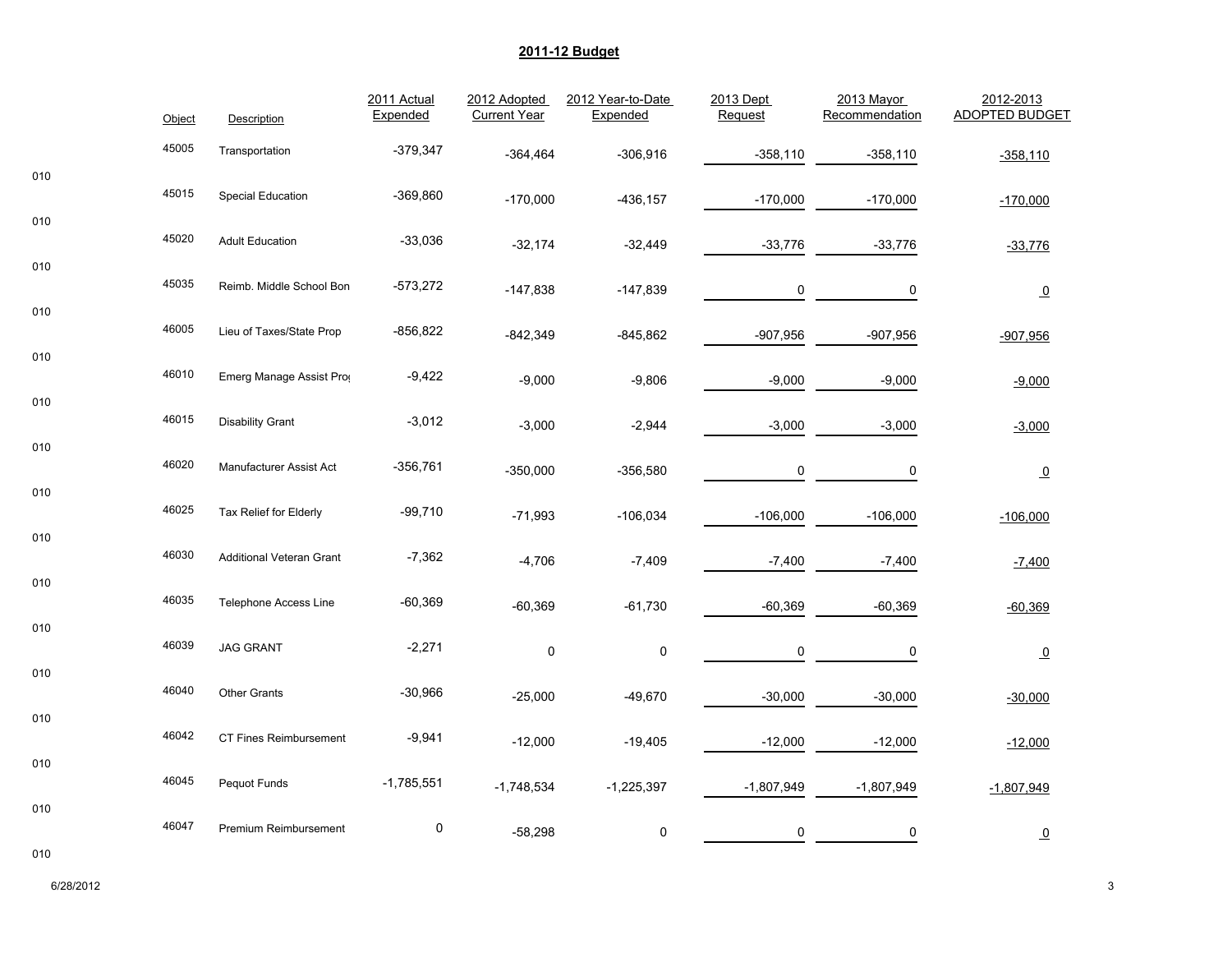|     | Object | Description                      | 2011 Actual<br>Expended | 2012 Adopted<br><b>Current Year</b> | 2012 Year-to-Date<br>Expended | 2013 Dept<br>Request | 2013 Mayor<br>Recommendation | 2012-2013<br><b>ADOPTED BUDGET</b> |
|-----|--------|----------------------------------|-------------------------|-------------------------------------|-------------------------------|----------------------|------------------------------|------------------------------------|
|     | 46050  | State Boat Grant                 | $-12,651$               | $-8,000$                            | $\pmb{0}$                     | $-8,000$             | $-8,000$                     | $-8,000$                           |
| 010 | 46055  | <b>Elect Restructuring Grant</b> | $-401,497$              | $-334,580$                          | $-171,920$                    | $-299,398$           | $-299,398$                   | $-299,398$                         |
| 010 | 47000  | FEMA \$\$                        | $-267,576$              | $\pmb{0}$                           | $-85,606$                     | 0                    | 0                            | $\underline{\mathbf{0}}$           |
| 010 | 48000  | Use of Property                  | $\mathbf 0$             | $-500$                              | 0                             | $-500$               | $-500$                       | $-500$                             |
| 010 | 48005  | <b>Tuition Regular</b>           | $-108,016$              | $-125,000$                          | $-106, 177$                   | $-125,000$           | $-125,000$                   | $-125,000$                         |
| 010 | 48010  | <b>Tuition Special Ed</b>        | $-147,856$              | $-150,000$                          | $-127,134$                    | $-150,000$           | $-150,000$                   | $-150,000$                         |
| 010 | 48013  | School Misc Revenue              | $-13,656$               | $-5,000$                            | $-1,488$                      | $-2,000$             | $-2,000$                     | $-2,000$                           |
| 010 | 48015  | <b>Personal Property Audits</b>  | $\pmb{0}$               | -789,935                            | $-43,142$                     | 0                    | 0                            | $\overline{0}$                     |
| 010 | 48020  | Public Works Dept.               | $-777$                  | $-1,500$                            | $-384$                        | $-1,500$             | $-1,500$                     | $-1,500$                           |
| 010 | 48023  | <b>Commercial Tipping Fees</b>   | $-407,805$              | $-415,000$                          | $-345,034$                    | $-400,000$           | $-400,000$                   | $-420,000$                         |
| 010 | 48025  | Copy Money                       | $-1,789$                | $-2,000$                            | $-1,154$                      | $-2,000$             | $-2,000$                     | $-2,000$                           |
| 010 | 49005  | Police Reimb. Priv Duty          | $-177,770$              | $-170,000$                          | $-111,287$                    | $-125,000$           | $-125,000$                   | $-135,000$                         |
| 010 | 49010  | St Bernards Health Clinic        | $-12,194$               | $-12,194$                           | $-17,747$                     | $-17,747$            | $-17,747$                    | $-17,747$                          |
| 010 | 49015  | Insurance Reimbursement          | $-14,734$               | $-20,000$                           | $-24,972$                     | $-25,000$            | $-25,000$                    | $-25,000$                          |
| 010 | 49020  | Millstone Reimbursement          | $-30,518$               | $-15,000$                           | $-13,182$                     | $-20,000$            | $-20,000$                    | $-20,000$                          |
| 010 | 49035  | Fire Marshal Private Dty         | $-226$                  | $-5,000$                            | $\pmb{0}$                     | $-5,000$             | $-5,000$                     | $-5,000$                           |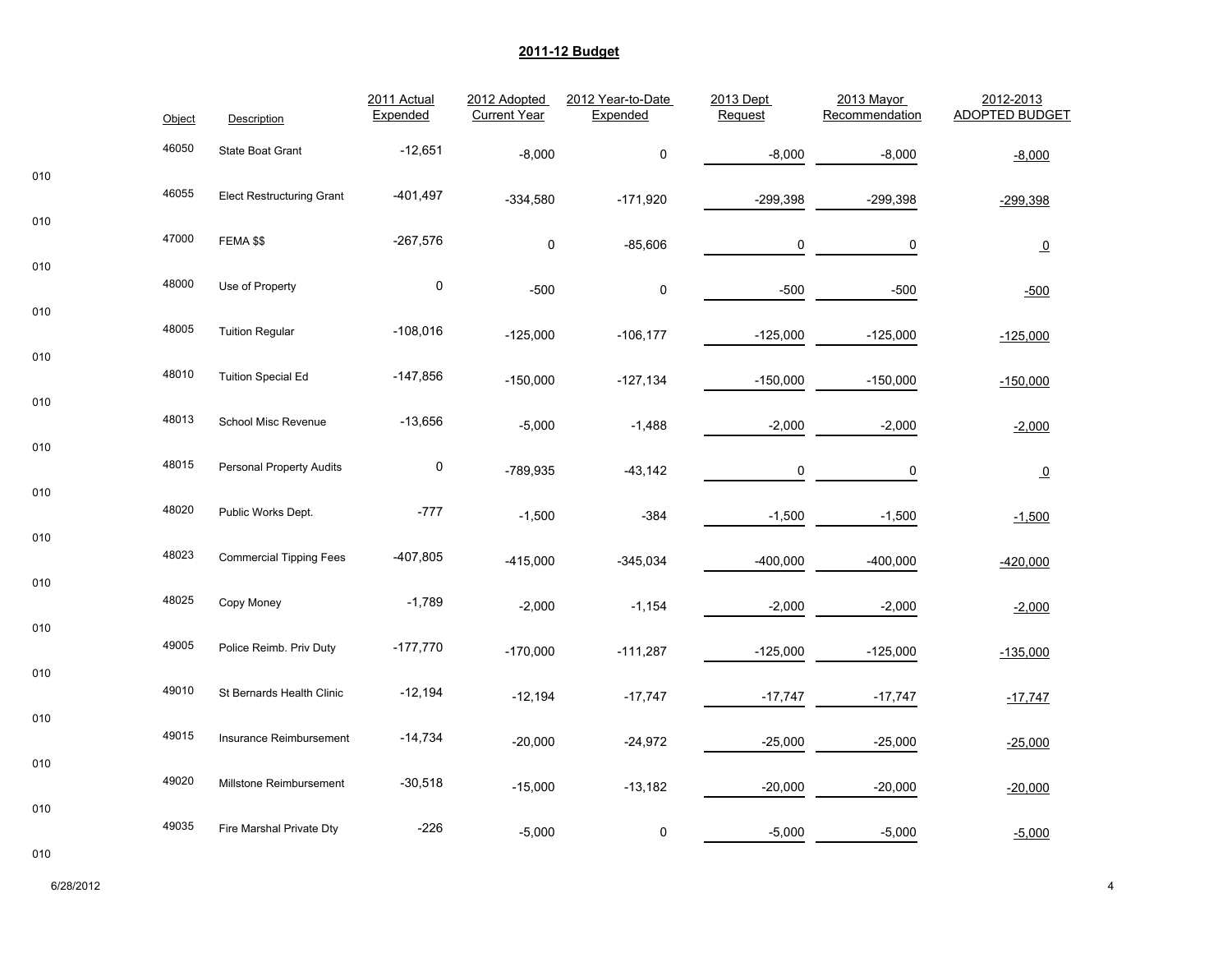|     |        | Revenue                         | $-54,598,718$ | -55,602,355         | $-52,786,078$     | $-19,828,141$ | -55,718,440    | -55,621,140           | $-100.00%$ |
|-----|--------|---------------------------------|---------------|---------------------|-------------------|---------------|----------------|-----------------------|------------|
| 010 |        |                                 |               |                     |                   |               |                |                       |            |
| 010 | 55007  | <b>Bond Premium</b>             | 0             | $\mathbf 0$         | $-55,896$         | 0             | 0              | $\overline{0}$        |            |
|     | 49100  | Transfer in (out)               | 0             | 0                   | $-96,903$         | 0             | 0              | $\overline{0}$        |            |
| 010 | 49080  | Mohegan Contributions           | $-500,000$    | $-500,000$          | $-500,000$        | $-500,000$    | $-500,000$     | $-500,000$            |            |
| 010 |        |                                 |               |                     |                   |               |                |                       |            |
| 010 | 49065  | <b>Bond Premium</b>             | $-155,018$    | $\mathbf 0$         | 0                 | 0             | 0              | $\overline{0}$        |            |
|     | 49060  | Sale of Town Property           | $-24,086$     | $-100,000$          | $-14,000$         | $-50,000$     | $-50,000$      | $-50,000$             |            |
| 010 | 49055  | <b>SCRRA Ash Landfill Fees</b>  | $-245$        | $\mathbf 0$         | 0                 | $\mathsf{O}$  | 0              | $\overline{0}$        |            |
| 010 |        |                                 |               | $-50,000$           | $-30,607$         | $-50,000$     | $-50,000$      | $-50,000$             |            |
| 010 | 49050  | Miscellaneous                   | $-29,824$     |                     |                   |               |                |                       |            |
|     | 49049  | <b>Engineering Review Reimt</b> | 0             | $-1,000$            | 0                 | $-1,000$      | $-1,000$       | $-1,000$              |            |
|     | Object | Description                     | Expended      | <b>Current Year</b> | Expended          | Request       | Recommendation | <b>ADOPTED BUDGET</b> |            |
|     |        |                                 | 2011 Actual   | 2012 Adopted        | 2012 Year-to-Date | 2013 Dept     | 2013 Mayor     | 2012-2013             |            |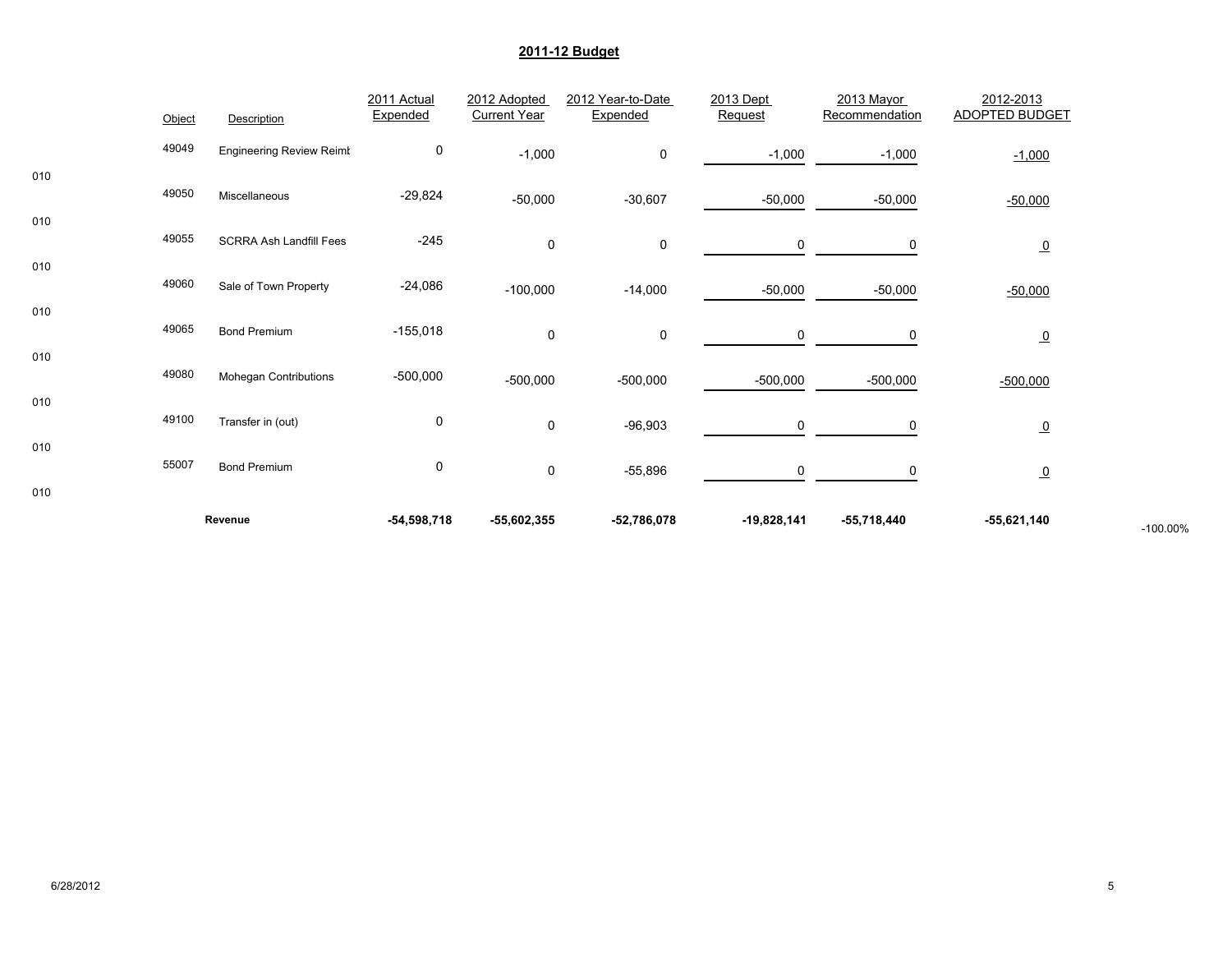|       | Object | Description                    | 2011 Actual<br>Expended | 2012 Adopted<br><b>Current Year</b> | 2012 Year-to-Date<br>Expended | 2013 Dept<br>Request | 2013 Mayor<br>Recommendation | 2012-2013<br><b>ADOPTED BUDGET</b> |
|-------|--------|--------------------------------|-------------------------|-------------------------------------|-------------------------------|----------------------|------------------------------|------------------------------------|
| 10310 | Mayor  |                                |                         |                                     |                               |                      |                              |                                    |
|       | 51001  | Mayor Salary                   | 61,255                  | 61,515                              | 59,654                        | 61,515               | 61,515                       | 61,515                             |
| 010   | 51050  | Admin Secretary                | 45,401                  | 52,088                              | 49,840                        | 52,088               | 52,088                       | 52,088                             |
| 010   | 51051  | <b>Secretary Floating</b>      | $\pmb{0}$               | $\pmb{0}$                           | $\pmb{0}$                     | 25,000               | 25,000                       | $\Omega$                           |
| 010   | 51100  | Overtime                       | $\pmb{0}$               | 500                                 | ${\bf 75}$                    | 0                    | $\pmb{0}$                    | $\Omega$                           |
| 010   | 51141  | Human Resourse                 | 63,008                  | $\mathbf{1}$                        | $\pmb{0}$                     | $\pmb{0}$            | $\pmb{0}$                    | $\overline{0}$                     |
| 010   | 52075  | Veterans Funerals              | $\pmb{0}$               | 500                                 | $\pmb{0}$                     | 100                  | 100                          | 100                                |
| 010   | 52079  | <b>Condemnation Relocation</b> | 87                      | 1,500                               | 25                            | 500                  | 500                          | 500                                |
| 010   | 52129  | <b>Outside Contractors</b>     | 5,475                   | 1,000                               | 1,070                         | 2,000                | 2,000                        | 2,000                              |
| 010   | 52136  | Fees (Membership)              | 36,505                  | 45,185                              | 41,547                        | 46,500               | 46,500                       | 46,500                             |
| 010   | 53000  | Office Supplies                | 283                     | $\pmb{0}$                           | $\pmb{0}$                     | 0                    | 0                            |                                    |
| 010   | 53004  | Training & Conferences         | $\pmb{0}$               |                                     |                               |                      |                              | $\Omega$                           |
| 010   | 53008  |                                |                         | 500                                 | 315                           | 500                  | 500                          | 500                                |
| 010   |        | Advertising                    | 3,422                   | 1,800                               | 907                           | 1,800                | 1,800                        | 1,800                              |
|       | 53014  | Printing                       | 131                     | 350                                 | 563                           | 350                  | 350                          | 350                                |
| 010   | 53019  | <b>Misc Supplies</b>           | 656                     | 500                                 | 654                           | 500                  | 500                          | 500                                |
| 010   | 53033  | Occasions                      | 301                     | 250                                 | 633                           | 250                  | 250                          | 250                                |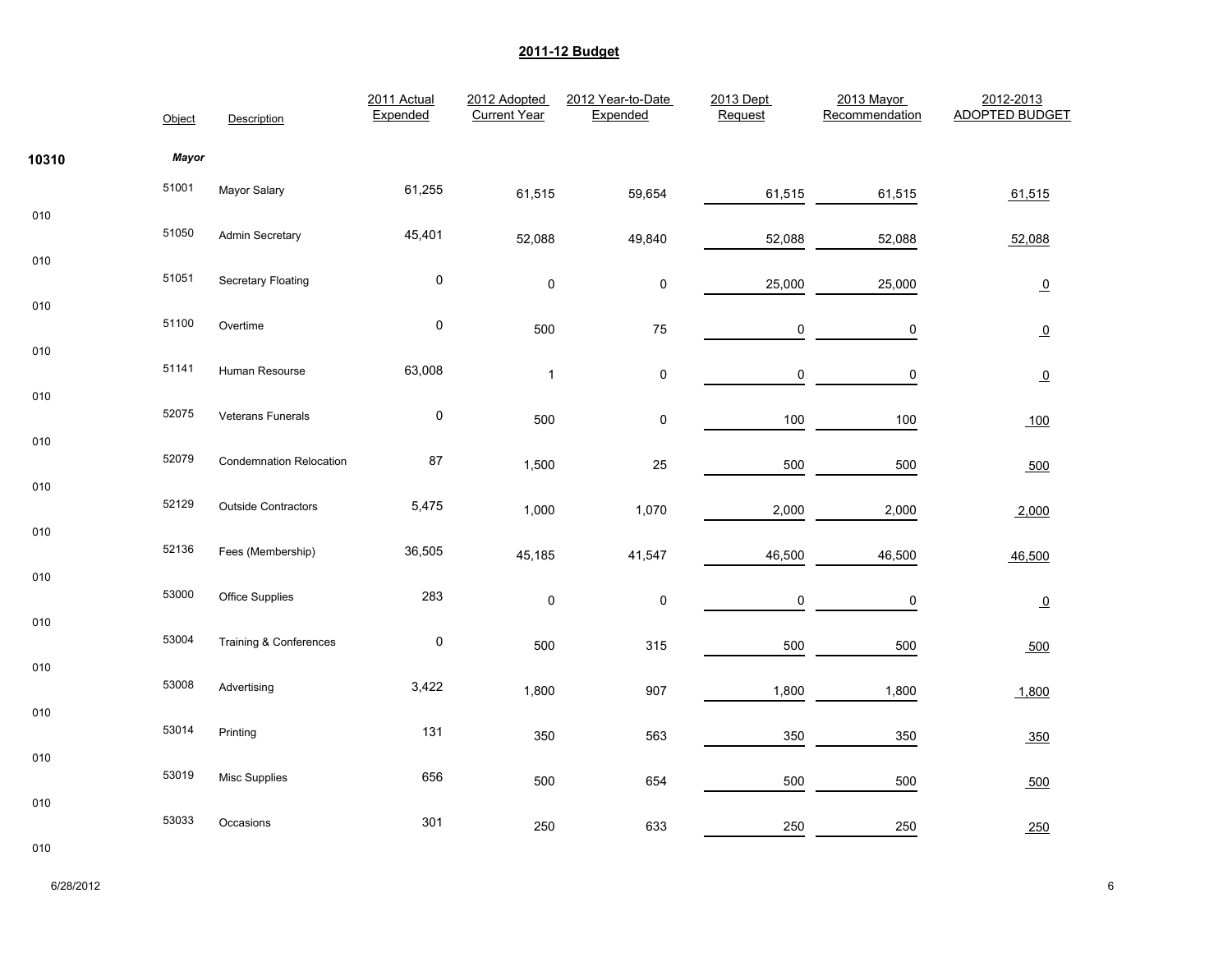|            | Object | Description              | 2011 Actual<br>Expended | 2012 Adopted<br><b>Current Year</b> | 2012 Year-to-Date<br>Expended | 2013 Dept<br>Request | 2013 Mayor<br>Recommendation | 2012-2013<br>ADOPTED BUDGET |       |
|------------|--------|--------------------------|-------------------------|-------------------------------------|-------------------------------|----------------------|------------------------------|-----------------------------|-------|
|            | 53049  | <b>Town Publications</b> | .190                    | .500                                | .335                          | 1,500                | 1,500                        | 1,500                       |       |
| 010<br>010 | 53060  | <b>Cellular Phone</b>    | 359                     | 400                                 | 564                           | 800                  | 800                          | 800                         |       |
|            |        | Mayor                    | 218,073                 | 167,589                             | 157,183                       | 193,403              | 193,403                      | 168,403                     | 0.49% |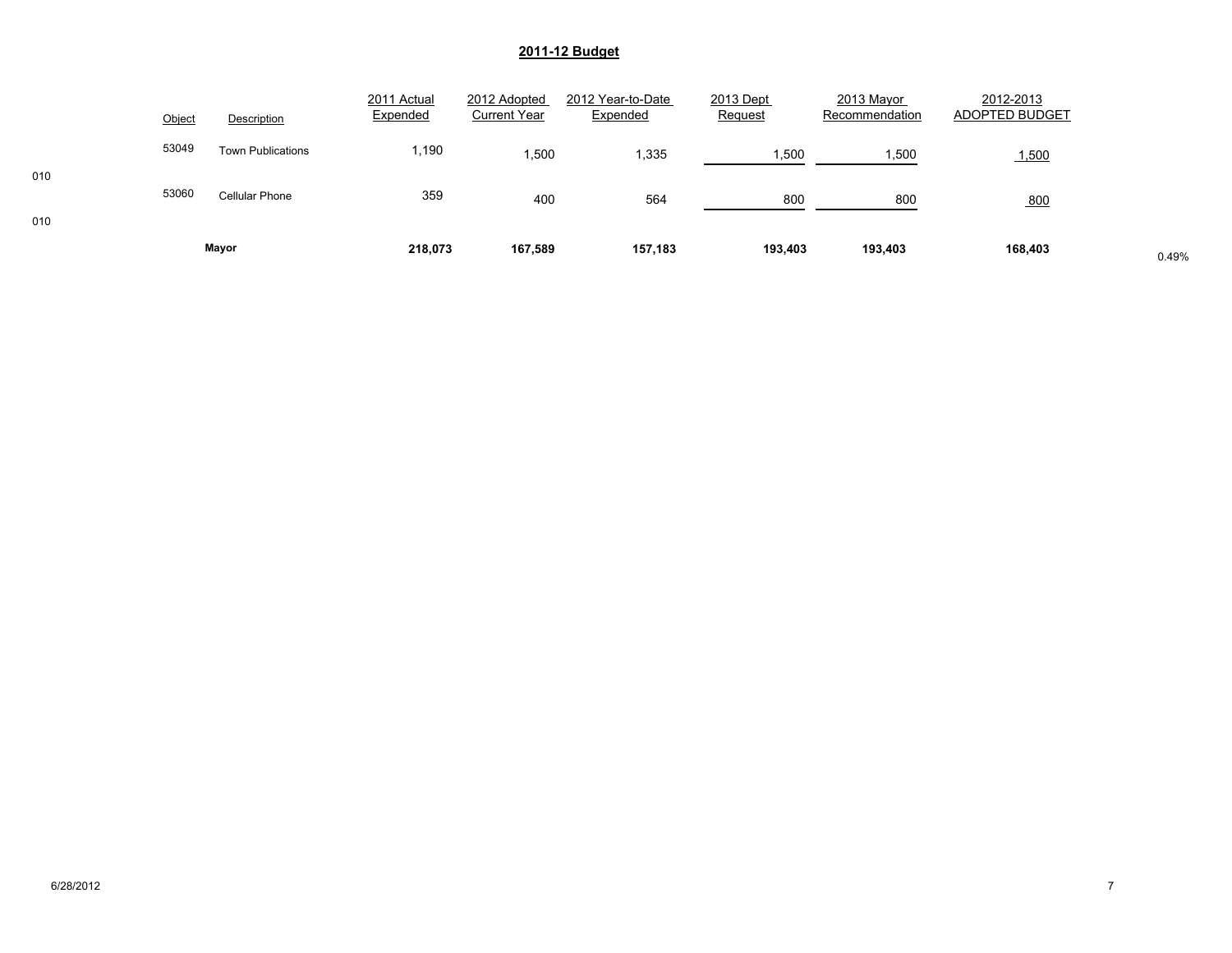|       | Description<br>Object   | 2011 Actual<br>Expended | 2012 Adopted<br><b>Current Year</b> | 2012 Year-to-Date<br>Expended | 2013 Dept<br>Request | 2013 Mayor<br>Recommendation | 2012-2013<br>ADOPTED BUDGET |       |
|-------|-------------------------|-------------------------|-------------------------------------|-------------------------------|----------------------|------------------------------|-----------------------------|-------|
| 10320 | <b>Charter Revision</b> |                         |                                     |                               |                      |                              |                             |       |
|       | <b>Charter Revision</b> |                         | 0                                   |                               |                      | 0<br>0                       | 0                           | 0.00% |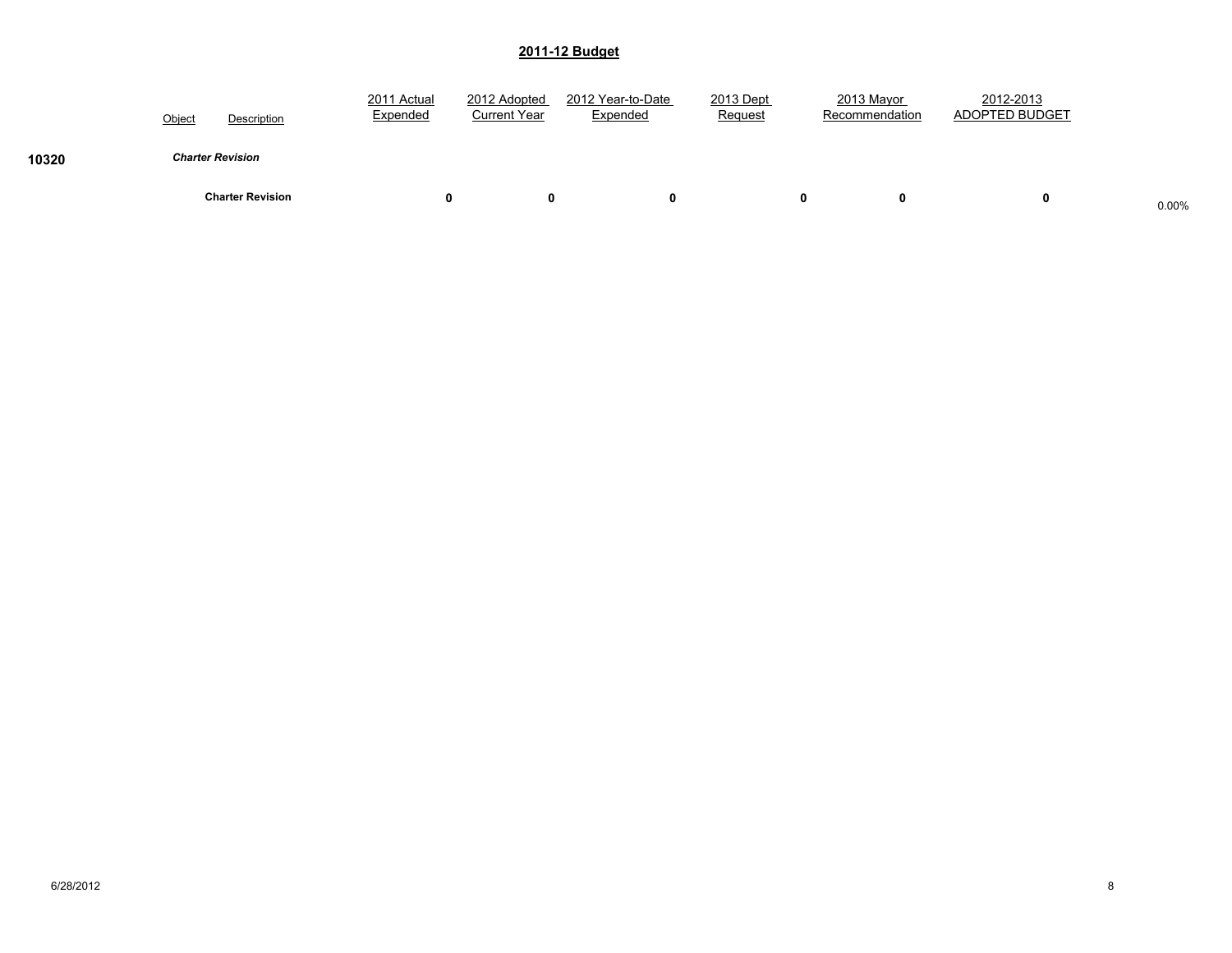|            | Object | Description                       | 2011 Actual<br>Expended | 2012 Adopted<br><b>Current Year</b> | 2012 Year-to-Date<br>Expended | 2013 Dept<br>Request | 2013 Mayor<br>Recommendation | 2012-2013<br><b>ADOPTED BUDGET</b> |       |
|------------|--------|-----------------------------------|-------------------------|-------------------------------------|-------------------------------|----------------------|------------------------------|------------------------------------|-------|
| 10330      |        | <b>Town Council</b>               |                         |                                     |                               |                      |                              |                                    |       |
|            | 51013  | Town Council Salary               | 14,500                  | 14,500                              | 14,500                        | 14,500               | 14,500                       | 14,500                             |       |
| 010        | 51075  | PT Clerical                       | 11,003                  | 7,000                               | 8,686                         | 7,000                | 7,000                        | 7,000                              |       |
| 010<br>010 | 53002  | <b>Consulting Services</b>        | 689                     | 1,200                               | 1,318                         | 1,200                | 1,200                        | 1,200                              |       |
|            | 53004  | <b>Training &amp; Conferences</b> | 60                      | 100                                 | 0                             | 100                  | 100                          | 100                                |       |
| 010        | 53008  | Advertising                       | 5,624                   | 6,000                               | 9,254                         | 6,000                | 6,000                        | 6,000                              |       |
| 010        | 53019  | <b>Misc Supplies</b>              | 165                     | 250                                 | 325                           | 250                  | 250                          | 250                                |       |
| 010        | 53033  | Occasions                         | 100                     | 200                                 | 59                            | 200                  | 200                          | 200                                |       |
| 010        |        | <b>Town Council</b>               | 32,141                  | 29,250                              | 34,143                        | 29,250               | 29,250                       | 29,250                             | 0.00% |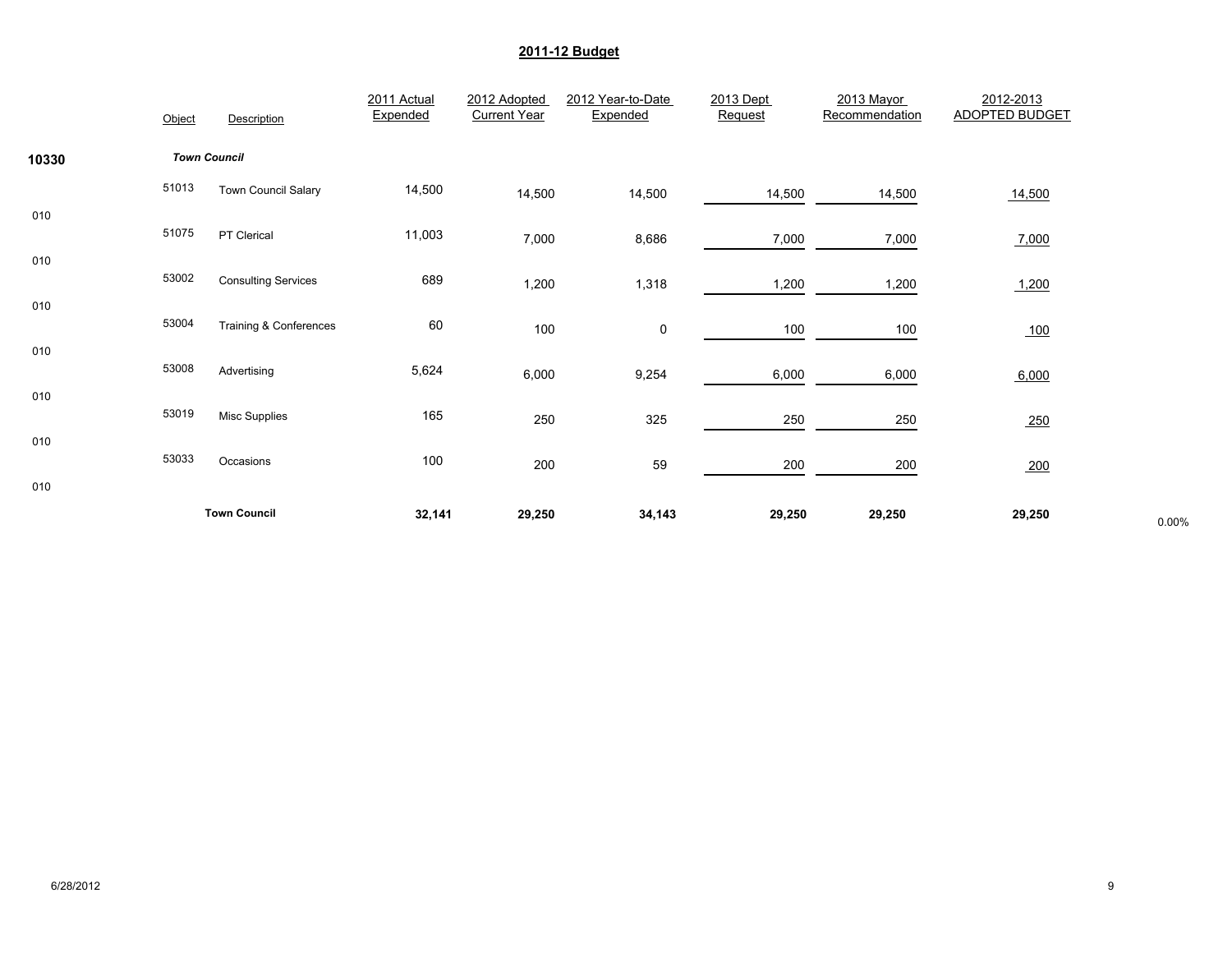|            | Object | Description                   | 2011 Actual<br>Expended | 2012 Adopted<br><b>Current Year</b> | 2012 Year-to-Date<br>Expended | 2013 Dept<br>Request | 2013 Mayor<br>Recommendation | 2012-2013<br>ADOPTED BUDGET |       |
|------------|--------|-------------------------------|-------------------------|-------------------------------------|-------------------------------|----------------------|------------------------------|-----------------------------|-------|
| 10340      |        | <b>Legal Services</b>         |                         |                                     |                               |                      |                              |                             |       |
|            | 52041  | Legal - General               | 202,821                 | 135,000                             | 50,466                        | 105,000              | 105,000                      | 105,000                     |       |
| 010<br>010 | 52044  | <b>Tax/Assessment Matters</b> | 110,369                 | 65,000                              | 119,858                       | 95,000               | 95,000                       | 95,000                      |       |
|            | 52045  | Land Use Matters              | 76,621                  | 50,000                              | 60,271                        | 50,000               | 50,000                       | 50,000                      |       |
| 010<br>010 | 52046  | Labor/Employment Matters      | 93,074                  | 90,000                              | 64,041                        | 90,000               | 90,000                       | 90,000                      |       |
|            |        | <b>Legal Services</b>         | 482,884                 | 340,000                             | 294,636                       | 340,000              | 340,000                      | 340,000                     | 0.00% |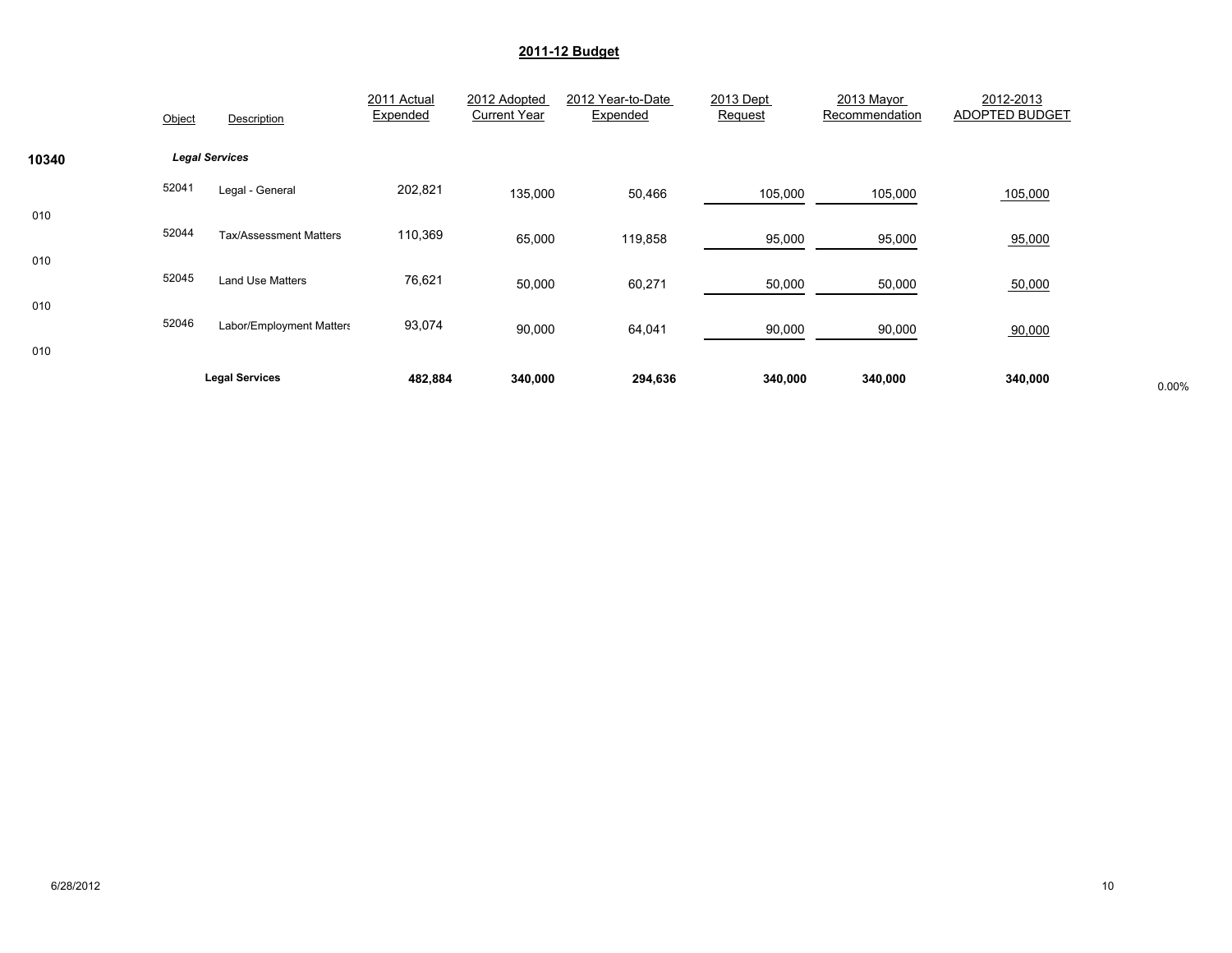|            | Object  | Description                         | 2011 Actual<br>Expended | 2012 Adopted<br><b>Current Year</b> | 2012 Year-to-Date<br>Expended | 2013 Dept<br>Request | 2013 Mayor<br>Recommendation | 2012-2013<br>ADOPTED BUDGET |        |
|------------|---------|-------------------------------------|-------------------------|-------------------------------------|-------------------------------|----------------------|------------------------------|-----------------------------|--------|
| 10350      | Probate |                                     |                         |                                     |                               |                      |                              |                             |        |
|            | 52137   | <b>Probate District</b>             | 4,934                   | 12,000                              | 11,923                        | 13,403               | 13,403                       | 13,403                      |        |
| 010        | 53000   | <b>Office Supplies</b>              | 600                     | $\mathbf 0$                         | 0                             | $\Omega$             | 0                            | $\overline{0}$              |        |
| 010<br>010 | 53021   | <b>Equipment Maint &amp; Repair</b> | 100                     | $\mathbf 0$                         | 0                             | $\Omega$             | $\Omega$                     | $\overline{0}$              |        |
|            |         | Probate                             | 5,634                   | 12,000                              | 11,923                        | 13,403               | 13,403                       | 13,403                      | 11.69% |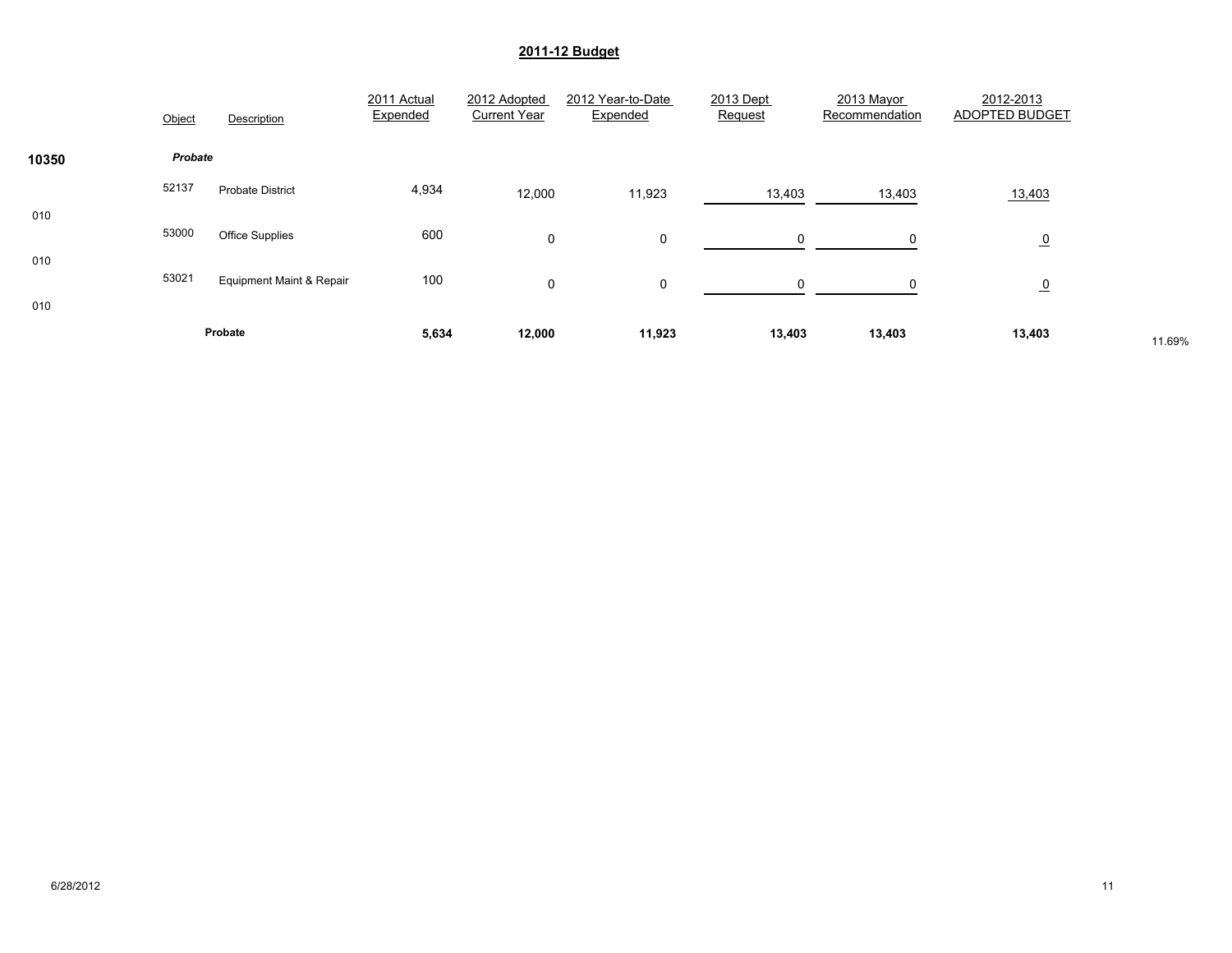|       | Object | Description                     | 2011 Actual<br>Expended | 2012 Adopted<br><b>Current Year</b> | 2012 Year-to-Date<br>Expended | 2013 Dept<br>Request | 2013 Mayor<br>Recommendation | 2012-2013<br><b>ADOPTED BUDGET</b> |
|-------|--------|---------------------------------|-------------------------|-------------------------------------|-------------------------------|----------------------|------------------------------|------------------------------------|
| 10360 |        | <b>Non-Profit Organizations</b> |                         |                                     |                               |                      |                              |                                    |
|       | 52071  | <b>TVCCA</b>                    | $\pmb{0}$               | $\pmb{0}$                           | $\pmb{0}$                     | 4,000                | 4,000                        | 4,000                              |
| 010   | 52072  | Raymond Comm Library            | 36,000                  | 36,000                              | 36,000                        | 45,000               | 37,800                       | 37,800                             |
| 010   | 52073  | Comstock Assoc.                 | 1,000                   | 1,000                               | 1,000                         | 1,000                | 1,000                        | 1,000                              |
| 010   | 52077  | East.CT Conserv.Dist.           | 900                     | 0                                   | 0                             | 1,500                | $\pmb{0}$                    | $\overline{0}$                     |
| 010   | 52081  | Women Center SE CT              | 2,000                   | 2,000                               | 2,000                         | 2,500                | 1,500                        | 2,000                              |
| 010   | 52082  | <b>Big Brothers Big Sisters</b> | 500                     | 400                                 | 0                             | 500                  | 400                          | 400                                |
| 010   | 52084  | United Com. & Family Sen        | 0                       | 1,000                               | 0                             | 67,794               | 1,000                        | 1,000                              |
| 010   | 52092  | Montville Babe Ruth             | $\pmb{0}$               | 1,400                               | 0                             | $\mathsf 0$          | $\pmb{0}$                    | $\overline{0}$                     |
| 010   | 52094  | Montville American LL           | 3,750                   | 6,500                               | $\pmb{0}$                     | 4,000                | 4,000                        | 4,000                              |
| 010   | 52095  | Girl's Softball                 | 2,750                   | $\pmb{0}$                           | 0                             | 0                    | $\pmb{0}$                    | $\overline{0}$                     |
| 010   | 52096  | American Legion Baseball        | 1,250                   | 1,500                               | 1,500                         | 2,000                | 1,500                        | 1,500                              |
| 010   | 52097  | Montville Youth Soccer          | 2,550                   | $\pmb{0}$                           | $\pmb{0}$                     | $\mathsf{O}\xspace$  | $\pmb{0}$                    | $\overline{0}$                     |
| 010   | 52099  | Montville Youth Football        | 2,750                   | $\pmb{0}$                           | $\pmb{0}$                     | 0                    | $\pmb{0}$                    | $\overline{0}$                     |
| 010   | 52100  | Sexual Assault Crisis Ctr       | $\pmb{0}$               | 350                                 | 350                           | 300                  | 300                          | 300                                |
| 010   | 52150  | Memorial Day Parade             | 2,150                   | 3,000                               | 3,000                         | 3,500                | 3,000                        | 3,000                              |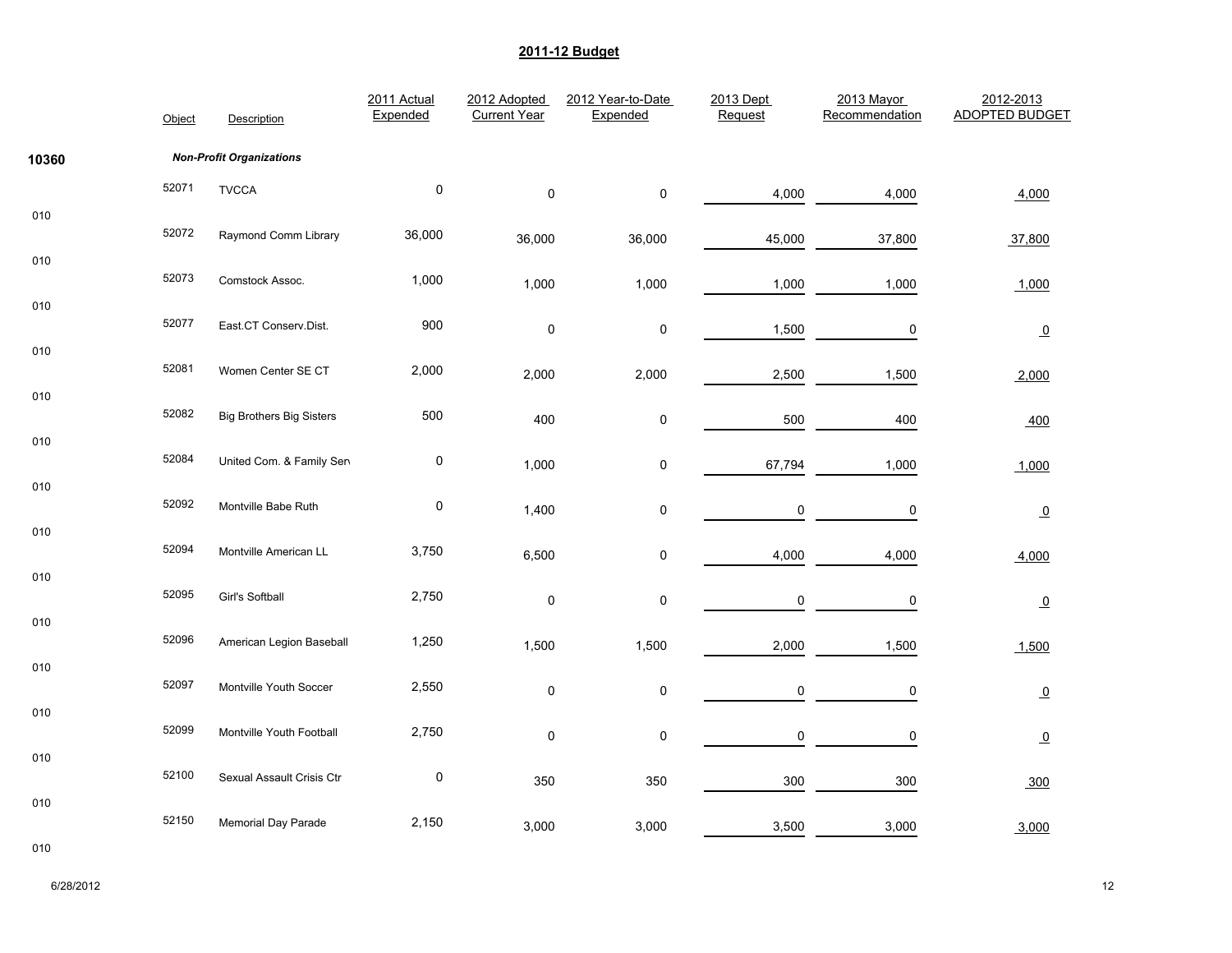|     | 52175 |                                 | 0      |        |        |          |        |                |          |
|-----|-------|---------------------------------|--------|--------|--------|----------|--------|----------------|----------|
| 010 |       | <b>Literacy Volunteers</b>      |        | 400    | 0      | $\Omega$ |        | $\overline{0}$ |          |
| 010 | 52177 | NL Homeless Hospitality C       | 3,000  | 3,000  | 3,000  | 3,000    | 3,000  | 3,000          |          |
| 010 | 54325 | In-Kind Services                | 0      | 5,000  | 0      | $\Omega$ |        | <u>_0</u>      |          |
|     |       | <b>Non-Profit Organizations</b> | 58,600 | 61,550 | 46,850 | 135,094  | 57,500 | 58,000         | $-5.77%$ |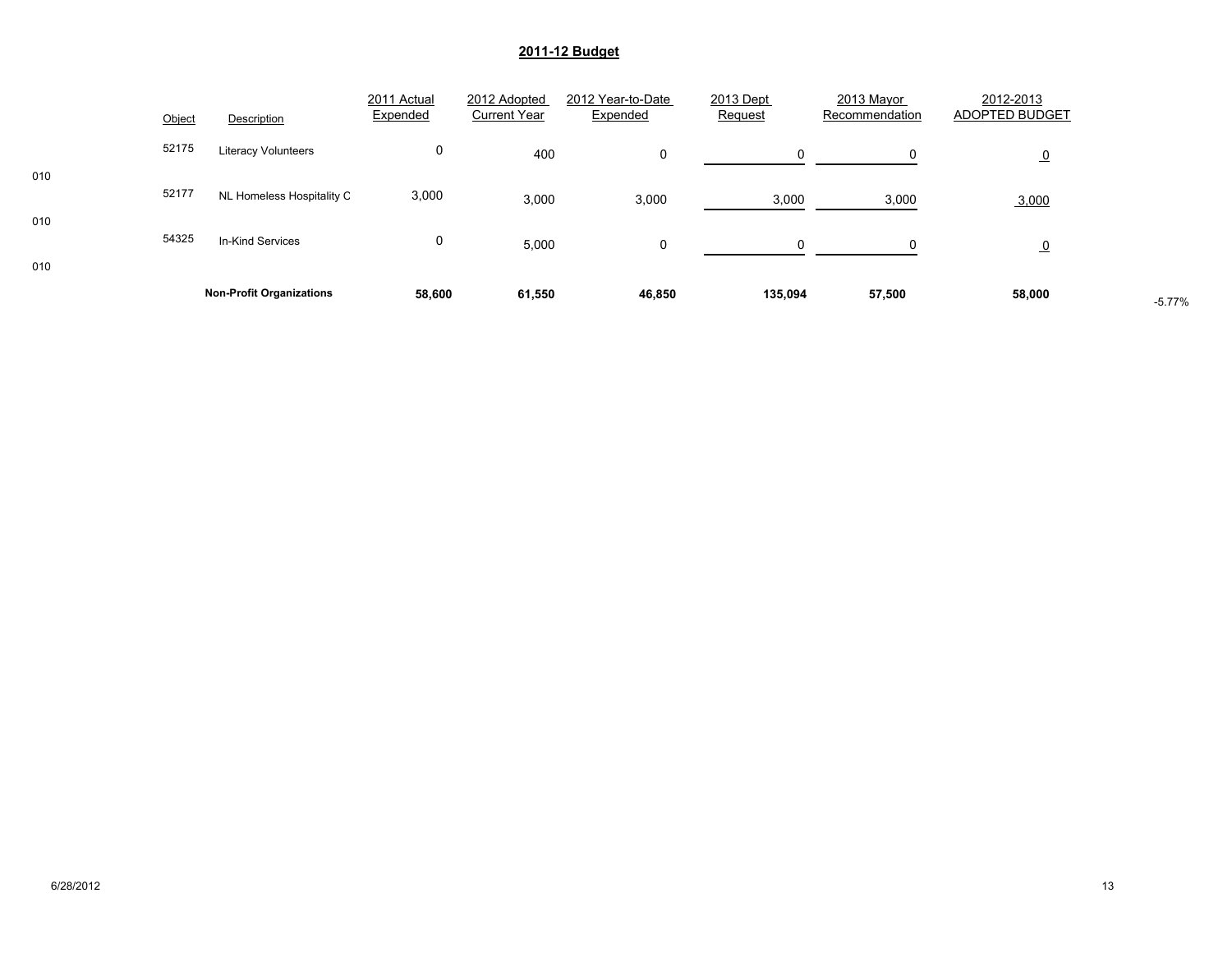|       | Object | Description                      | 2011 Actual<br>Expended | 2012 Adopted<br><b>Current Year</b> | 2012 Year-to-Date<br>Expended | 2013 Dept<br>Request | 2013 Mayor<br>Recommendation | 2012-2013<br><b>ADOPTED BUDGET</b> |          |
|-------|--------|----------------------------------|-------------------------|-------------------------------------|-------------------------------|----------------------|------------------------------|------------------------------------|----------|
| 10370 |        | <b>Town Hall/Central Service</b> |                         |                                     |                               |                      |                              |                                    |          |
|       | 51075  | PT Clerical                      | 3,724                   | 5,000                               | 3,227                         | 0                    | 0                            | $\underline{\mathbf{0}}$           |          |
| 010   | 52000  | Electricity                      | 69,006                  | 67,000                              | 62,505                        | 65,000               | 65,000                       | 65,000                             |          |
| 010   | 52003  | Telephone/Internet               | 22,296                  | 18,750                              | 16,895                        | 19,000               | 19,000                       | 19,000                             |          |
| 010   | 52005  | Fuel Oil                         | 27,621                  | 26,000                              | 18,318                        | 26,000               | 26,000                       | 26,000                             |          |
| 010   | 52011  | <b>Building Services</b>         | 1,416                   | 1,500                               | 1,166                         | 1,500                | 1,500                        | 1,500                              |          |
| 010   | 52128  | Water & Sewer Charges            | 2,458                   | 3,000                               | 2,012                         | 3,000                | 3,000                        | 3,000                              |          |
| 010   | 52157  | Lease of Copier                  | 26,154                  | 26,000                              | 25,319                        | 28,000               | 28,000                       | 28,000                             |          |
| 010   | 53000  | Office Supplies                  | $\pmb{0}$               | 20,000                              | 20,347                        | 20,000               | 20,000                       | 20,000                             |          |
| 010   | 53003  | Copy Supplies                    | 2,157                   | 3,500                               | 3,412                         | 3,500                | 3,500                        | 3,500                              |          |
| 010   | 53020  | Postage                          | 31,286                  | 30,000                              | 29,028                        | 31,000               | 31,000                       | 31,000                             |          |
| 010   | 53041  | Safety Equipment                 | 0                       | 0                                   | $\pmb{0}$                     | 0                    | 0                            | 500                                |          |
| 010   | 54000  | Equipment/Furnishings            | 0                       | 1,000                               | 596                           | 500                  | 500                          | 500                                |          |
| 010   |        |                                  |                         |                                     |                               |                      |                              |                                    |          |
|       |        | <b>Town Hall/Central Service</b> | 186,118                 | 201,750                             | 182,824                       | 197,500              | 197,500                      | 198,000                            | $-1.86%$ |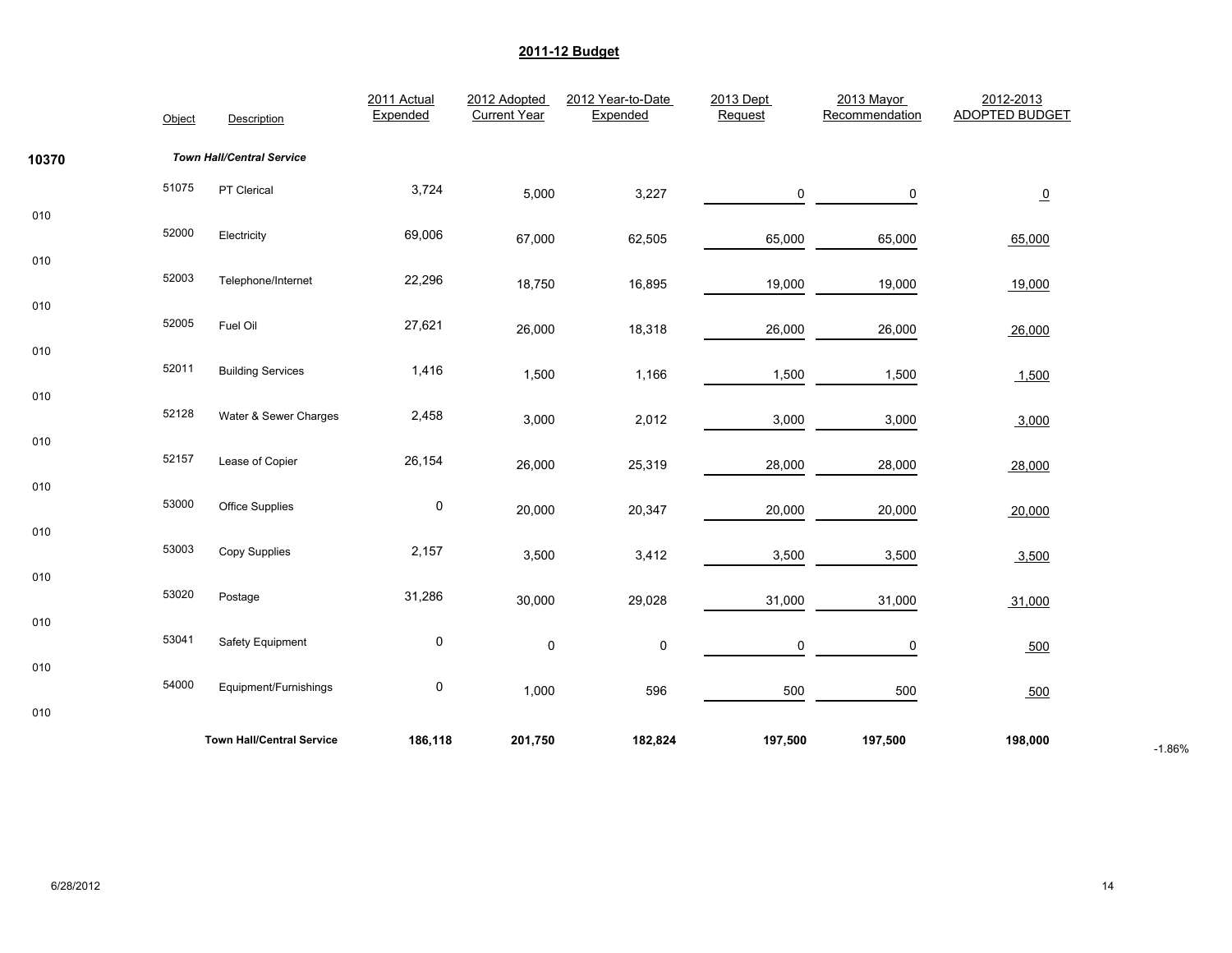|       | Object         | Description                    | 2011 Actual<br>Expended | 2012 Adopted<br><b>Current Year</b> | 2012 Year-to-Date<br>Expended | 2013 Dept<br>Request | 2013 Mayor<br>Recommendation | 2012-2013<br><b>ADOPTED BUDGET</b> |
|-------|----------------|--------------------------------|-------------------------|-------------------------------------|-------------------------------|----------------------|------------------------------|------------------------------------|
| 10410 | <b>Finance</b> |                                |                         |                                     |                               |                      |                              |                                    |
|       | 51002          | Finance Director Salary        | 87,875                  | 89,990                              | 86,203                        | 89,990               | 89,990                       | 89,990                             |
| 010   | 51052          | <b>Tax Collection Salaries</b> | 103,625                 | 106,800                             | 104,694                       | 106,800              | 106,800                      | 106,800                            |
| 010   | 51053          | Assessor Dept.Salaries         | 157,756                 | 162,700                             | 161,620                       | 162,700              | 162,700                      | 162,700                            |
| 010   | 51054          | Accountants                    | 155,172                 | 161,300                             | 149,261                       | 161,300              | 161,300                      | 161,300                            |
| 010   | 51100          | Overtime                       | 9,739                   | 12,000                              | 10,944                        | 12,000               | 8,000                        | 8,000                              |
| 010   | 52009          | Revaluation                    | 25,000                  |                                     |                               |                      |                              |                                    |
| 010   |                |                                |                         | 93,000                              | 92,919                        | $\mathbf 0$          | 0                            | $\underline{\mathbf{0}}$           |
| 010   | 52026          | Tax Refunds                    | 47,432                  | 50,000                              | 61,267                        | 50,000               | 50,000                       | 50,000                             |
|       | 52136          | Fees (Membership)              | 660                     | 1,000                               | 640                           | 1,000                | 1,000                        | 1,000                              |
| 010   | 52192          | QUALITY DATA SERVICE           | 13,537                  | 12,000                              | 11,543                        | 12,000               | 12,000                       | 12,000                             |
| 010   | 53000          | Office Supplies                | 5,459                   | $\pmb{0}$                           | $\pmb{0}$                     | 0                    | 0                            | $\Omega$                           |
| 010   | 53002          | <b>Consulting Services</b>     | 1,600                   | 1,600                               | 500                           | 8,600                | 8,600                        | 8,600                              |
| 010   | 53004          | Training & Conferences         | 2,277                   |                                     |                               |                      |                              |                                    |
| 010   |                |                                |                         | 3,000                               | 2,127                         | 3,000                | 3,000                        | 3,000                              |
|       | 53008          | Advertising                    | 2,171                   | 3,500                               | 1,979                         | 3,000                | 3,000                        | 3,000                              |
| 010   | 53014          | Printing                       | 1,760                   | 1,000                               | 1,499                         | 1,000                | 1,000                        | 1,000                              |
| 010   | 53019          | Misc Supplies                  | 1,292                   | 1,500                               | 146                           | 1,500                | 1,500                        | 1,500                              |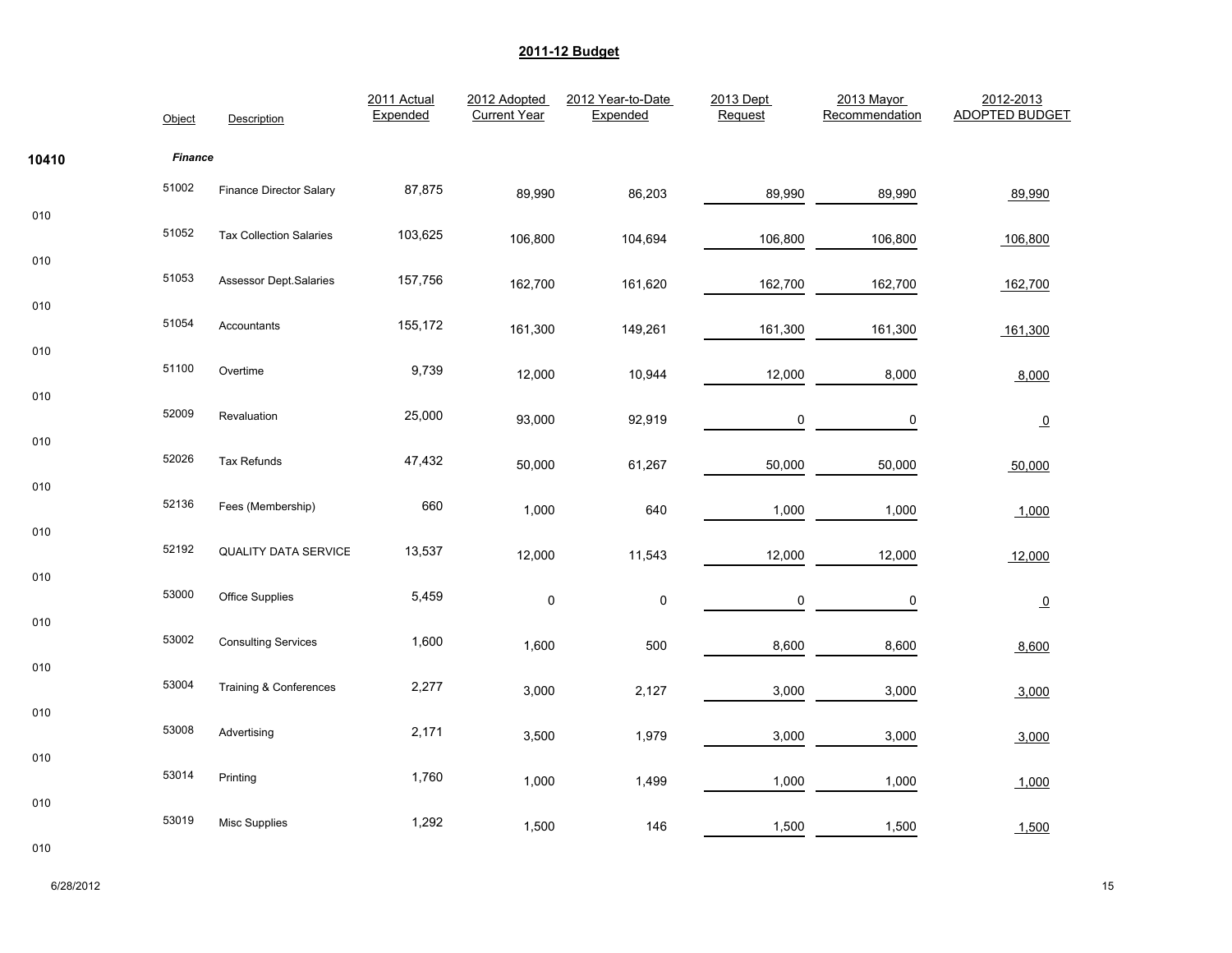|        | Finance             | 615,822                 | 699,390                      | 685,342                       | 612.890              | 608,890                      | 608,890                     | $-12.94%$ |
|--------|---------------------|-------------------------|------------------------------|-------------------------------|----------------------|------------------------------|-----------------------------|-----------|
| 53024  | Reference Materials | 465                     | 0                            |                               |                      |                              | $\overline{o}$              |           |
| Object | Description         | 2011 Actual<br>Expended | 2012 Adopted<br>Current Year | 2012 Year-to-Date<br>Expended | 2013 Dept<br>Request | 2013 Mayor<br>Recommendation | 2012-2013<br>ADOPTED BUDGET |           |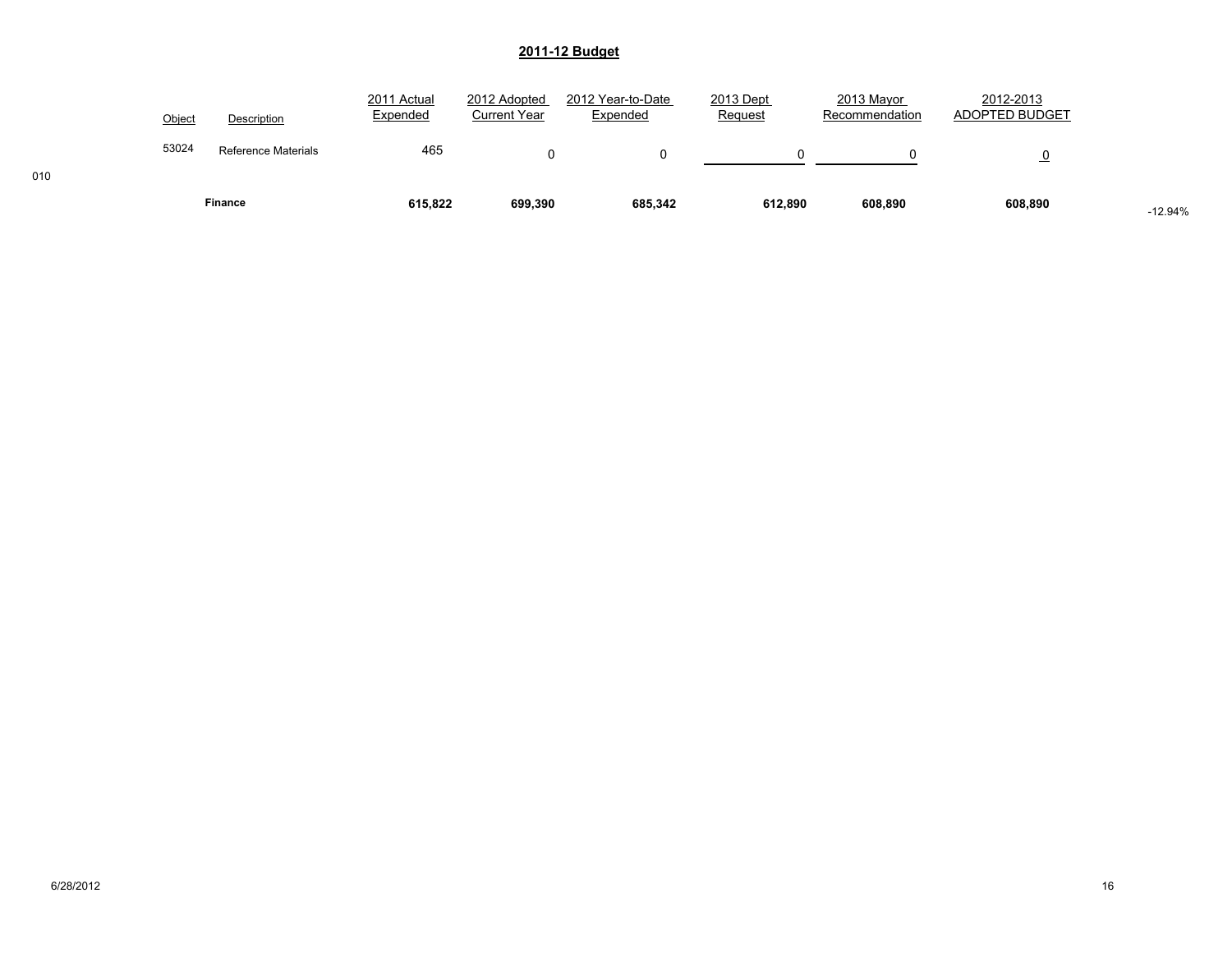|       | Object | Description                            | 2011 Actual<br>Expended | 2012 Adopted<br><b>Current Year</b> | 2012 Year-to-Date<br>Expended | 2013 Dept<br>Request | 2013 Mayor<br>Recommendation | 2012-2013<br><b>ADOPTED BUDGET</b> |          |
|-------|--------|----------------------------------------|-------------------------|-------------------------------------|-------------------------------|----------------------|------------------------------|------------------------------------|----------|
| 10420 |        | <b>Insurance &amp; Fringe Benefits</b> |                         |                                     |                               |                      |                              |                                    |          |
|       | 52017  | <b>Holiday Bonus Payments</b>          | 19,095                  | 20,000                              | 21,270                        | 23,000               | 23,000                       | 23,000                             |          |
| 010   | 52018  | <b>Unemployment Compensa</b>           | 5,859                   | 10,000                              | 23,981                        | 10,000               | 10,000                       | 10,000                             |          |
| 010   | 52019  | <b>Social Security Taxes</b>           | 438,244                 | 459,063                             | 448,186                       | 459,063              | 459,063                      | 459,063                            |          |
| 010   | 52020  | Medical Insurance                      | 1,450,216               | 1,500,692                           | 1,430,014                     | 1,428,000            | 1,428,000                    | 1,423,921                          |          |
| 010   | 52021  |                                        |                         |                                     |                               |                      |                              |                                    |          |
| 010   |        | Worker's Compensation                  | 422,012                 | 347,000                             | 251,281                       | 280,000              | 280,000                      | 280,000                            |          |
| 010   | 52023  | Life & L.T.D. Insurance                | 40,318                  | 41,000                              | 39,295                        | 41,000               | 41,000                       | 41,000                             |          |
|       | 52024  | Insurance Consultant                   | $\pmb{0}$               | $\pmb{0}$                           | $\pmb{0}$                     | 26,000               | 26,000                       | 26,000                             |          |
| 010   | 52025  | Pension                                | 650,950                 | 676,500                             | 713,453                       | 715,000              | 715,000                      | 715,000                            |          |
| 010   | 52027  | Vacation Payout                        | 27,053                  | 20,000                              | 34,787                        | 20,000               | 20,000                       | 20,000                             |          |
| 010   | 52028  | <b>Retirement Payout</b>               | $\pmb{0}$               | 2,000                               | 6,090                         | 2,000                | 2,000                        | 2,000                              |          |
| 010   | 52048  | TPA Section 125                        | 61                      |                                     |                               |                      |                              |                                    |          |
| 010   |        |                                        |                         | 200                                 | 1,817                         | 200                  | 200                          | 200                                |          |
| 010   | 53004  | <b>Continued Education</b>             | $\pmb{0}$               | 4,000                               | 0                             | 4,000                | 4,000                        | 4,000                              |          |
|       | 53050  | Physicals                              | 2,791                   | 2,000                               | 2,649                         | 2,000                | 2,000                        | 2,000                              |          |
| 010   |        |                                        |                         |                                     |                               |                      |                              |                                    |          |
|       |        | <b>Insurance &amp; Fringe Benefits</b> | 3,056,600               | 3,082,455                           | 2,972,823                     | 3,010,263            | 3,010,263                    | 3,006,184                          | $-2.47%$ |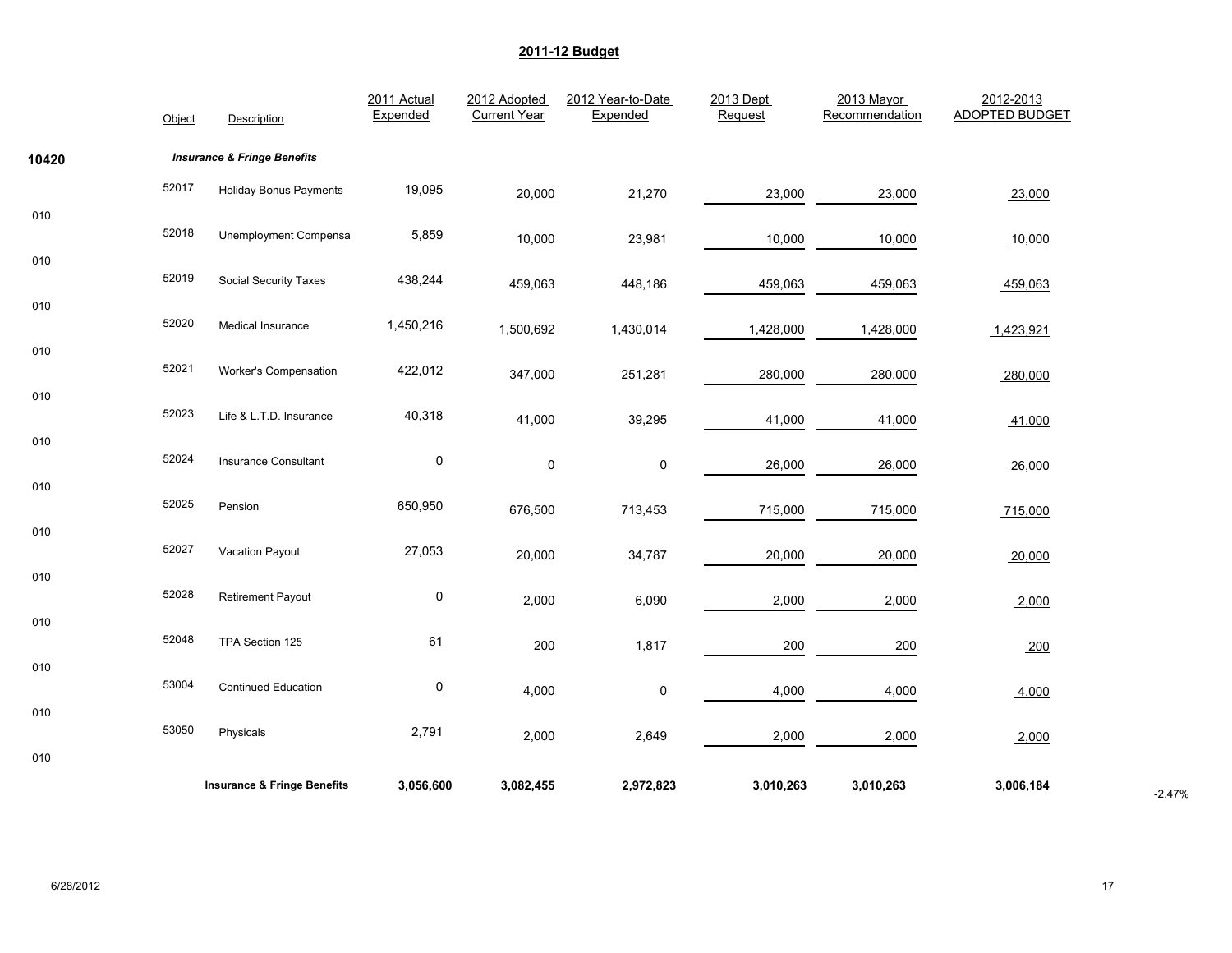|       |        | <b>Municipal Insurance</b> | 305,449                 | 270,000                             | 237,482                       | 235,000                     | 235,000                      | 235,000                     | $-12.96%$ |
|-------|--------|----------------------------|-------------------------|-------------------------------------|-------------------------------|-----------------------------|------------------------------|-----------------------------|-----------|
| 010   | 52143  | Insurance Reimbursement    | 20,086                  | 20,000                              | 21,992                        | 25,000                      | 25,000                       | 25,000                      |           |
| 010   |        |                            |                         |                                     |                               |                             |                              |                             |           |
|       | 52024  | Other Insurance            | 285,364                 | 250,000                             | 215,490                       | 210,000                     | 210,000                      | 210,000                     |           |
| 10425 |        | <b>Municipal Insurance</b> |                         |                                     |                               |                             |                              |                             |           |
|       | Object | Description                | 2011 Actual<br>Expended | 2012 Adopted<br><b>Current Year</b> | 2012 Year-to-Date<br>Expended | 2013 Dept<br><b>Request</b> | 2013 Mayor<br>Recommendation | 2012-2013<br>ADOPTED BUDGET |           |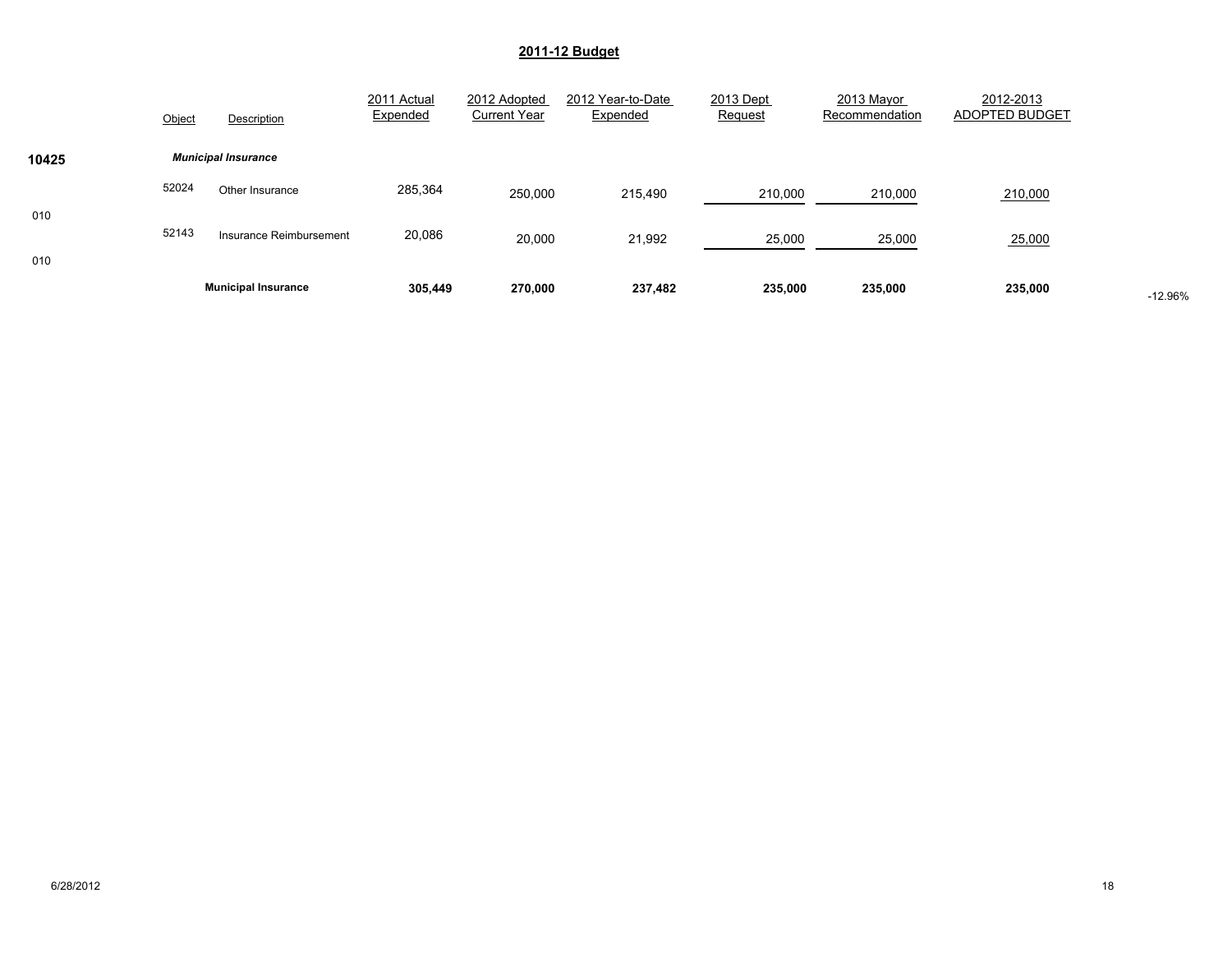|            | Object | Description                       | 2011 Actual<br>Expended | 2012 Adopted<br><b>Current Year</b> | 2012 Year-to-Date<br>Expended | 2013 Dept<br>Request | 2013 Mayor<br>Recommendation | 2012-2013<br>ADOPTED BUDGET |           |
|------------|--------|-----------------------------------|-------------------------|-------------------------------------|-------------------------------|----------------------|------------------------------|-----------------------------|-----------|
| 10430      |        | <b>Board of Assessment Appeal</b> |                         |                                     |                               |                      |                              |                             |           |
|            | 51075  | <b>PT Clerical</b>                | 1,360                   | 1,000                               | 1,305                         | 1,000                | 1,000                        | 1,000                       |           |
| 010<br>010 | 53004  | <b>Training &amp; Conferences</b> | 0                       | $\mathbf 0$                         | 50                            | 50                   | $\Omega$                     | $\overline{0}$              |           |
| 010        | 53019  | <b>Misc Supplies</b>              | 0                       | 600                                 | 150                           | 300                  | 300                          | 300                         |           |
|            |        | <b>Board of Assessment Appea</b>  | 1,360                   | 1,600                               | 1,505                         | 1,350                | 1,300                        | 1,300                       | $-18.75%$ |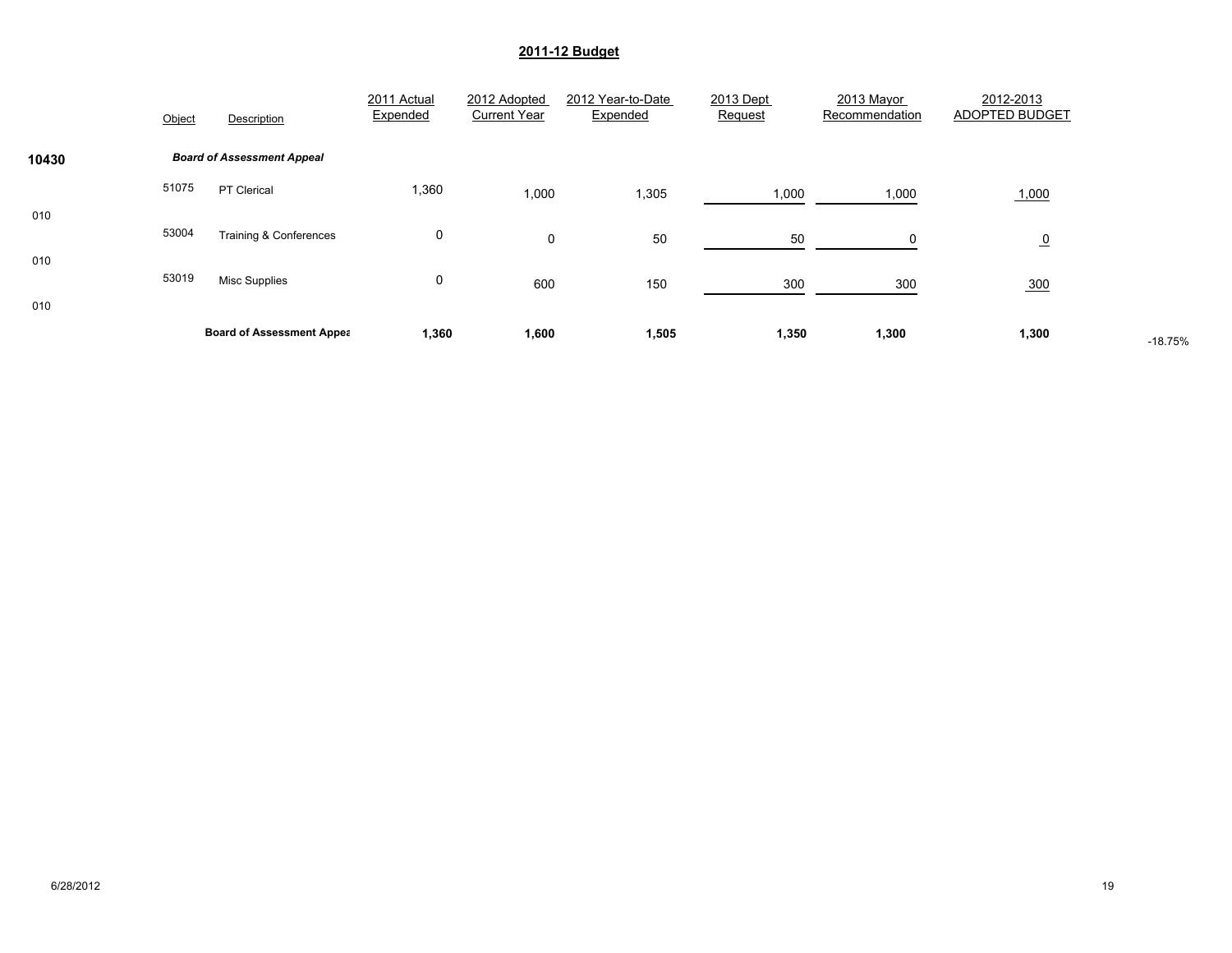|       | Object | Description                   | 2011 Actual<br>Expended | 2012 Adopted<br><b>Current Year</b> | 2012 Year-to-Date<br>Expended | 2013 Dept<br>Request | 2013 Mayor<br>Recommendation | 2012-2013<br><b>ADOPTED BUDGET</b> |       |
|-------|--------|-------------------------------|-------------------------|-------------------------------------|-------------------------------|----------------------|------------------------------|------------------------------------|-------|
| 10440 |        | <b>Information Technology</b> |                         |                                     |                               |                      |                              |                                    |       |
|       | 51023  | Director of Information Sys   | 66,979                  | 73,796                              | 72,382                        | 73,796               | 73,796                       | 73,796                             |       |
| 010   | 52036  | Support/Access Fees           | 91,441                  | 107,000                             | 104,073                       | 112,000              | 112,000                      | 112,000                            |       |
| 010   | 52054  | Hardware                      | 42,278                  | 47,500                              | 43,030                        | 47,500               | 47,500                       | 47,500                             |       |
| 010   | 52055  | Maint Agreements              | 5,820                   | 10,000                              | 8,841                         | 12,500               | 12,500                       | 12,500                             |       |
| 010   | 52056  | Int/Cable Services            | 18,528                  | 19,500                              | 18,450                        | 22,500               | 22,500                       | 22,500                             |       |
| 010   | 52057  | Software/Licensing            | 31,004                  | 25,000                              | 25,307                        | 25,000               | 25,000                       | 25,000                             |       |
| 010   | 52058  | <b>Hosting Fees</b>           | 673                     | 1,300                               | 1,010                         | 1,300                | 1,300                        | 1,300                              |       |
| 010   | 53000  | Office Supplies               | 73                      | $\mathsf 0$                         | $\pmb{0}$                     | 0                    | 0                            | $\overline{0}$                     |       |
| 010   | 53002  | <b>Consulting Services</b>    | $\pmb{0}$               | $\pmb{0}$                           | $\pmb{0}$                     | 20,000               | 20,000                       | $\overline{0}$                     |       |
| 010   | 53004  | Training & Conferences        | 3,539                   | 2,000                               | 2,990                         | 2,500                | 2,500                        | 3,000                              |       |
| 010   | 53060  | Cellular Phone                | 360                     | 360                                 | 360                           | 360                  | 360                          | 360                                |       |
| 010   |        |                               |                         |                                     |                               |                      |                              |                                    |       |
|       |        | <b>Information Technology</b> | 260,694                 | 286,456                             | 276,444                       | 317,456              | 317,456                      | 297,956                            | 4.01% |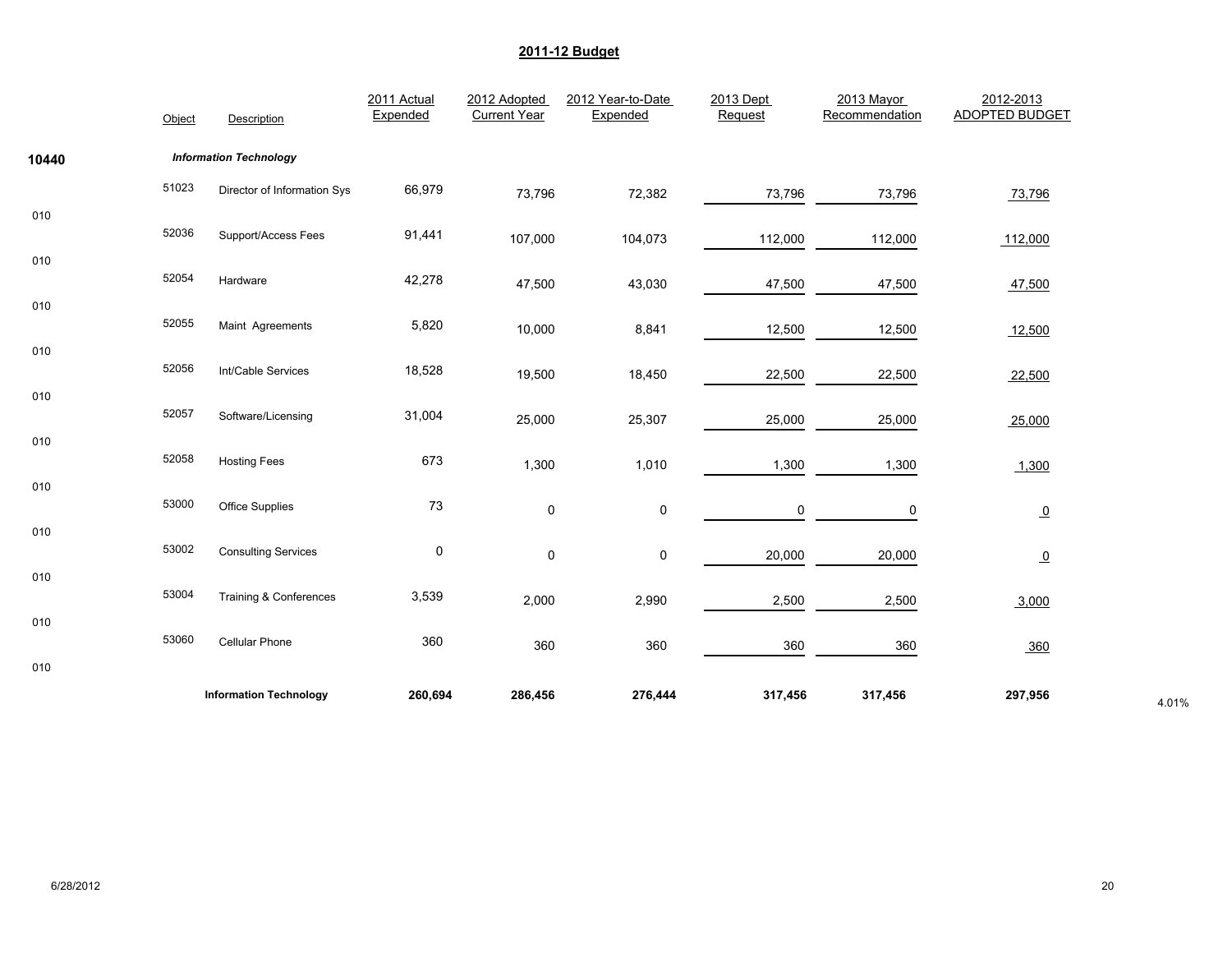|       | Object | Description               | 2011 Actual<br>Expended | 2012 Adopted<br><b>Current Year</b> | 2012 Year-to-Date<br>Expended | 2013 Dept<br>Request | 2013 Mayor<br>Recommendation | 2012-2013<br><b>ADOPTED BUDGET</b> |        |
|-------|--------|---------------------------|-------------------------|-------------------------------------|-------------------------------|----------------------|------------------------------|------------------------------------|--------|
| 10450 |        | Debt - Principal          |                         |                                     |                               |                      |                              |                                    |        |
|       | 52103  | All School Renovation #1  | 460,000                 | 560,000                             | 560,000                       | 560,000              | 560,000                      | 560,000                            |        |
| 010   | 52105  | Sewer Phase II            | 210,000                 | 205,000                             | 205,000                       | 190,000              | 190,000                      | 190,000                            |        |
| 010   | 52106  | Sewer Phase II            | 220,000                 | 220,000                             | 220,000                       | 220,000              | 220,000                      | 220,000                            |        |
| 010   | 52109  | Lease Purchase Agreemer   | 151,570                 | $\pmb{0}$                           | $\pmb{0}$                     | 0                    | 0                            | $\overline{0}$                     |        |
| 010   | 52113  | Uniform Fiscal Year       | 145,000                 | 145,000                             | 145,000                       | 0                    | 0                            | $\overline{0}$                     |        |
| 010   | 52114  | Middle School             | 575,000                 | $\pmb{0}$                           | $\pmb{0}$                     | $\mathsf 0$          | 0                            | $\underline{\mathbf{0}}$           |        |
| 010   | 52115  | Middle School             | 205,000                 | 205,000                             | 205,000                       | 0                    | 0                            | $\overline{0}$                     |        |
| 010   | 52116  | Sewer Phase II            | 140,000                 | 140,000                             | 140,000                       | 0                    | 0                            | $\overline{0}$                     |        |
| 010   | 52117  | Sewer Phase IIA           | 45,000                  | 45,000                              | 45,000                        | $\pmb{0}$            | 0                            | $\overline{0}$                     |        |
| 010   | 52180  | <b>Town Hall</b>          | 95,000                  | 225,000                             | 225,000                       | 225,000              | 225,000                      | 225,000                            |        |
| 010   | 52185  | All School Renovation #2  | 530,000                 | 530,000                             | 530,000                       | 530,000              | 530,000                      | 530,000                            |        |
| 010   | 52190  | Schools/thames interconne | 315,000                 | 315,000                             | 315,000                       | 315,000              | 315,000                      | 315,000                            |        |
| 010   | 52193  | Rand Whitney              | $\pmb{0}$               | $\pmb{0}$                           | $\pmb{0}$                     | 1,000,000            | 1,000,000                    | 1,000,000                          |        |
| 010   | 53208  | SERIES A & B BONDS        | 0                       |                                     |                               |                      |                              |                                    |        |
| 010   |        |                           |                         | 55,000                              | 55,000                        | 53,400               | 53,400                       | 53,400                             |        |
|       |        | Debt - Principal          | 3,091,570               | 2,645,000                           | 2,645,000                     | 3,093,400            | 3,093,400                    | 3,093,400                          | 16.95% |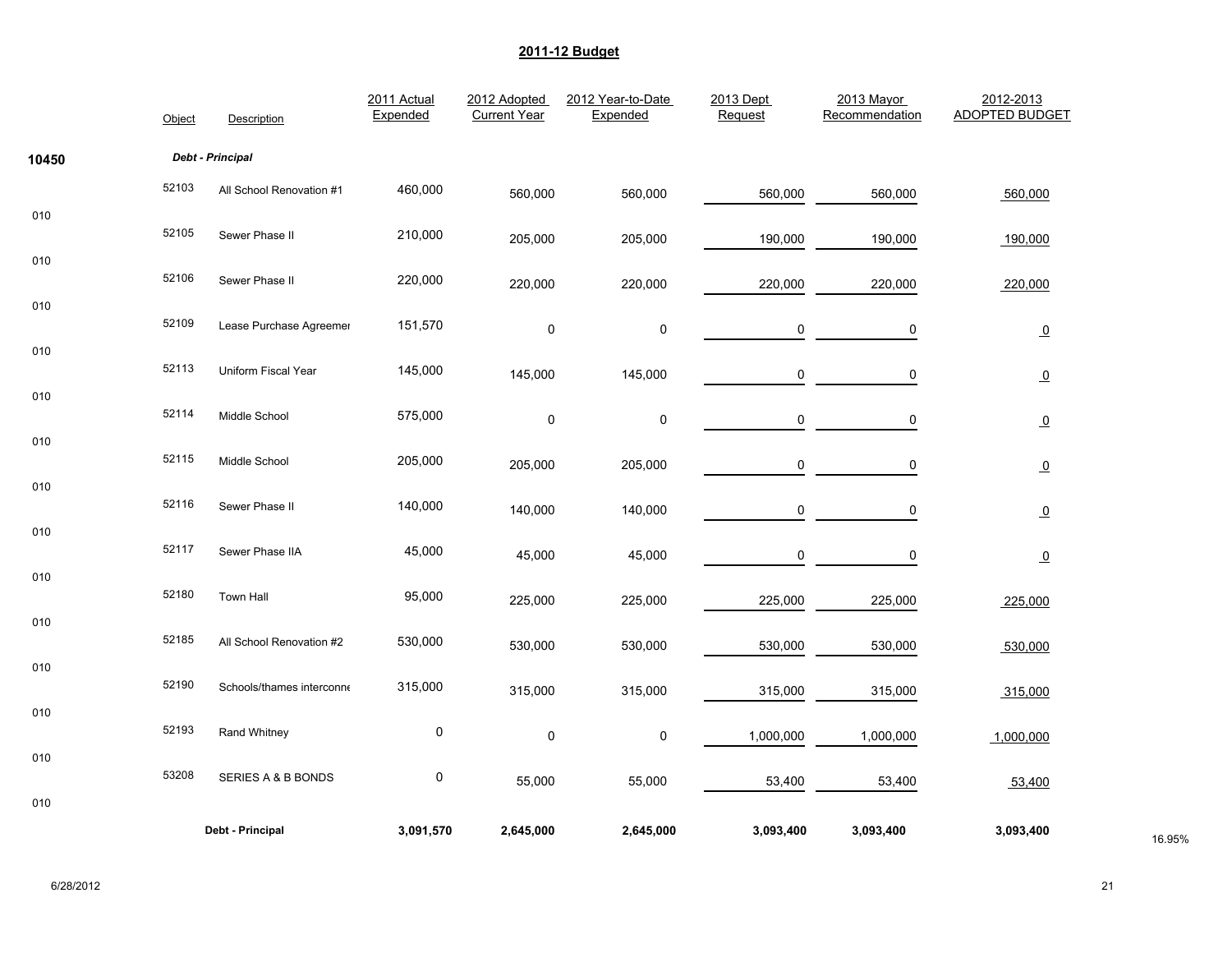|       | Object | Description               | 2011 Actual<br>Expended | 2012 Adopted<br><b>Current Year</b> | 2012 Year-to-Date<br>Expended | 2013 Dept<br>Request | 2013 Mayor<br>Recommendation | 2012-2013<br><b>ADOPTED BUDGET</b> |
|-------|--------|---------------------------|-------------------------|-------------------------------------|-------------------------------|----------------------|------------------------------|------------------------------------|
| 10460 |        | Debt - Interest           |                         |                                     |                               |                      |                              |                                    |
|       | 52103  | All School Renovation #1  | 159,088                 | 144,363                             | 144,363                       | 127,213              | 127,213                      | 127,213                            |
| 010   | 52105  | Sewer Phase II            | 37,218                  | 26,065                              | 26,065                        | 15,353               | 15,353                       | 15,353                             |
| 010   | 52106  | Sewer Phase II            | 76,300                  | 60,900                              | 60,900                        | 45,500               | 45,500                       | 45,500                             |
| 010   | 52109  | Lease Purchase Agreemer   | 5,184                   | 0                                   | 0                             | 0                    | 0                            | $\overline{\mathbf{0}}$            |
| 010   | 52110  | 2011 Bonded Project       | $\pmb{0}$               | 63,750                              | $\pmb{0}$                     | 159,377              | 159,377                      | 159,377                            |
| 010   | 52113  | Uniform Fiscal Year       | 11,709                  | 3,915                               | 3,915                         | 0                    | 0                            | $\overline{0}$                     |
| 010   | 52114  | Middle School             | 38,525                  | $\pmb{0}$                           | 0                             | 0                    | 0                            | $\overline{0}$                     |
| 010   | 52115  | Middle School             | 25,830                  | 12,915                              | 12,915                        | 0                    | 0                            | $\underline{0}$                    |
| 010   | 52116  | Sewer Phase II            | 17,640                  | 8,820                               | 8,820                         | $\pmb{0}$            | 0                            | $\underline{0}$                    |
| 010   | 52117  | Sewer Phase IIA           | 5,670                   | 2,835                               | 2,835                         | 0                    | 0                            | $\overline{0}$                     |
| 010   | 52180  | Town Hall                 | 19,900                  | 13,500                              | 13,500                        | 4,500                | 4,500                        | 4,500                              |
| 010   | 52185  | All School Renovation #2  | 296,438                 | 275,900                             | 275,900                       | 256,357              | 256,357                      | 256,357                            |
| 010   | 52190  | Schools/thames interconne | 178,369                 | 166,163                             | 166,163                       | 154,350              | 154,350                      | 154,350                            |
| 010   | 52193  | Rand Whitney              | 197,156                 | 320,000                             | 320,000                       | 305,000              | 305,000                      | 305,000                            |
| 010   | 53208  | SERIES A & B BONDS        | 313,514                 | 368,291                             | 368,290                       | 366,940              | 366,940                      | 366,940                            |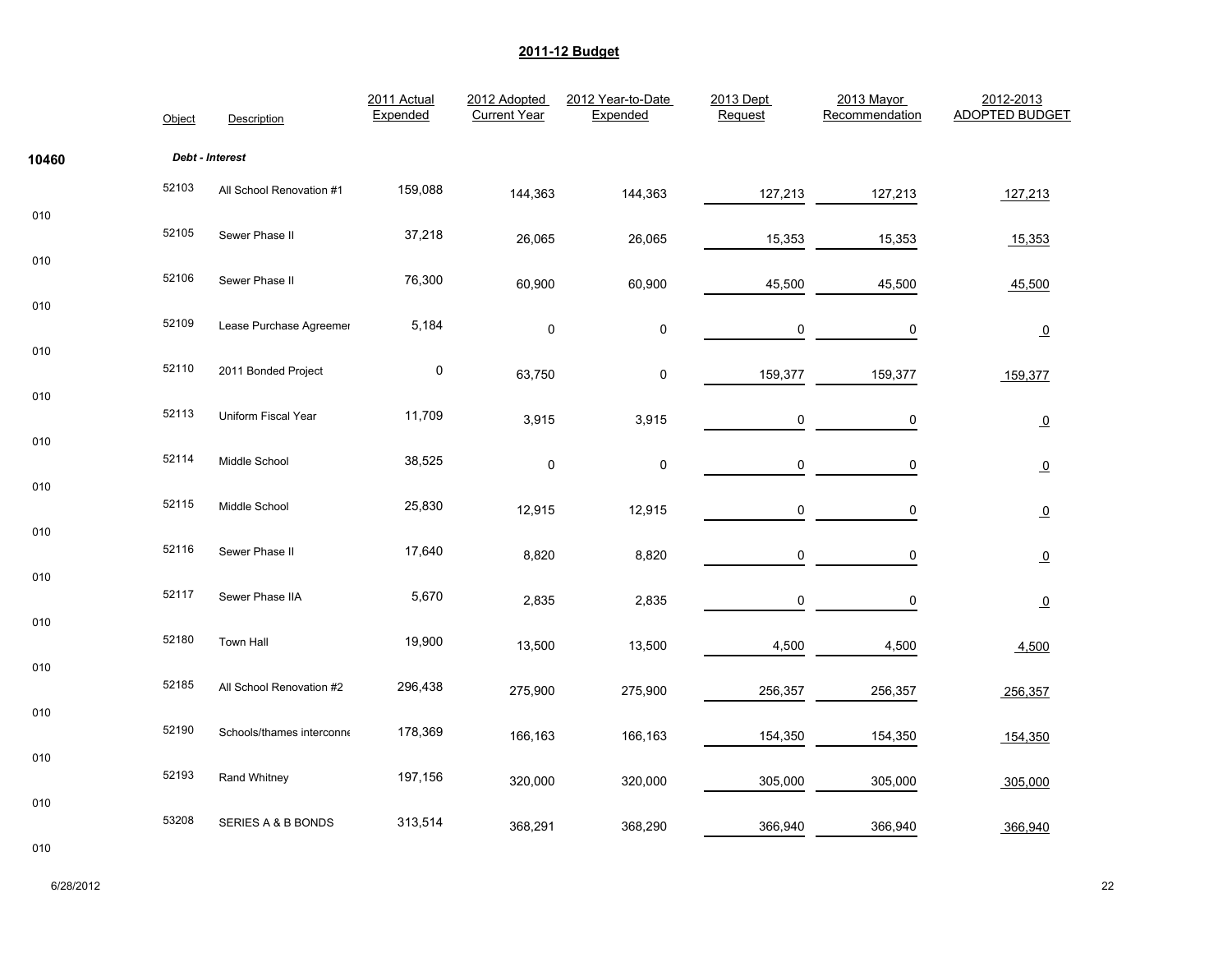| Object          | 2011 Actual | 2012 Adopted | 2012 Year-to-Date | 2013 Dept | 2013 Mayor     | 2012-2013      |          |
|-----------------|-------------|--------------|-------------------|-----------|----------------|----------------|----------|
| Description     | Expended    | Current Year | Expended          | Request   | Recommendation | ADOPTED BUDGET |          |
| Debt - Interest | .382.538    | 1.467.417    | .403.665          | .434.590  | .434.590       | 1,434,590      | $-2.24%$ |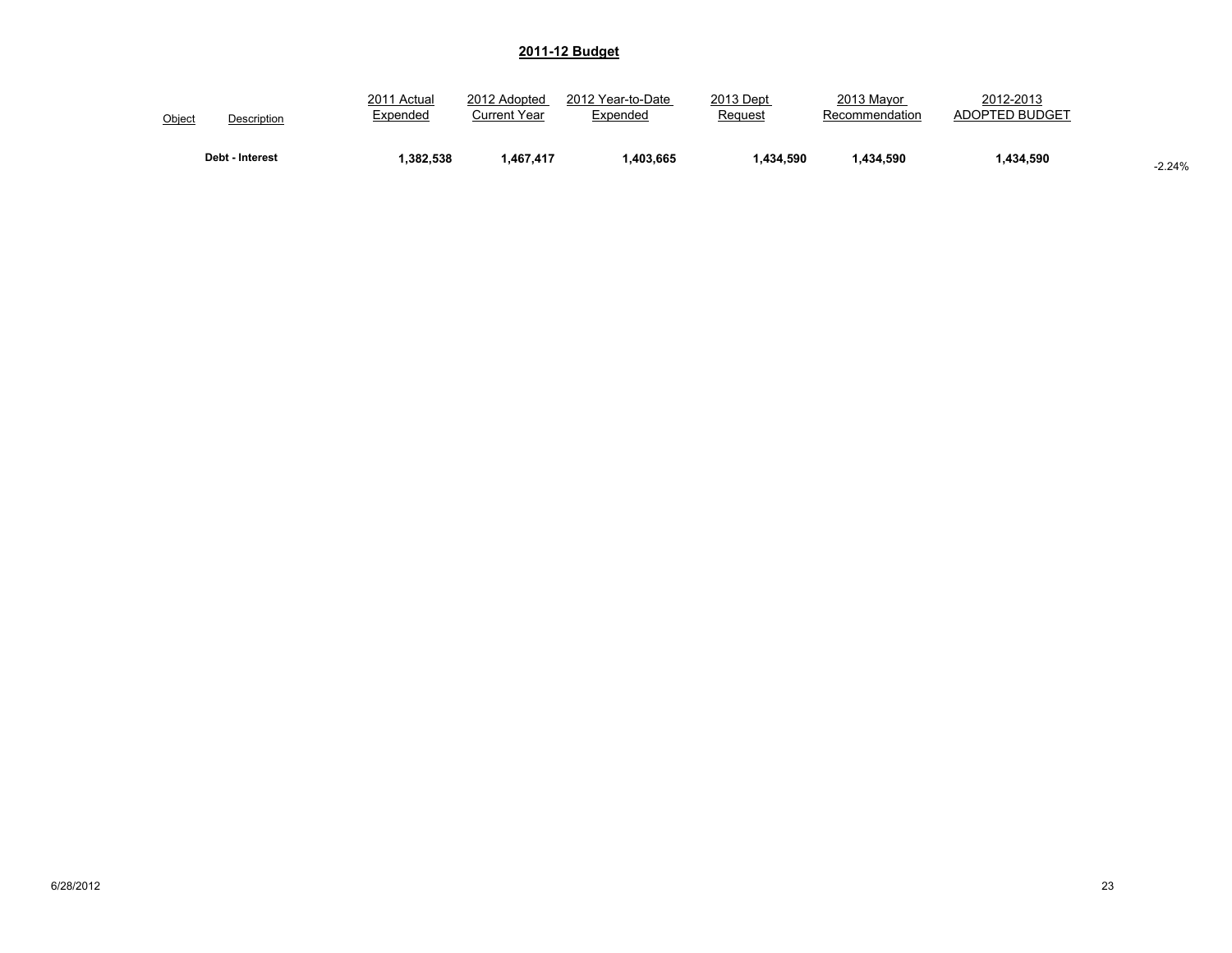|       | Object         | Description                | 2011 Actual<br>Expended | 2012 Adopted<br><b>Current Year</b> | 2012 Year-to-Date<br>Expended | 2013 Dept<br>Request | 2013 Mayor<br>Recommendation | 2012-2013<br>ADOPTED BUDGET |           |
|-------|----------------|----------------------------|-------------------------|-------------------------------------|-------------------------------|----------------------|------------------------------|-----------------------------|-----------|
| 10470 | <b>Auditor</b> |                            |                         |                                     |                               |                      |                              |                             |           |
|       | 52040          | Auditor & Accounting       | 30,120                  | 25,000                              | 25,000                        | 25,000               | 25,000                       | 25,000                      |           |
| 010   | 53002          | <b>Consulting Services</b> | 0                       | 200,500                             | 30,300                        | 0                    | 0                            | $\overline{0}$              |           |
| 010   |                | <b>Auditor</b>             | 30,120                  | 225,500                             | 55,300                        | 25,000               | 25,000                       | 25,000                      | $-88.91%$ |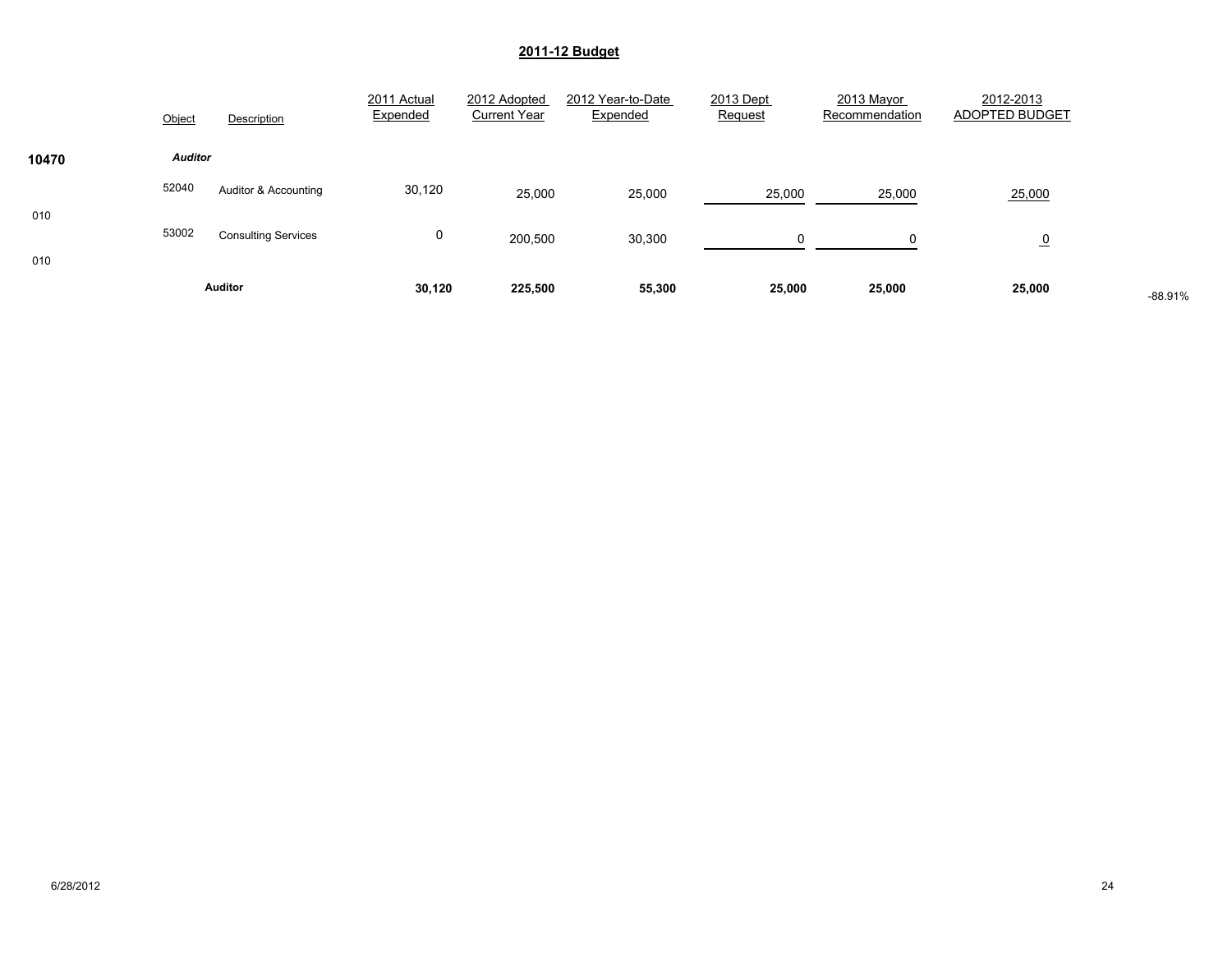|            | Object       | Description               | 2011 Actual<br>Expended | 2012 Adopted<br><b>Current Year</b> | 2012 Year-to-Date<br>Expended | 2013 Dept<br>Request | 2013 Mayor<br>Recommendation | 2012-2013<br><b>ADOPTED BUDGET</b> |       |
|------------|--------------|---------------------------|-------------------------|-------------------------------------|-------------------------------|----------------------|------------------------------|------------------------------------|-------|
| 10480      | <b>Other</b> |                           |                         |                                     |                               |                      |                              |                                    |       |
|            | 52043        | Capital Non-Recurring     | 30,000                  | $\mathbf 0$                         | 0                             | $\mathbf 0$          | 0                            | $\overline{0}$                     |       |
| 010<br>010 | 52047        | Litigation/Settlements    | 314,046                 | 20,000                              | 0                             | 20,000               | 20,000                       | 20,000                             |       |
|            | 52164        | Contingency               | 0                       | 100,000                             | 0                             | 100,000              | 100,000                      | 100,000                            |       |
| 010<br>010 | 52176        | Fire Fighters Relief Fund | 54,100                  | 50,000                              | 0                             | 57,000               | 57,000                       | 57,000                             |       |
|            |              | Other                     | 398,146                 | 170,000                             | 0                             | 177,000              | 177,000                      | 177,000                            | 4.12% |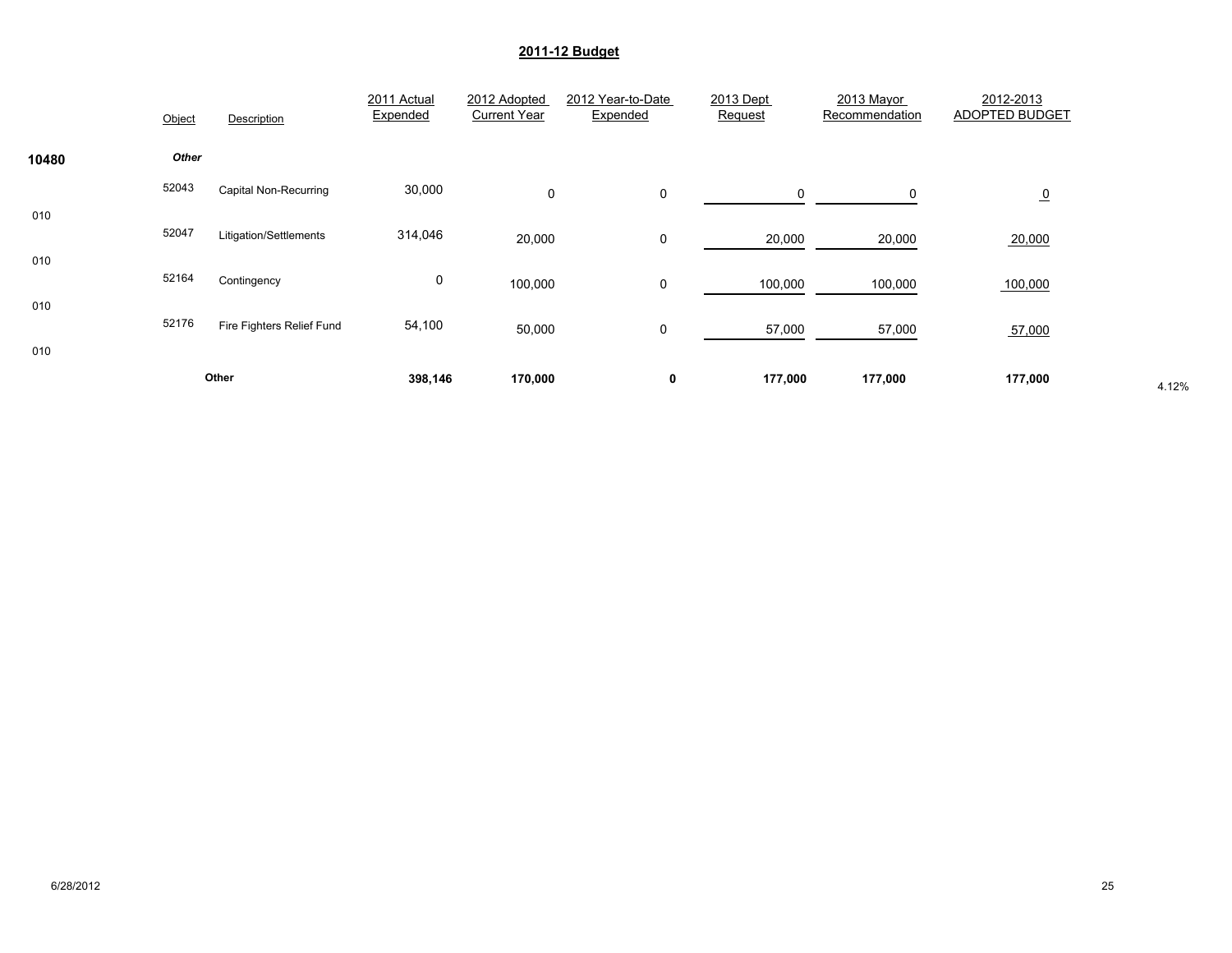|       | Object            | Description                | 2011 Actual<br>Expended | 2012 Adopted<br><b>Current Year</b> | 2012 Year-to-Date<br>Expended | 2013 Dept<br>Request | 2013 Mayor<br>Recommendation | 2012-2013<br><b>ADOPTED BUDGET</b> |          |
|-------|-------------------|----------------------------|-------------------------|-------------------------------------|-------------------------------|----------------------|------------------------------|------------------------------------|----------|
| 10560 | <b>Town Clerk</b> |                            |                         |                                     |                               |                      |                              |                                    |          |
|       | 51055             | Town Clerk                 | 118,682                 | 121,962                             | 120,085                       | 121,962              | 121,962                      | 121,962                            |          |
| 010   | 51100             | Overtime                   | 1,303                   | 800                                 | 783                           | 800                  | 800                          | 800                                |          |
| 010   | 52136             | Fees (Membership)          | 70                      | 150                                 | 130                           | 150                  | 150                          | 150                                |          |
| 010   | 53000             | Office Supplies            | 733                     | $\mathsf 0$                         | $\pmb{0}$                     | 0                    | 0                            | $\overline{0}$                     |          |
| 010   | 53001             | <b>Computer Supplies</b>   | $\pmb{0}$               | 500                                 | 0                             | 500                  | 500                          | 500                                |          |
| 010   | 53002             | <b>Consulting Services</b> | 134                     | 500                                 | $\pmb{0}$                     | 500                  | 500                          | 500                                |          |
| 010   | 53004             | Training & Conferences     | 250                     | 700                                 | 384                           | 700                  | 700                          | 700                                |          |
| 010   | 53008             | Advertising                | 250                     | 250                                 | $\pmb{0}$                     | 250                  | 250                          | 250                                |          |
| 010   | 53014             | Printing                   | 212                     | 700                                 | 249                           | 700                  | 700                          | 700                                |          |
| 010   | 53019             | <b>Misc Supplies</b>       | 352                     | 500                                 | $30\,$                        | 500                  | 500                          | 500                                |          |
| 010   | 53021             | Equipment Maint & Repair   | 44                      | 500                                 | $\pmb{0}$                     | 500                  | 500                          | 500                                |          |
| 010   | 53022             | Computer Indexing          | 17,428                  | 15,000                              | 4,569                         | 15,000               | 15,000                       | 12,000                             |          |
| 010   | 53023             | Land Records Expense       | 1,161                   | 3,000                               | 3,175                         | 3,000                | 3,000                        | 3,000                              |          |
| 010   | 53029             | Maintenance & Upkeep       | 47                      | 250                                 | 348                           | 250                  | 250                          | 250                                |          |
| 010   |                   |                            |                         |                                     |                               |                      |                              |                                    |          |
|       |                   | <b>Town Clerk</b>          | 140,667                 | 144,812                             | 129,752                       | 144,812              | 144,812                      | 141,812                            | $-2.07%$ |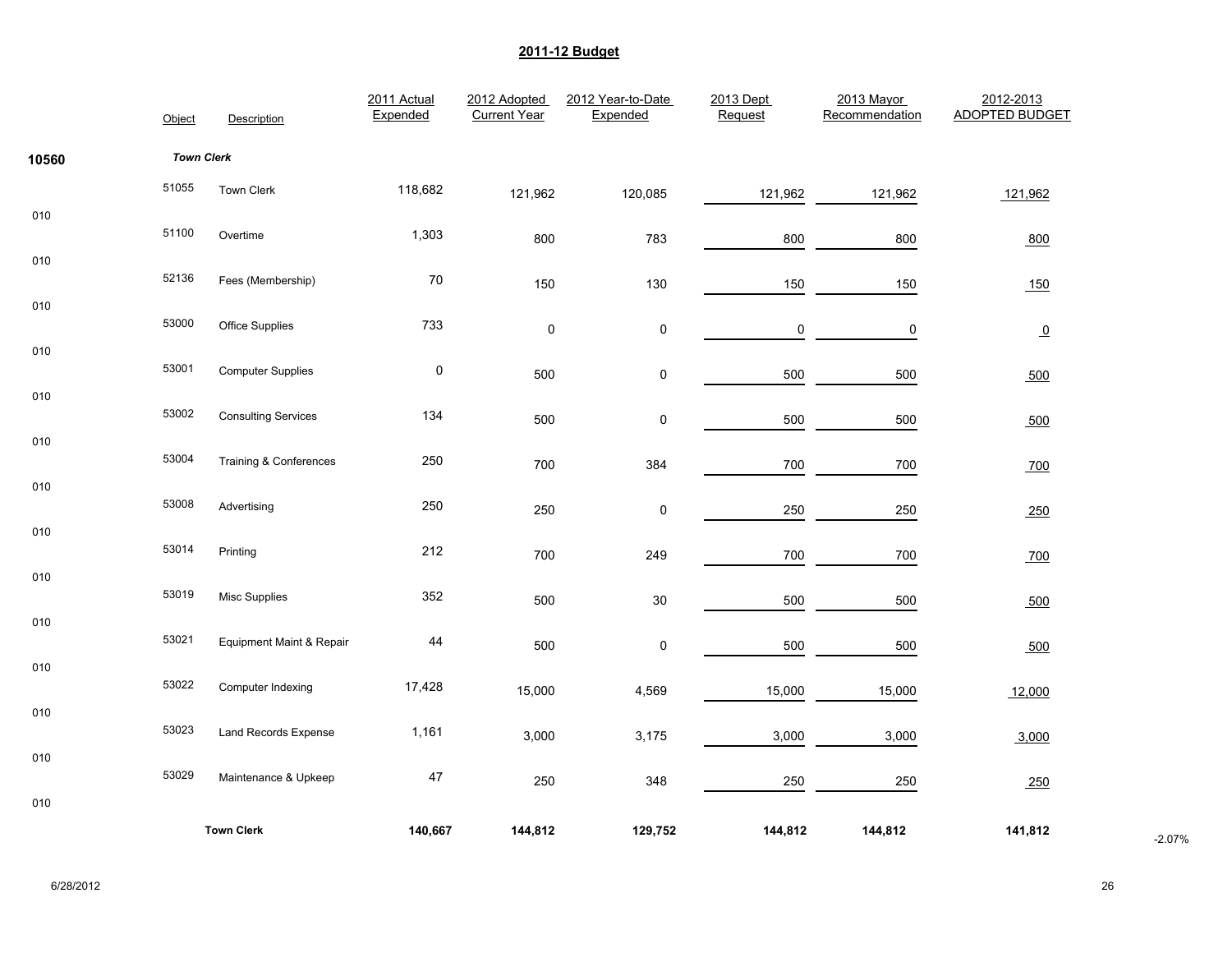|            | Object            | Description                       | 2011 Actual<br>Expended | 2012 Adopted<br><b>Current Year</b> | 2012 Year-to-Date<br>Expended | 2013 Dept<br>Request | 2013 Mayor<br>Recommendation | 2012-2013<br><b>ADOPTED BUDGET</b> |       |
|------------|-------------------|-----------------------------------|-------------------------|-------------------------------------|-------------------------------|----------------------|------------------------------|------------------------------------|-------|
| 10570      | <b>Registrars</b> |                                   |                         |                                     |                               |                      |                              |                                    |       |
|            | 51014             | Registrar Salary                  | 36,036                  | 35,900                              | 35,345                        | 35,900               | 35,900                       | 35,900                             |       |
| 010<br>010 | 52136             | Fees (Membership)                 | 100                     | 100                                 | 110                           | 110                  | 110                          | <u>110</u>                         |       |
|            | 52169             | Annual Canvas                     | 105                     | 100                                 | 105                           | 120                  | 120                          | 120                                |       |
| 010        | 53000             | <b>Office Supplies</b>            | 229                     | 0                                   | 0                             | 0                    | 0                            | $\overline{0}$                     |       |
| 010        | 53004             | <b>Training &amp; Conferences</b> | 527                     | 1,500                               | 798                           | 1,500                | 1,500                        | 1,500                              |       |
| 010        | 53014             | Printing                          | 0                       | 200                                 | 0                             | 200                  | 200                          | 200                                |       |
| 010        |                   | Registrars                        | 36,997                  | 37,800                              | 36,358                        | 37,830               | 37,830                       | 37,830                             | 0.08% |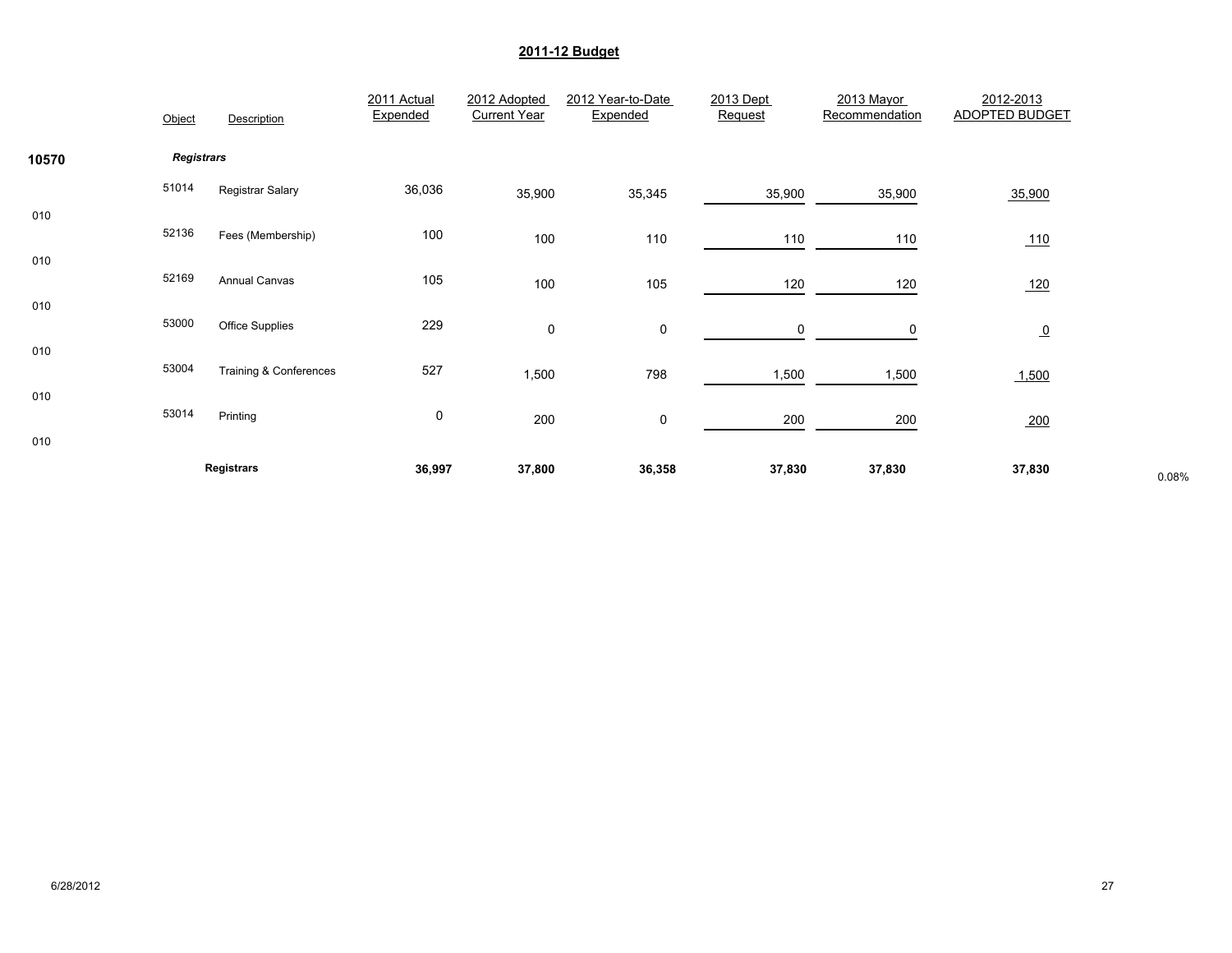|       | Object | Description                         | 2011 Actual<br>Expended | 2012 Adopted<br><b>Current Year</b> | 2012 Year-to-Date<br>Expended | 2013 Dept<br>Request | 2013 Mayor<br>Recommendation | 2012-2013<br><b>ADOPTED BUDGET</b> |        |
|-------|--------|-------------------------------------|-------------------------|-------------------------------------|-------------------------------|----------------------|------------------------------|------------------------------------|--------|
| 10580 |        | Elections/Referendum                |                         |                                     |                               |                      |                              |                                    |        |
|       | 52003  | Telephone                           | 6,088                   | 5,000                               | 4,794                         | 6,088                | 6,088                        | 6,088                              |        |
| 010   | 52037  | Poll Workers                        | 18,163                  | 21,000                              | 13,425                        | 21,000               | 21,000                       | 21,000                             |        |
| 010   | 53000  | Office Supplies                     | 347                     |                                     |                               |                      |                              |                                    |        |
| 010   |        |                                     |                         | 0                                   | 0                             | 0                    | 0                            | $\overline{0}$                     |        |
| 010   | 53008  | Advertising                         | 731                     | 0                                   | 0                             | 0                    | 0                            | $\overline{0}$                     |        |
|       | 53014  | Printing                            | 4,940                   | 6,000                               | 2,968                         | 6,000                | 6,000                        | 6,000                              |        |
| 010   | 53021  | <b>Equipment Maint &amp; Repair</b> | 4,011                   | 500                                 | $\pmb{0}$                     | 4,000                | 4,000                        | 4,000                              |        |
| 010   | 53052  | Office Equipment                    | 104                     | 200                                 | 14                            | 200                  | 200                          | 200                                |        |
| 010   | 53087  | Food/Meals                          | 998                     |                                     |                               |                      |                              |                                    |        |
| 010   |        |                                     |                         | 1,000                               | 803                           | 1,000                | 1,000                        | 1,000                              |        |
| 010   | 53207  | Programming                         | $\pmb{0}$               | 2,000                               | 100                           | 2,000                | 2,000                        | 2,000                              |        |
|       |        | Elections/Referendum                | 35,381                  | 35,700                              | 22,105                        | 40,288               | 40,288                       | 40,288                             | 12.85% |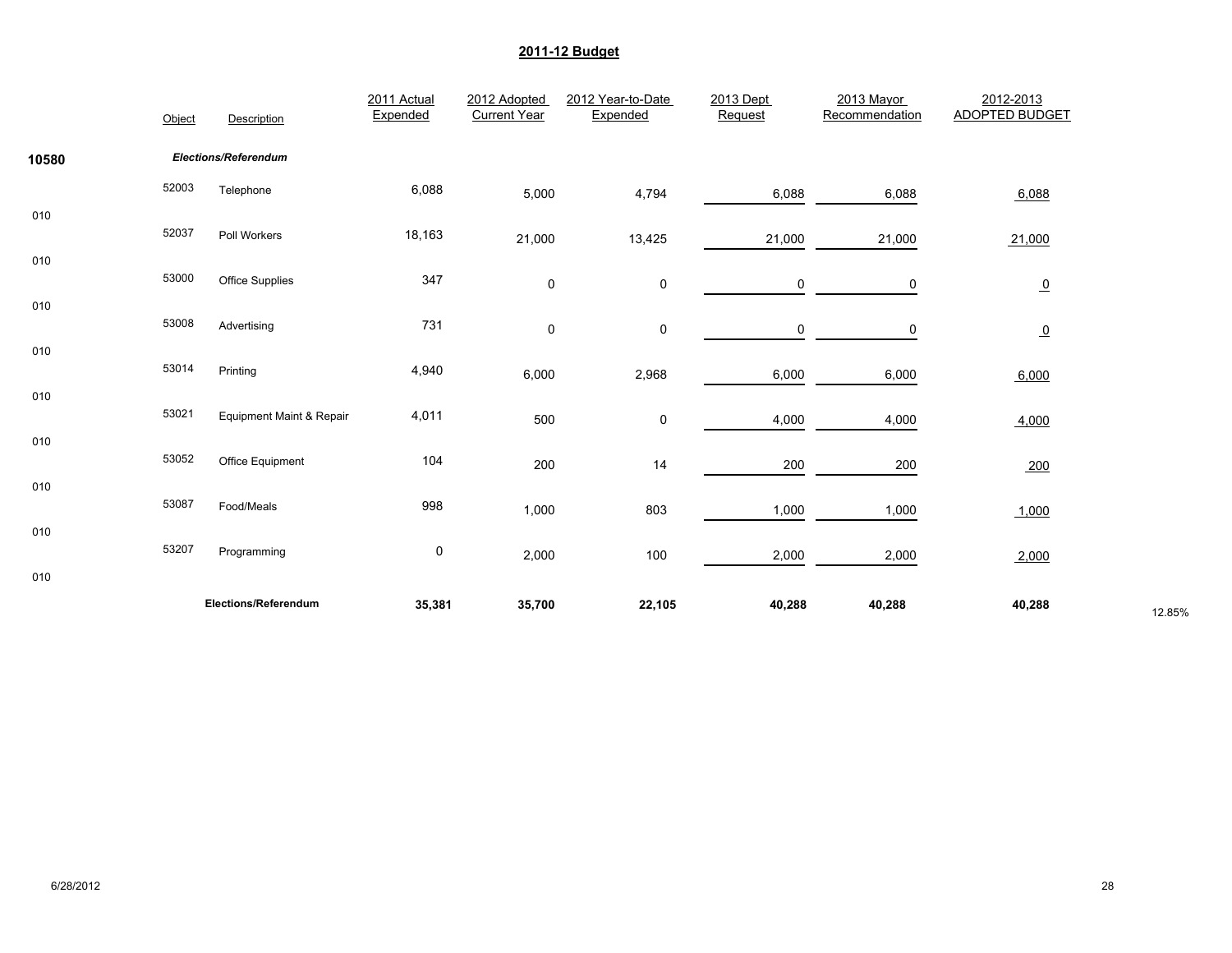|       | Object          | Description                       | 2011 Actual<br>Expended | 2012 Adopted<br><b>Current Year</b> | 2012 Year-to-Date<br>Expended | 2013 Dept<br>Request | 2013 Mayor<br>Recommendation | 2012-2013<br><b>ADOPTED BUDGET</b> |       |
|-------|-----------------|-----------------------------------|-------------------------|-------------------------------------|-------------------------------|----------------------|------------------------------|------------------------------------|-------|
| 10610 | <b>Land Use</b> |                                   |                         |                                     |                               |                      |                              |                                    |       |
|       | 51003           | Town Planner Salary               | 79,631                  | 82,231                              | 80,655                        | 82,231               | 82,231                       | 82,231                             |       |
| 010   | 51016           | Secretaries                       | 35,064                  | 41,995                              | 37,125                        | 41,995               | 41,995                       | 41,995                             |       |
| 010   | 51017           | <b>Assistants Salary</b>          | 57,432                  | 59,079                              | 58,170                        | 59,079               | 59,079                       | 59,079                             |       |
| 010   | 51100           | Overtime                          | 847                     | 2,000                               | 1,585                         | 2,000                | 2,000                        | 2,000                              |       |
| 010   | 51136           | Planner <sub>2</sub>              | 47,788                  | 49,229                              | 48,292                        | 49,229               | 49,229                       | 49,229                             |       |
| 010   | 52136           | Fees (Membership)                 | 415                     | 600                                 | 381                           | 600                  | 600                          | 600                                |       |
| 010   | 53000           | Office Supplies                   | 889                     | 0                                   | $\mathbf 0$                   | 0                    | 0                            | $\overline{0}$                     |       |
| 010   | 53002           | <b>Consulting Services</b>        | 5,000                   | 5,000                               | 688                           | 5,000                | 5,000                        | 5,000                              |       |
| 010   | 53004           | <b>Training &amp; Conferences</b> | 55                      | 800                                 | $\mathsf 0$                   | 800                  | 800                          | 800                                |       |
| 010   | 53008           | Advertising                       | 7,265                   | 10,000                              | 11,603                        | 10,000               | 10,000                       | 10,000                             |       |
| 010   | 53014           | Printing                          | $\pmb{0}$               | 200                                 | $\pmb{0}$                     | 200                  | 200                          | 200                                |       |
| 010   | 53019           | Misc Supplies                     | $\pmb{0}$               | 250                                 | 0                             | 250                  | 250                          | 250                                |       |
| 010   | 53024           | <b>Reference Materials</b>        | 1,093                   | 250                                 | $\pmb{0}$                     | 250                  | 250                          | 250                                |       |
| 010   | 54000           | Equipment                         | $\pmb{0}$               | 250                                 | 1,534                         | 250                  | 250                          | 250                                |       |
| 010   |                 |                                   |                         |                                     |                               |                      |                              |                                    |       |
|       |                 | <b>Land Use</b>                   | 235,478                 | 251,884                             | 240,033                       | 251,884              | 251,884                      | 251,884                            | 0.00% |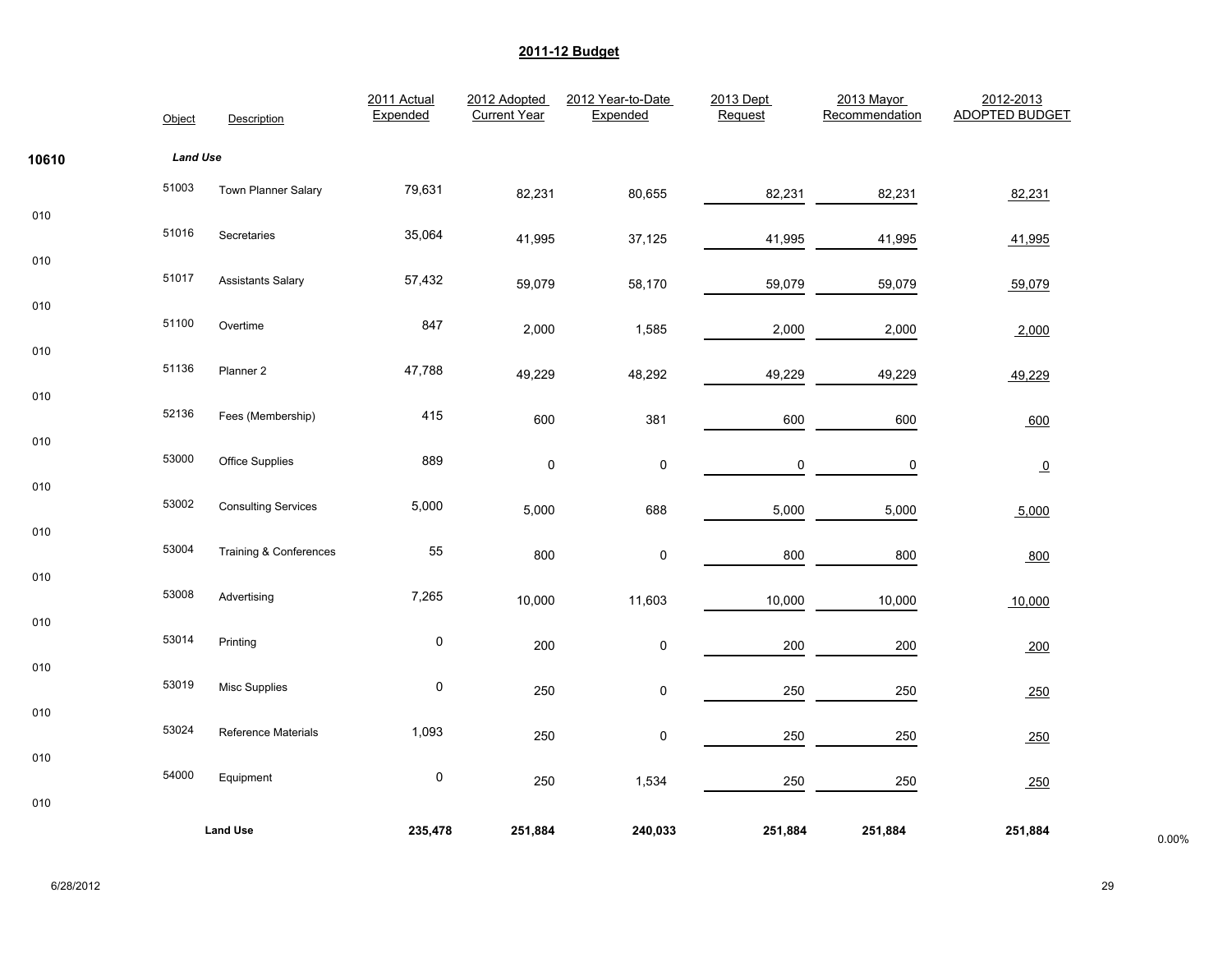|       |        | <b>Engineering Services</b>     | 119.247                 | 105,000                             | 84,650                        | 105,000              | 105,000                      | 105,000                     | 0.00% |
|-------|--------|---------------------------------|-------------------------|-------------------------------------|-------------------------------|----------------------|------------------------------|-----------------------------|-------|
| 010   | 52184  | <b>Engineering Public Works</b> | 75,556                  | 65,000                              | 58,970                        | 65,000               | 65,000                       | 65,000                      |       |
| 010   |        | <b>Engineering Land Use</b>     |                         | 40,000                              | 25,680                        | 40,000               | 40,000                       | 40,000                      |       |
| 10620 | 52123  | <b>Engineering Services</b>     | 43,691                  |                                     |                               |                      |                              |                             |       |
|       | Object | Description                     | 2011 Actual<br>Expended | 2012 Adopted<br><b>Current Year</b> | 2012 Year-to-Date<br>Expended | 2013 Dept<br>Request | 2013 Mayor<br>Recommendation | 2012-2013<br>ADOPTED BUDGET |       |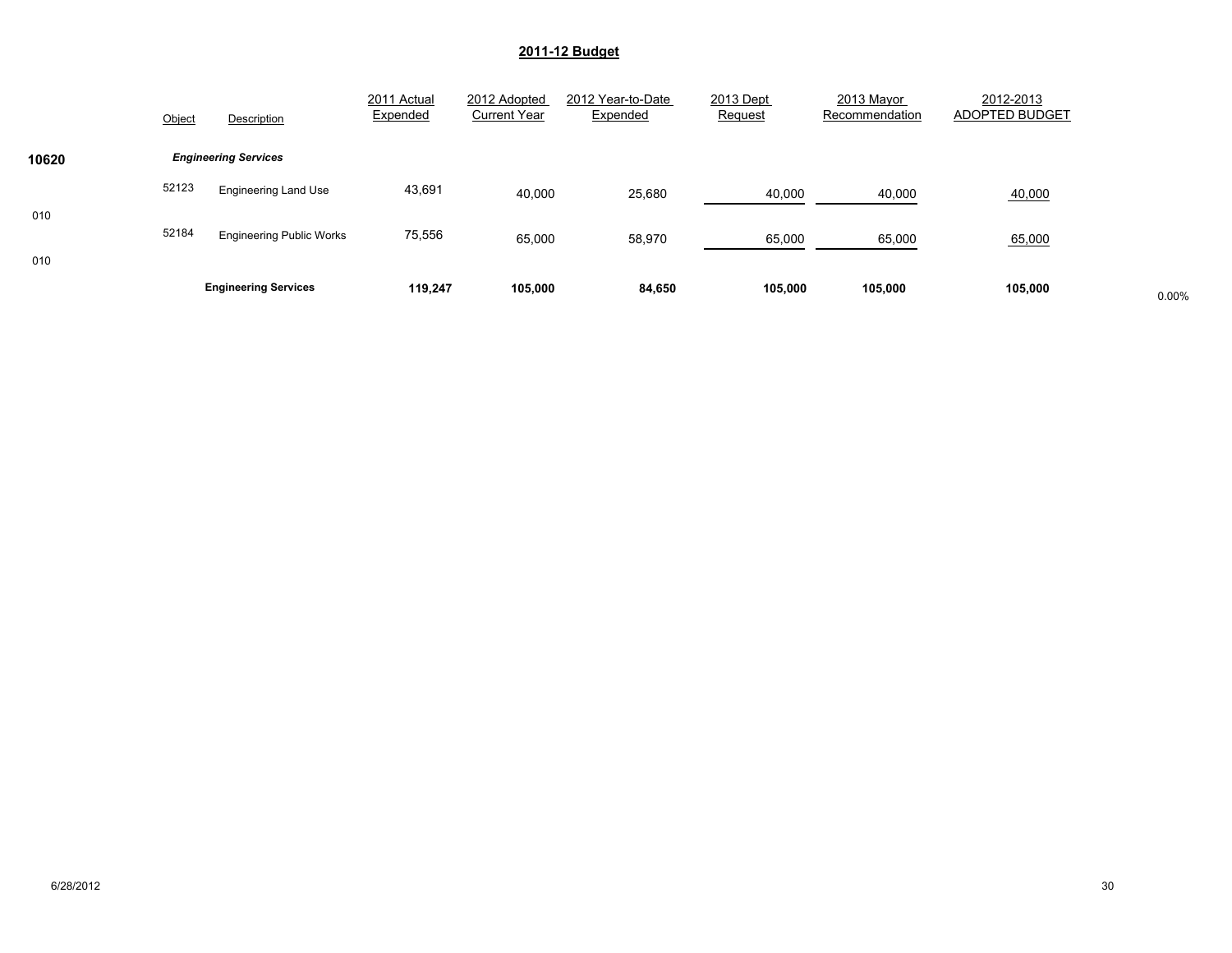|       | Object | Description              | 2011 Actual<br>Expended | 2012 Adopted<br><b>Current Year</b> | 2012 Year-to-Date<br>Expended | 2013 Dept<br>Request | 2013 Mayor<br>Recommendation | 2012-2013<br>ADOPTED BUDGET |       |
|-------|--------|--------------------------|-------------------------|-------------------------------------|-------------------------------|----------------------|------------------------------|-----------------------------|-------|
| 10630 |        | <b>Conservation Comm</b> |                         |                                     |                               |                      |                              |                             |       |
|       |        | <b>Conservation Comm</b> | 0                       | o                                   |                               |                      | 0<br>0                       | 0                           | 0.00% |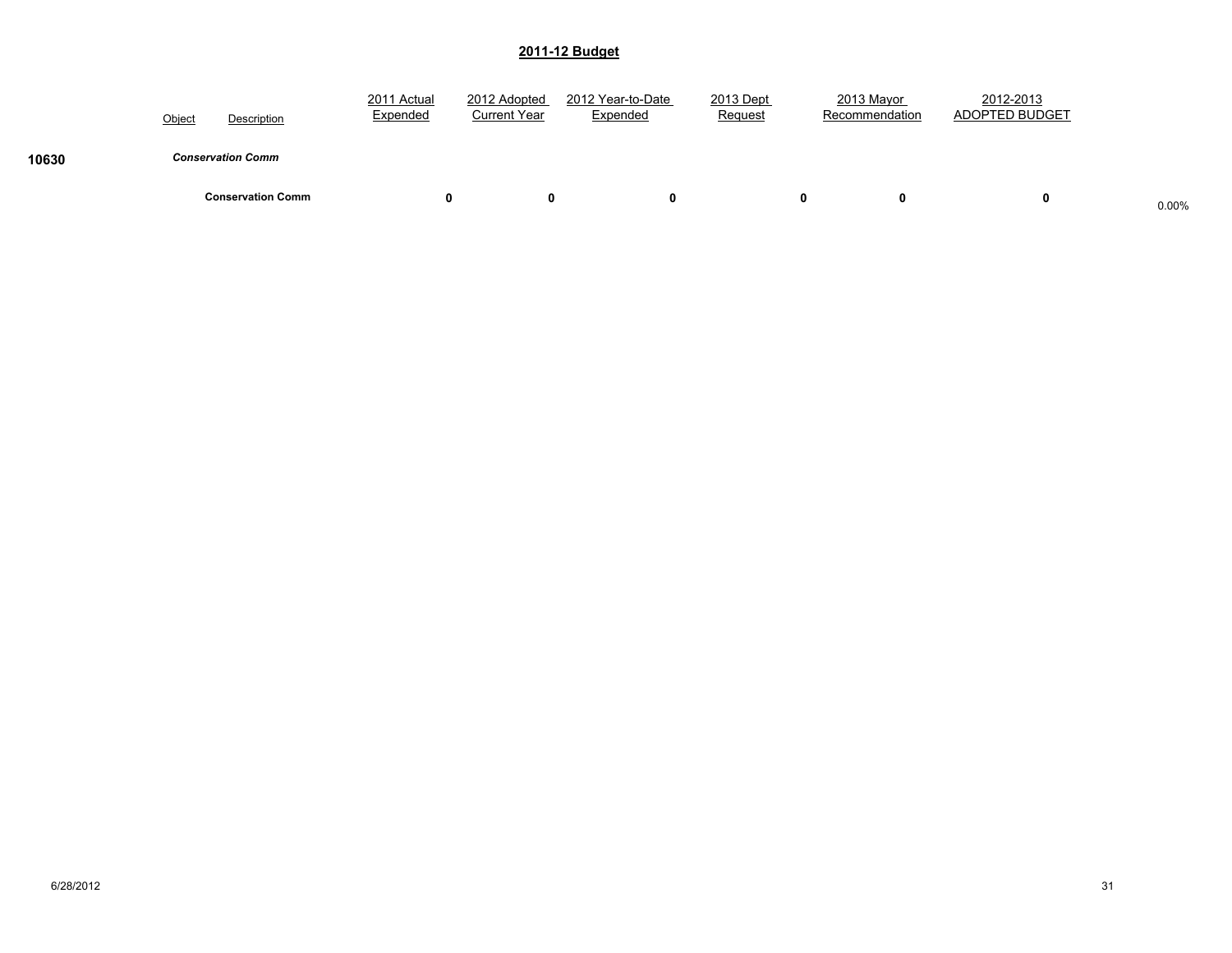|       | Object | Description               | 2011 Actual<br>Expended | 2012 Adopted<br><b>Current Year</b> | 2012 Year-to-Date<br>Expended | 2013 Dept<br>Request | 2013 Mayor<br>Recommendation | 2012-2013<br>ADOPTED BUDGET |       |
|-------|--------|---------------------------|-------------------------|-------------------------------------|-------------------------------|----------------------|------------------------------|-----------------------------|-------|
| 10640 |        | <b>Inland Wetlands</b>    |                         |                                     |                               |                      |                              |                             |       |
| 010   | 51016  | <b>Secretaries Salary</b> | 939                     | 800                                 | 800                           | 800                  | 800                          | 800                         |       |
| 010   | 53004  | Training & Conferences    | 50                      | 50                                  | 50                            | 50                   | 50                           | 50                          |       |
|       |        | <b>Inland Wetlands</b>    | 989                     | 850                                 | 850                           | 850                  | 850                          | 850                         | 0.00% |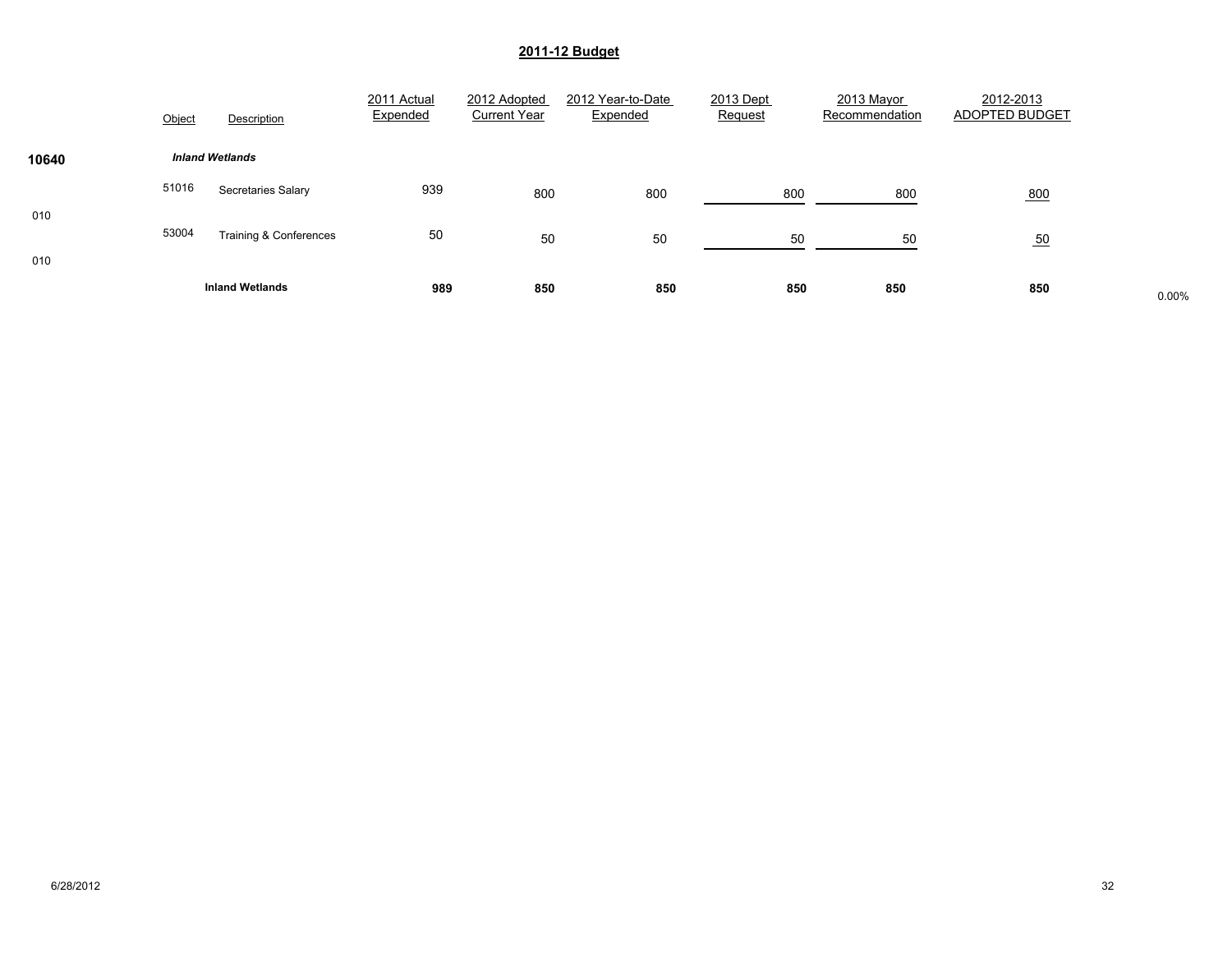|            | Object | Description                      | 2011 Actual<br>Expended | 2012 Adopted<br><b>Current Year</b> | 2012 Year-to-Date<br>Expended | 2013 Dept<br>Request | 2013 Mayor<br>Recommendation | 2012-2013<br><b>ADOPTED BUDGET</b> |           |
|------------|--------|----------------------------------|-------------------------|-------------------------------------|-------------------------------|----------------------|------------------------------|------------------------------------|-----------|
| 10650      |        | <b>Economic Development Comm</b> |                         |                                     |                               |                      |                              |                                    |           |
|            | 51016  | Secretaries Salary               | 418                     | 700                                 | 313                           | 0                    | 500                          | 500                                |           |
| 010<br>010 | 53004  | Training & Conferences           | 20                      | 1,000                               | 25                            | 0                    | 100                          | 100                                |           |
|            | 53014  | Printing                         | 0                       | 300                                 | 40                            |                      | 100                          | 100                                |           |
| 010<br>010 | 53024  | <b>Reference Materials</b>       | 404                     | 100                                 | 100                           | 0                    | 100                          | 100                                |           |
|            |        | <b>Economic Development Con</b>  | 842                     | 2,100                               | 478                           | 0                    | 800                          | 800                                | $-61.90%$ |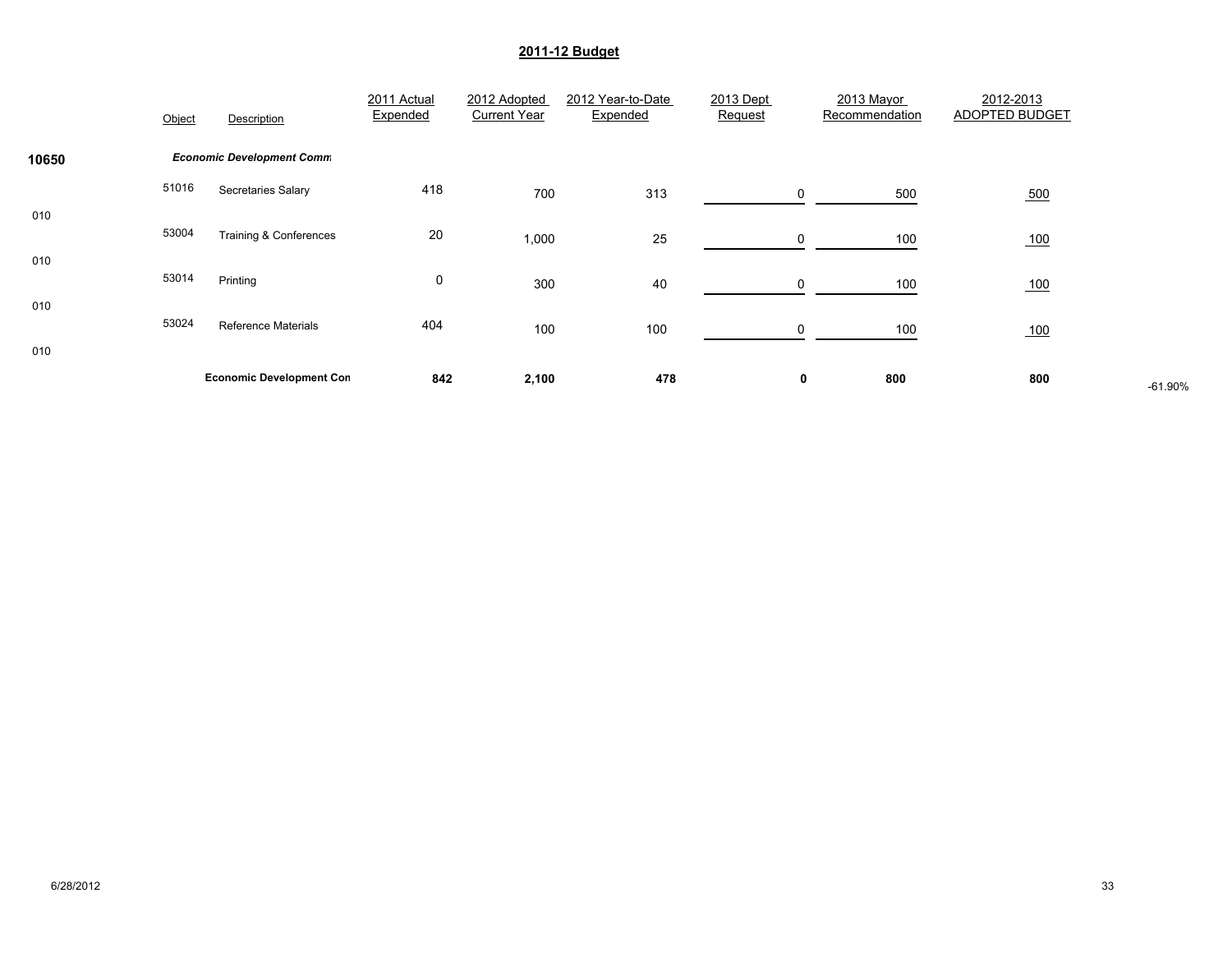|       | Object | Description                      | 2011 Actual<br>Expended | 2012 Adopted<br><b>Current Year</b> | 2012 Year-to-Date<br>Expended | 2013 Dept<br>Request | 2013 Mayor<br>Recommendation | 2012-2013<br>ADOPTED BUDGET |       |
|-------|--------|----------------------------------|-------------------------|-------------------------------------|-------------------------------|----------------------|------------------------------|-----------------------------|-------|
| 10660 |        | <b>Building Board of Appeals</b> |                         |                                     |                               |                      |                              |                             |       |
|       | 51016  | Secretaries Salary               | 0                       | 50                                  |                               | 50                   | 50                           | 50                          |       |
| 010   |        | <b>Building Board of Appeals</b> | 0                       | 50                                  | 0                             | 50                   | 50                           | 50                          | 0.00% |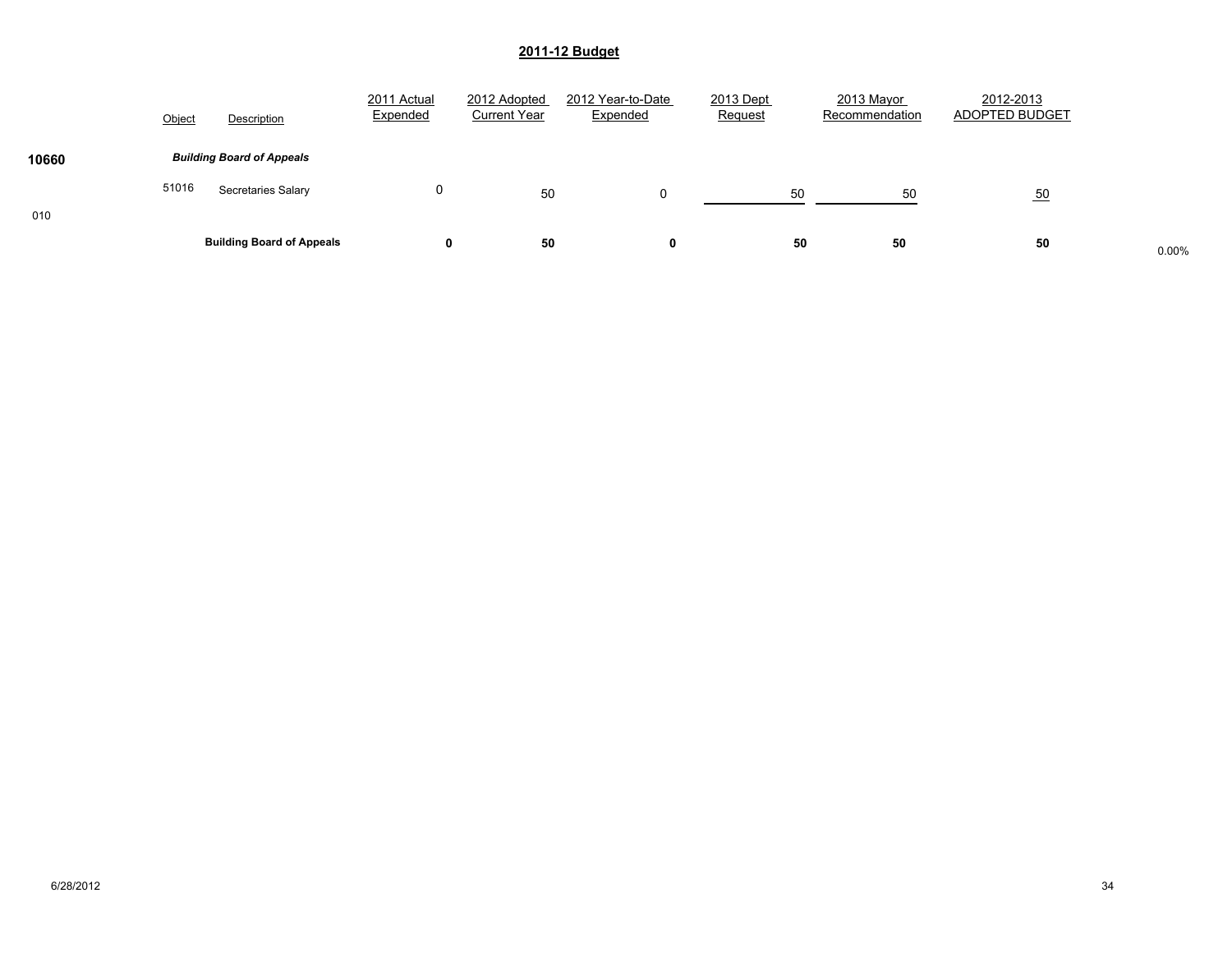|       | Object | Description                    | 2011 Actual<br>Expended | 2012 Adopted<br><b>Current Year</b> | 2012 Year-to-Date<br>Expended | 2013 Dept<br>Request | 2013 Mayor<br>Recommendation | 2012-2013<br>ADOPTED BUDGET |       |
|-------|--------|--------------------------------|-------------------------|-------------------------------------|-------------------------------|----------------------|------------------------------|-----------------------------|-------|
| 10670 |        | <b>Zoning Board of Appeals</b> |                         |                                     |                               |                      |                              |                             |       |
|       | 51016  | <b>Secretaries Salary</b>      | 765                     | 600                                 | 638                           | 600                  | 600                          | 600                         |       |
| 010   |        | <b>Zoning Board of Appeals</b> | 765                     | 600                                 | 638                           | 600                  | 600                          | 600                         | 0.00% |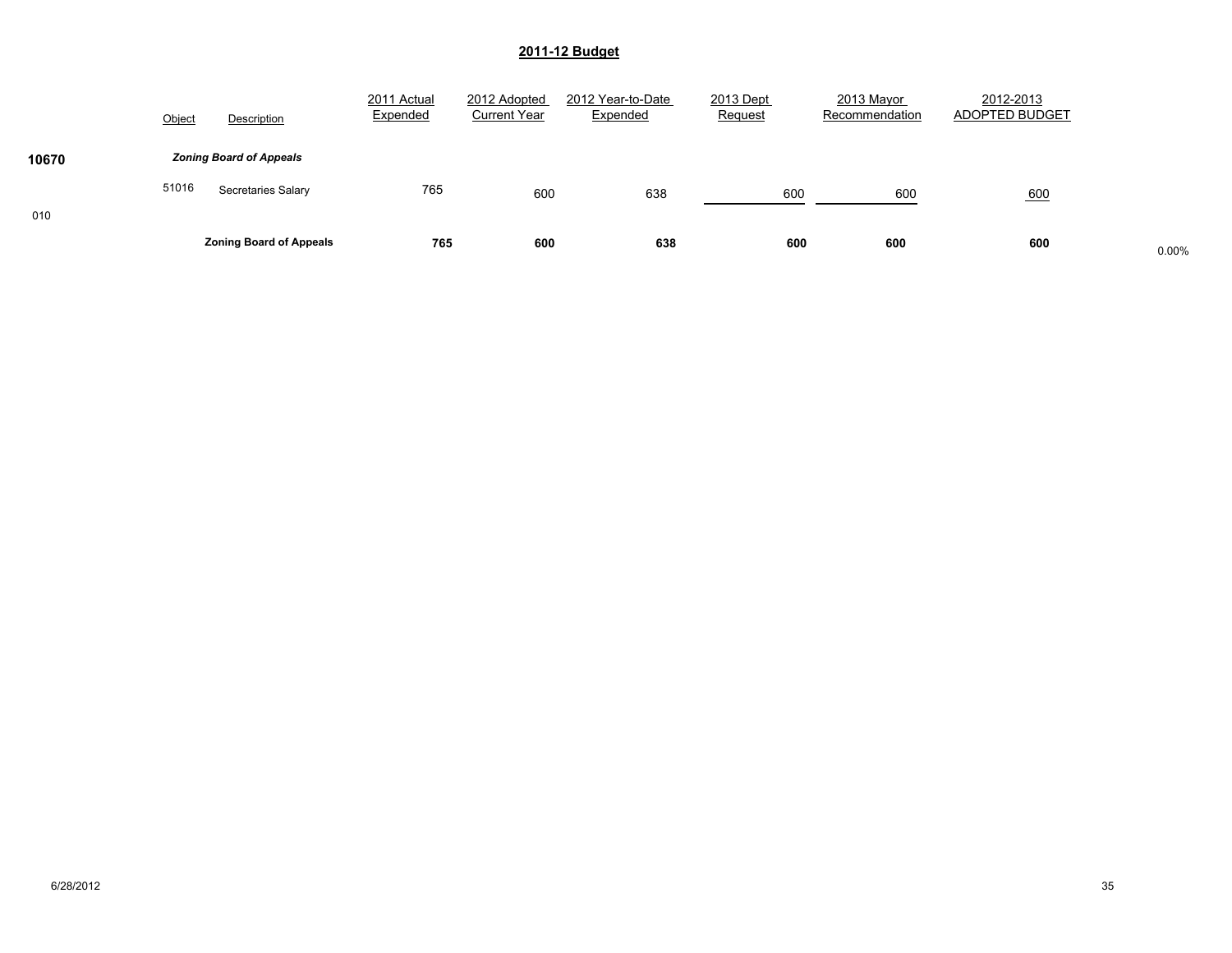|       | Object | Description                 | 2011 Actual<br>Expended | 2012 Adopted<br><b>Current Year</b> | 2012 Year-to-Date<br>Expended | 2013 Dept<br>Request | 2013 Mayor<br>Recommendation | 2012-2013<br>ADOPTED BUDGET |            |
|-------|--------|-----------------------------|-------------------------|-------------------------------------|-------------------------------|----------------------|------------------------------|-----------------------------|------------|
| 10690 |        | <b>School Building Comm</b> |                         |                                     |                               |                      |                              |                             |            |
|       | 51016  | Secretaries Salary          | 196                     | 300                                 | 34                            | $\Omega$             |                              | <u>0</u>                    |            |
| 010   |        | <b>School Building Comm</b> | 196                     | 300                                 | 34                            |                      |                              | 0                           | $-100.00%$ |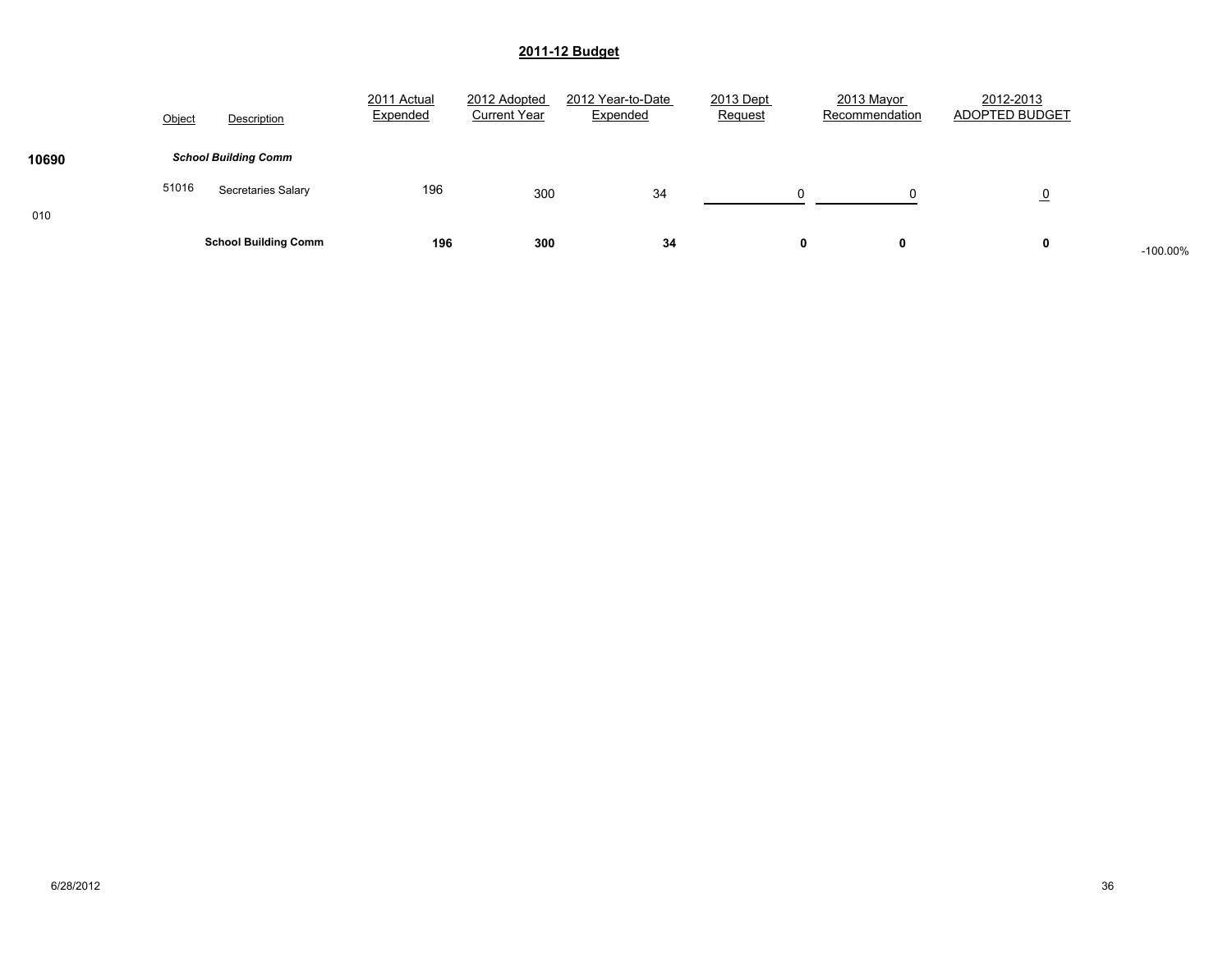|            | Object | Description                | 2011 Actual<br>Expended | 2012 Adopted<br><b>Current Year</b> | 2012 Year-to-Date<br>Expended | 2013 Dept<br>Request | 2013 Mayor<br>Recommendation | 2012-2013<br>ADOPTED BUDGET |          |
|------------|--------|----------------------------|-------------------------|-------------------------------------|-------------------------------|----------------------|------------------------------|-----------------------------|----------|
| 10710      | Health |                            |                         |                                     |                               |                      |                              |                             |          |
|            | 52091  | St Bernard Health Service  | 35,292                  | 37,161                              | 0                             | 37,161               | 37,161                       | 37,161                      |          |
| 010<br>010 | 52125  | <b>Uncas Health Center</b> | 133,754                 | 135,787                             | 135,786                       | 126,970              | 126,970                      | 126,970                     |          |
|            | 52131  | Senior Health Clinic       | 4,450                   | 4,500                               | 4,500                         | 4,500                | 4,500                        | 4,500                       |          |
| 010        | 53010  | <b>Vital Statistics</b>    | 492                     | 700                                 | 434                           | 700                  | 700                          | 700                         |          |
| 010        |        |                            |                         |                                     |                               |                      |                              |                             |          |
|            |        | Health                     | 173,987                 | 178,148                             | 140,720                       | 169,331              | 169,331                      | 169,331                     | $-4.95%$ |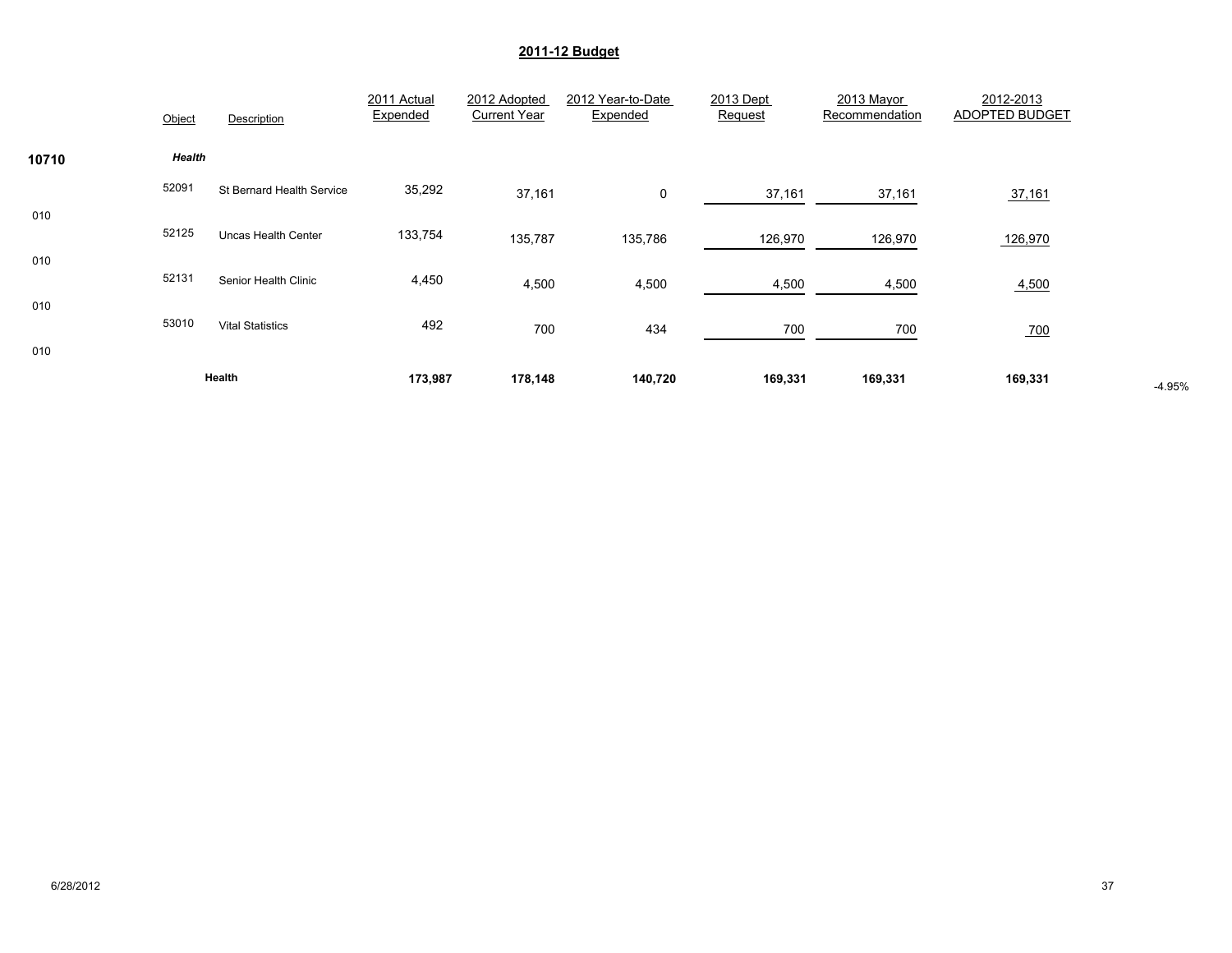|       | Object | Description            | 2011 Actual<br>Expended | 2012 Adopted<br><b>Current Year</b> | 2012 Year-to-Date<br>Expended | 2013 Dept<br>Request | 2013 Mayor<br>Recommendation | 2012-2013<br><b>ADOPTED BUDGET</b> |       |
|-------|--------|------------------------|-------------------------|-------------------------------------|-------------------------------|----------------------|------------------------------|------------------------------------|-------|
| 10720 |        | <b>Social Services</b> |                         |                                     |                               |                      |                              |                                    |       |
|       | 51057  | Soc.Serv. Secr/Clerk   | 27,819                  | 29,886                              | 27,906                        | 29,886               | 29,886                       | 29,886                             |       |
| 010   | 51100  | Overtime               | $\pmb{0}$               | 145                                 | $\pmb{0}$                     | 145                  | 145                          | <u>145</u>                         |       |
| 010   | 52000  | Electricity            | 987                     | 1,100                               | 990                           | 1,100                | 1,100                        | 1,100                              |       |
| 010   | 52005  | Fuel Oil               | 2,784                   | 1,000                               | 1,301                         |                      |                              |                                    |       |
| 010   | 52126  |                        |                         |                                     |                               | 1,000                | 1,000                        | 1,000                              |       |
| 010   |        | Leases                 | 692                     | 300                                 | 267                           | 300                  | 300                          | 300                                |       |
| 010   | 52128  | Water & Sewer Charges  | 0                       | 250                                 | 0                             | 250                  | 250                          | 250                                |       |
|       | 53000  | <b>Office Supplies</b> | 48                      | 0                                   | 0                             | 0                    | 0                            | $\overline{0}$                     |       |
| 010   | 53004  | Training & Conferences | 120                     | 150                                 | 0                             | 150                  | 150                          | 150                                |       |
| 010   | 53005  | Mileage                | 238                     | 350                                 | 152                           | 350                  | 350                          | 350                                |       |
| 010   | 53019  |                        | 115                     |                                     |                               |                      |                              |                                    |       |
| 010   |        | <b>Misc Supplies</b>   |                         | 50                                  | ${\bf 70}$                    | 50                   | $50\,$                       | 50                                 |       |
|       |        | <b>Social Services</b> | 32,803                  | 33,231                              | 30,686                        | 33,231               | 33,231                       | 33,231                             | 0.00% |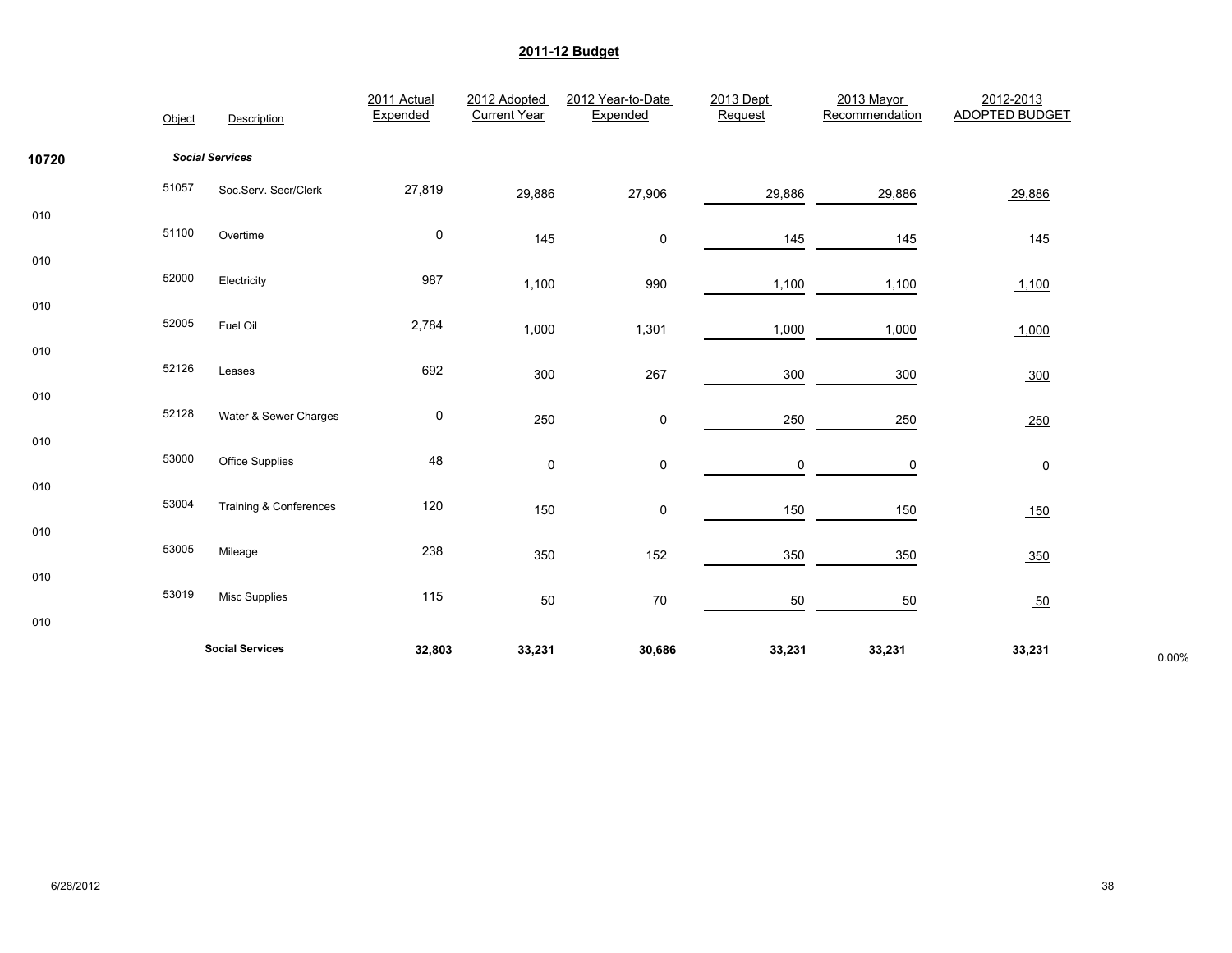|       | Object            | Description            | 2011 Actual<br>Expended | 2012 Adopted<br><b>Current Year</b> | 2012 Year-to-Date<br>Expended | 2013 Dept<br>Request | 2013 Mayor<br>Recommendation | 2012-2013<br><b>ADOPTED BUDGET</b> |
|-------|-------------------|------------------------|-------------------------|-------------------------------------|-------------------------------|----------------------|------------------------------|------------------------------------|
| 10730 | <b>Recreation</b> |                        |                         |                                     |                               |                      |                              |                                    |
|       | 51016             | Secretaries Salary     | 40,919                  | 41,996                              | 41,349                        | 41,996               | 41,996                       | 21,000                             |
| 010   | 51058             | Recreation Director    | 61,766                  | 63,345                              | 62,522                        | 63,345               | 63,345                       | 63,345                             |
| 010   | 51073             | PT Recreation Programs | 8,837                   | 12,438                              | 8,222                         | 12,470               | 12,470                       | 12,470                             |
| 010   | 51074             | PT Camp Oakdale        | 46,313                  | 76,000                              | 60,119                        | 71,368               | 71,368                       | 71,368                             |
| 010   | 51100             | Overtime               | 592                     | 300                                 | 532                           | 300                  | 300                          | 300                                |
| 010   | 52003             | Telephone              | $\pmb{0}$               | $\pmb{0}$                           | 100                           | 0                    | $\pmb{0}$                    | $\overline{0}$                     |
| 010   | 52007             | Rec Holiday Parade     | 433                     | 500                                 | 390                           | 500                  | 500                          | 500                                |
| 010   | 52136             | Fees (Membership)      | 265                     | 265                                 | 270                           | 275                  | 275                          | 275                                |
| 010   | 53000             | Office & Mis Supplies  | 1,222                   | $\pmb{0}$                           | $\pmb{0}$                     | 0                    | 0                            | $\Omega$                           |
| 010   | 53004             | Training & Conferences | 275                     | 600                                 | 356                           | 600                  | 600                          | 600                                |
| 010   | 53008             | Advertising            | $\pmb{0}$               | 500                                 | 29                            | 500                  | 500                          | 250                                |
| 010   | 53014             | Printing               | 1,363                   | 1,500                               | 241                           | 1,200                | 1,200                        | 725                                |
| 010   | 53038             | Programs               | 27,732                  | 3,700                               | 4,026                         | 4,000                | 4,000                        | 4,000                              |
| 010   | 53041             | Safety Equipment       | 559                     | 500                                 | $\pmb{0}$                     | 500                  | 500                          | 500                                |
| 010   | 53070             | Summer Camp Programs   | 8,420                   | 9,960                               | 11,825                        | 10,260               | 10,260                       | 10,260                             |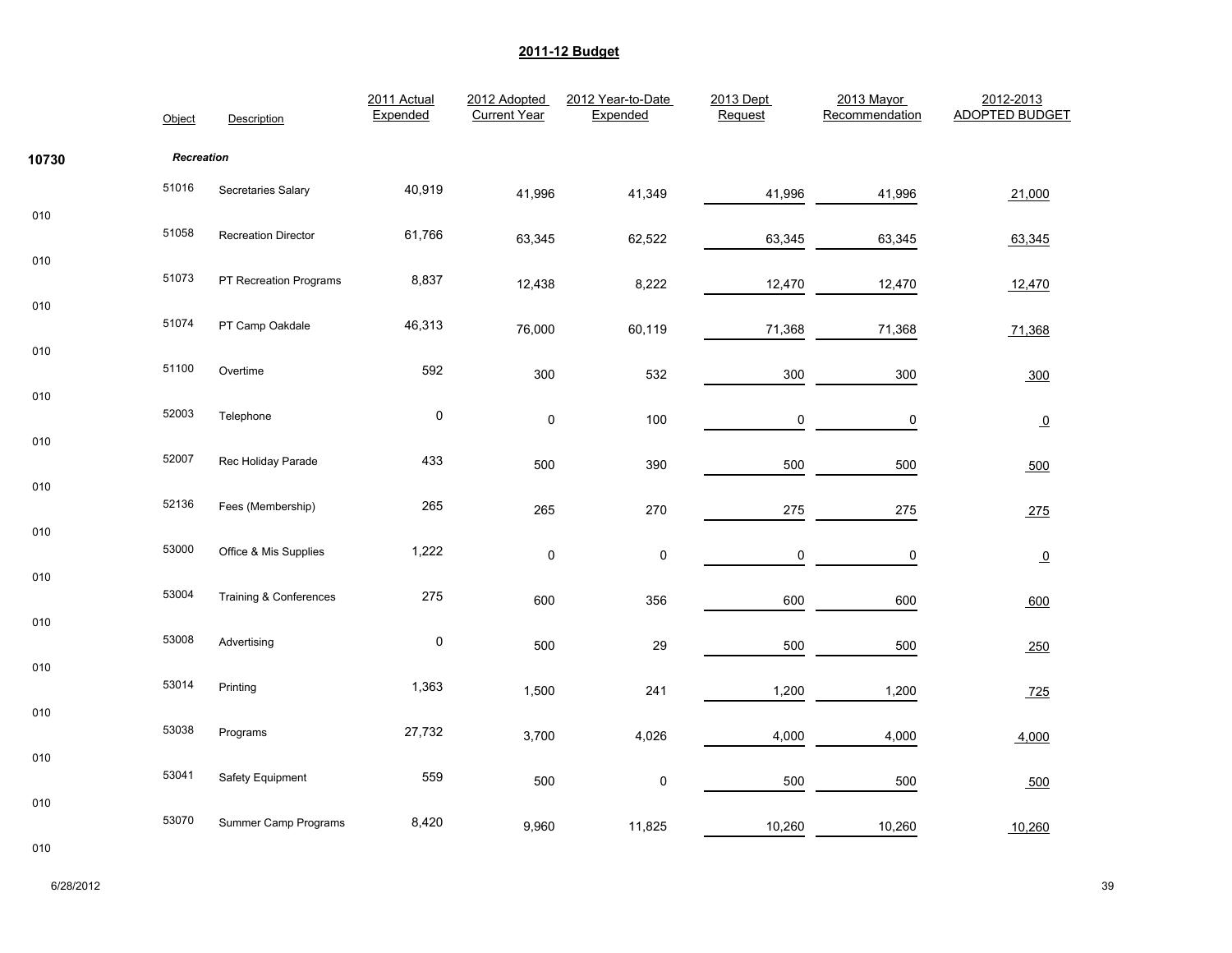|     |        | Recreation                 | 207,233                 | 223,204                             | 198,740                       | 218,914              | 218,914                      | 197,193                     | $-11.65%$ |
|-----|--------|----------------------------|-------------------------|-------------------------------------|-------------------------------|----------------------|------------------------------|-----------------------------|-----------|
| 010 |        |                            |                         |                                     |                               |                      |                              |                             |           |
|     | 54000  | Equipment                  | 354                     | 600                                 | 357                           | 600                  | 600                          | 600                         |           |
| 010 | 53114  | <b>BASKETBALL REFEREES</b> | 4,681                   | 5,000                               | 3,402                         | 5,000                | 5,000                        | 5,000                       |           |
| 010 | 53085  | Summer Program Transpo     | 3,500                   | 6,000                               | 5,000                         | 6,000                | 6,000                        | 6,000                       |           |
|     | Object | Description                | 2011 Actual<br>Expended | 2012 Adopted<br><b>Current Year</b> | 2012 Year-to-Date<br>Expended | 2013 Dept<br>Request | 2013 Mayor<br>Recommendation | 2012-2013<br>ADOPTED BUDGET |           |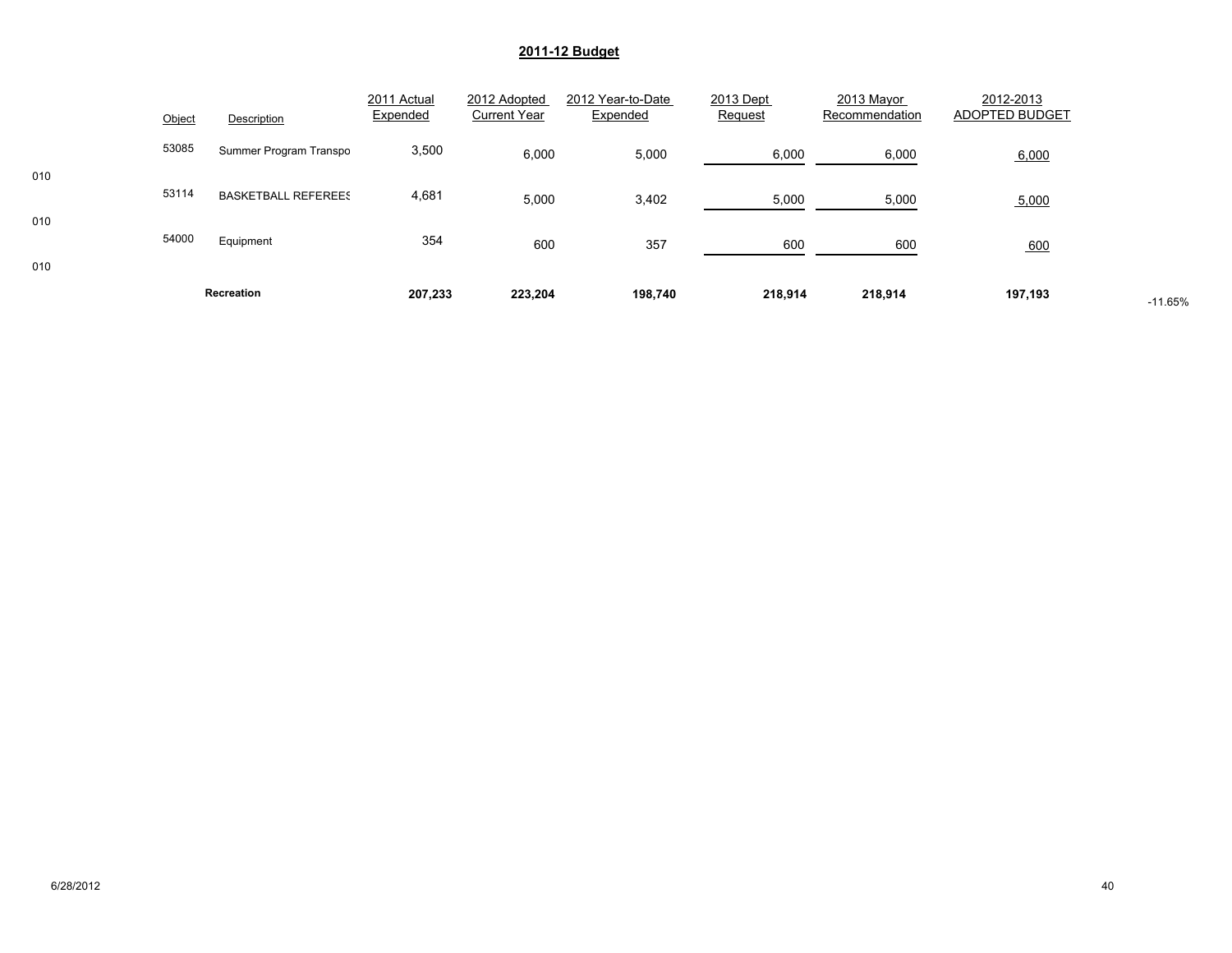|            | Object | Description                     | 2011 Actual<br>Expended | 2012 Adopted<br><b>Current Year</b> | 2012 Year-to-Date<br>Expended | 2013 Dept<br>Request | 2013 Mayor<br>Recommendation | 2012-2013<br><b>ADOPTED BUDGET</b> |
|------------|--------|---------------------------------|-------------------------|-------------------------------------|-------------------------------|----------------------|------------------------------|------------------------------------|
| 10740      |        | <b>Senior Center</b>            |                         |                                     |                               |                      |                              |                                    |
|            | 51015  | <b>Elderly Assistant Salary</b> | 56,287                  | 58,124                              | 57,010                        | 58,124               | 58,124                       | 58,124                             |
| 010        | 51016  | Secretaries Salary              | 32,694                  | 34,540                              | 34,687                        | 34,540               | 34,540                       | 34,540                             |
| 010        | 51019  | <b>Bus Driver Salary</b>        | 36,910                  | 37,636                              | 37,294                        | 37,636               | 37,636                       | 37,636                             |
| 010        | 51024  | Kitchen Site Server             | 8,241                   | 9,000                               | 7,993                         | 9,000                | 9,000                        | 9,000                              |
| 010<br>010 | 51100  | Overtime                        | 1,170                   | 2,250                               | 1,289                         | 1,250                | 1,250                        | 1,250                              |
|            | 52000  | Electricity                     | 17,864                  | 19,000                              | 19,718                        | 19,000               | 19,000                       | 19,000                             |
| 010        | 52003  | Telephone                       | 6,176                   | 4,500                               | 4,188                         | 5,000                | 5,000                        | 5,000                              |
| 010        | 52011  | <b>Building Maintenance</b>     | 1,416                   | 1,500                               | 155                           | 1,500                | 1,500                        | 1,500                              |
| 010<br>010 | 52013  | Propane                         | 8,423                   | 5,500                               | 4,005                         | 6,000                | 6,000                        | 6,000                              |
|            | 52126  | Leases                          | 1,600                   | 1,000                               | 1,272                         | 1,000                | 1,000                        | 1,000                              |
| 010        | 52128  | Water & Sewer Assessmer         | 1,591                   | 1,700                               | 1,514                         | 1,700                | 1,700                        | 1,700                              |
| 010        | 52136  | Fees (Membership)               | 284                     | 300                                 | 291                           | 300                  | 300                          | 300                                |
| 010        | 53000  | Office Supplies                 | 725                     | $\pmb{0}$                           | $\pmb{0}$                     | 0                    | 0                            | $\overline{0}$                     |
| 010        | 53004  | Training & Conferences          | $\pmb{0}$               | 100                                 | $\pmb{0}$                     | 100                  | 100                          | 100                                |
| 010        | 53005  | Mileage                         | 538                     | 500                                 | 486                           | 500                  | 500                          | 500                                |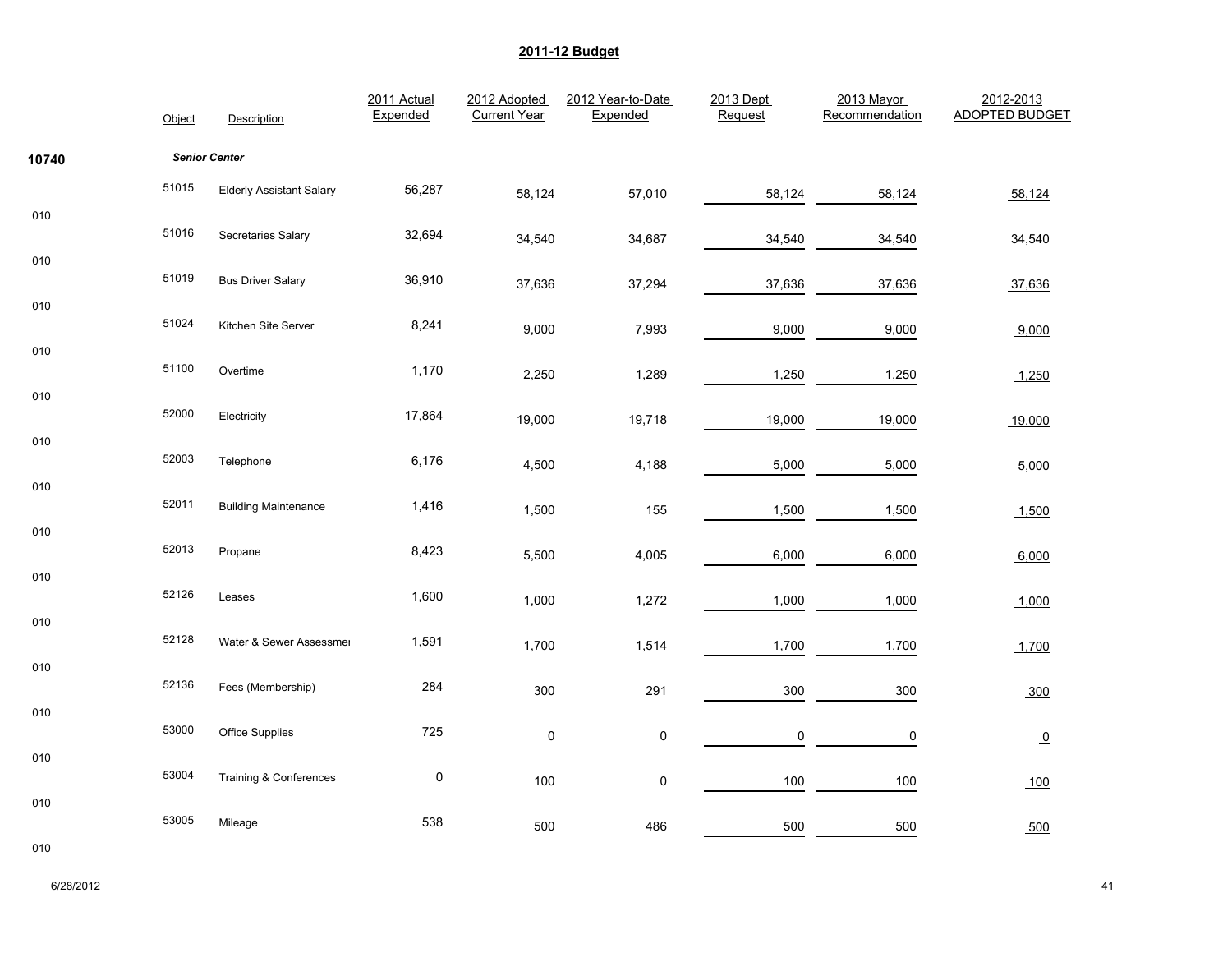|     |        |                      | 2011 Actual | 2012 Adopted        | 2012 Year-to-Date | 2013 Dept | 2013 Mayor     | 2012-2013      |       |
|-----|--------|----------------------|-------------|---------------------|-------------------|-----------|----------------|----------------|-------|
|     | Object | Description          | Expended    | <b>Current Year</b> | Expended          | Request   | Recommendation | ADOPTED BUDGET |       |
|     | 53008  | Advertising          | 1,322       | 200                 | 658               | 200       | 200            | 200            |       |
| 010 | 53014  | Printing             | 0           | 200                 | 200               | 200       | 200            | 200            |       |
| 010 | 53015  | Uniforms             | 592         | 415                 | 219               | 415       | 415            | 415            |       |
| 010 | 53019  | <b>Misc Supplies</b> | 502         | 1,200               | 1,382             | 1,200     | 1,200          | 1,200          |       |
| 010 | 53029  | Maintenance & Upkeep | 2,816       | 2,000               | 1,340             | 2,000     | 2,000          | 2,000          |       |
| 010 | 53038  | Programs             | 8,354       | 8,500               | 9,347             | 8,500     | 8,500          | 8,500          |       |
| 010 |        |                      |             |                     |                   |           |                |                |       |
|     |        | <b>Senior Center</b> | 187,505     | 188,165             | 183,049           | 188,165   | 188,165        | 188,165        | 0.00% |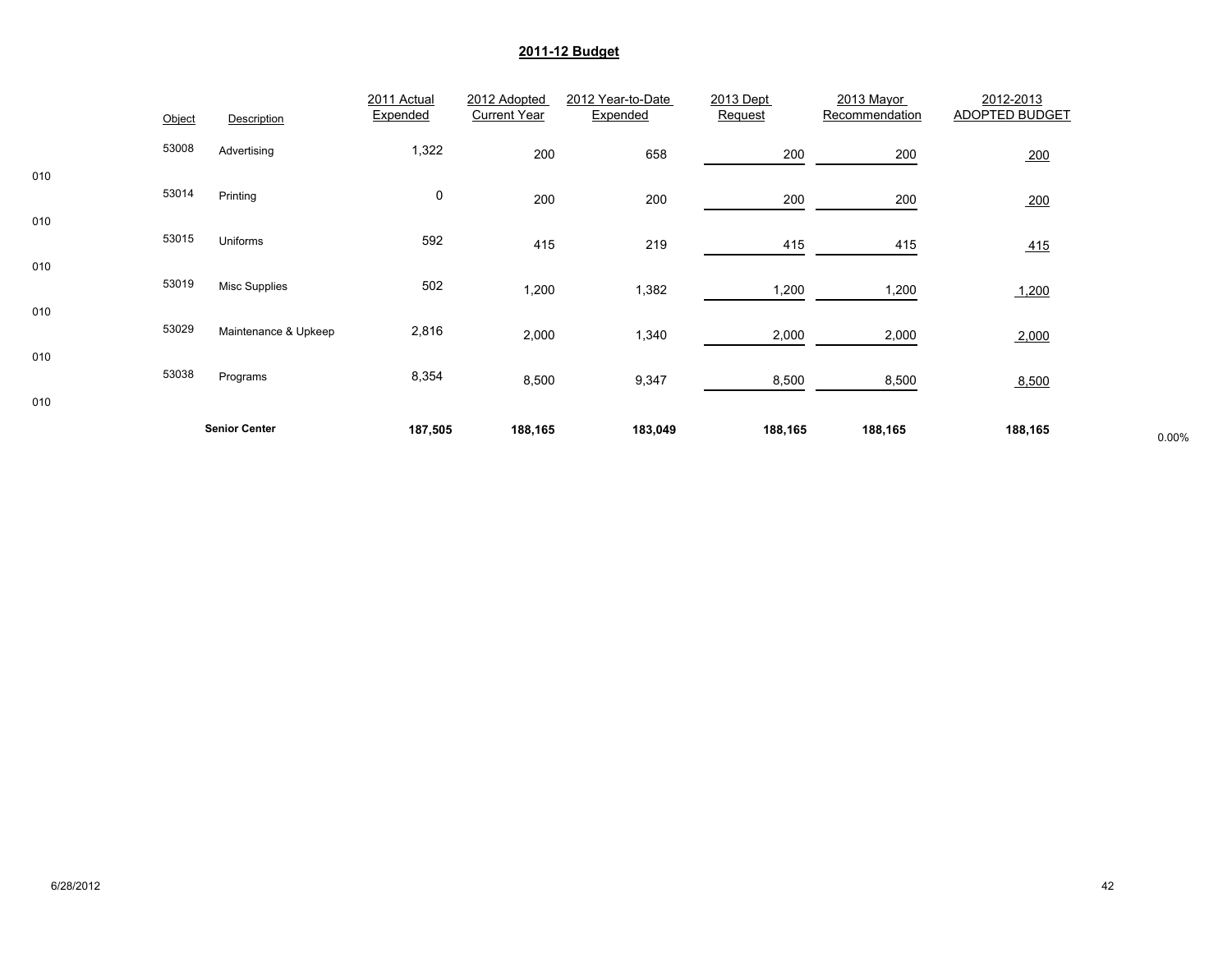|       | Object | Description             | 2011 Actual<br>Expended | 2012 Adopted<br><b>Current Year</b> | 2012 Year-to-Date<br>Expended | 2013 Dept<br>Request | 2013 Mayor<br>Recommendation | 2012-2013<br><b>ADOPTED BUDGET</b> |
|-------|--------|-------------------------|-------------------------|-------------------------------------|-------------------------------|----------------------|------------------------------|------------------------------------|
| 10750 |        | <b>Youth Services</b>   |                         |                                     |                               |                      |                              |                                    |
|       | 51005  | Youth Svcs Coord Salary | 55,073                  | 56,870                              | 55,780                        | 56,870               | 56,870                       | 56,870                             |
| 010   | 51016  | Secretaries Salary      | 19,676                  | 24,973                              | 24,591                        | 24,973               | 24,973                       | 24,973                             |
| 010   | 51073  | Part time Youth Workers | 18,526                  | 20,333                              | 20,413                        | 20,333               | 20,333                       | 20,333                             |
| 010   | 51077  | Program Developer       | 39,040                  | 40,218                              | 39,444                        | 40,218               | 40,218                       | 40,218                             |
| 010   | 51100  | Overtime                | 304                     | $\pmb{0}$                           | $\pmb{0}$                     | $\pmb{0}$            | 0                            | $\overline{0}$                     |
| 010   | 52000  | Electricity             | 4,590                   | 4,800                               | 5,016                         | 4,800                | 4,800                        | 4,800                              |
| 010   | 52003  | Telephone               | 2,696                   | 2,400                               | 2,252                         | 2,400                | 2,400                        | 2,400                              |
| 010   | 52005  | Fuel Oil                | 12,991                  | 4,800                               | 5,685                         | 6,300                | 6,300                        | 6,300                              |
| 010   | 52014  | Pest Control            | 298                     | 400                                 | 370                           | 400                  | 400                          | 400                                |
| 010   | 52128  | Water & Sewer Assessmer | 504                     | 700                                 | 376                           | 700                  | 700                          | 700                                |
| 010   | 52136  | Fees (Membership)       | 475                     | 525                                 | 475                           | 525                  | 525                          | 525                                |
| 010   | 52146  | <b>DMHAS Grant</b>      | 3,300                   | 3,300                               | 2,180                         | 3,300                | 3,300                        | 3,300                              |
| 010   | 52157  | Lease of Copier         | 3,220                   | 3,000                               | 3,096                         | 3,000                | 3,000                        | 3,000                              |
| 010   | 52159  | Family Counseling       | 22,990                  | 23,000                              | 22,165                        | 23,000               | 23,000                       | 23,000                             |
| 010   | 53000  | Office Supplies         | 519                     | $\pmb{0}$                           | $\pmb{0}$                     | $\mathsf{O}\xspace$  | 0                            | $\overline{0}$                     |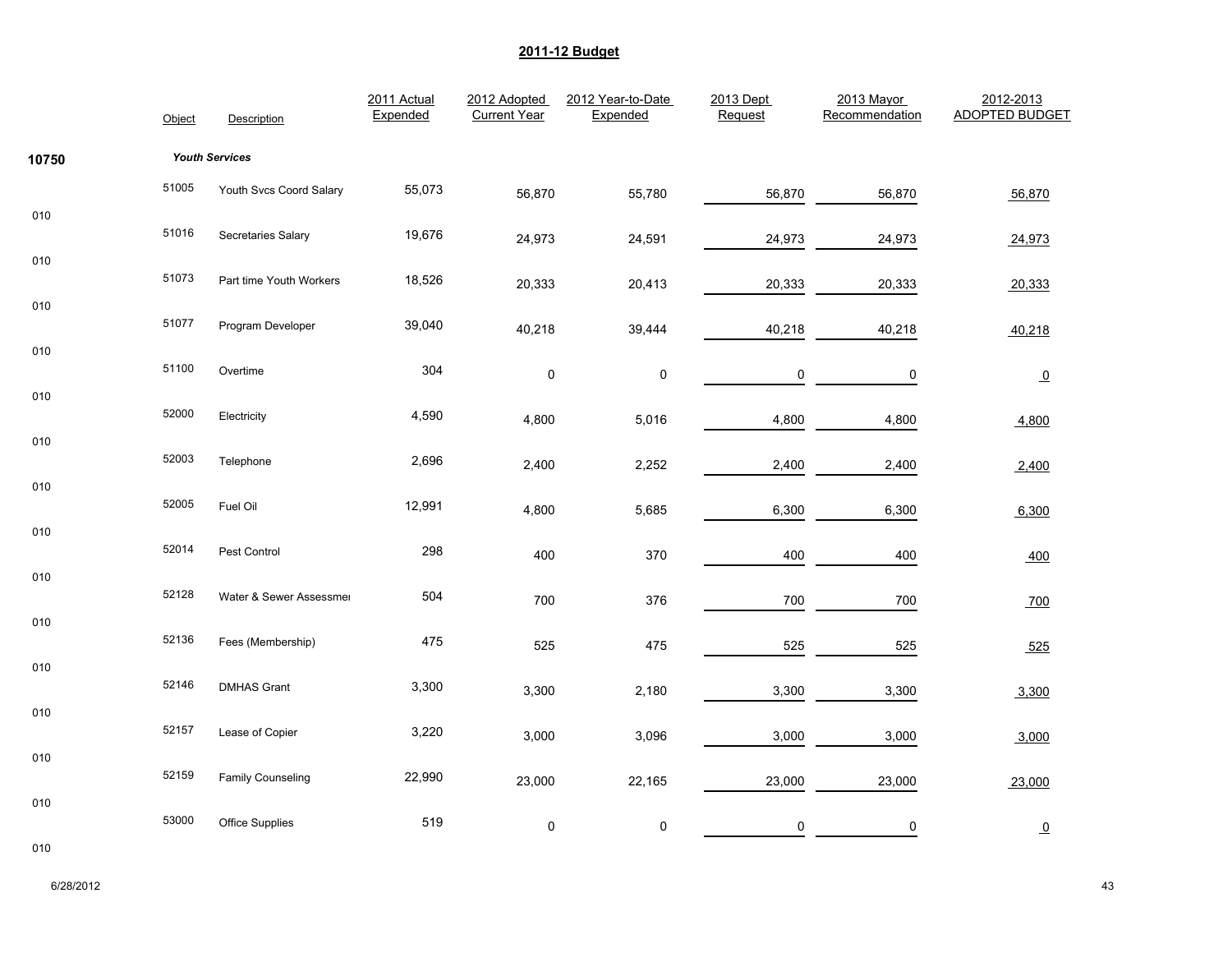|     | Object | Description            | 2011 Actual<br>Expended | 2012 Adopted<br><b>Current Year</b> | 2012 Year-to-Date<br>Expended | 2013 Dept<br>Request | 2013 Mayor<br>Recommendation | 2012-2013<br>ADOPTED BUDGET |       |
|-----|--------|------------------------|-------------------------|-------------------------------------|-------------------------------|----------------------|------------------------------|-----------------------------|-------|
|     | 53004  | Training & Conferences | 153                     | 500                                 | 50                            | 500                  | 500                          | 500                         |       |
| 010 | 53019  | <b>Misc Supplies</b>   | 0                       | 230                                 | $\mathsf{O}$                  | 230                  | 230                          | 230                         |       |
| 010 | 53029  | Maintenance & Upkeep   | 0                       | 350                                 | $\mathbf 0$                   | 350                  | 350                          | 350                         |       |
| 010 | 53038  | Programs               | 2,954                   | 4,400                               | 4,296                         | 4,400                | 4,400                        | 4,400                       |       |
| 010 |        | <b>Youth Services</b>  | 187,308                 | 190,799                             | 186,189                       | 192,299              | 192,299                      | 192,299                     | 0.79% |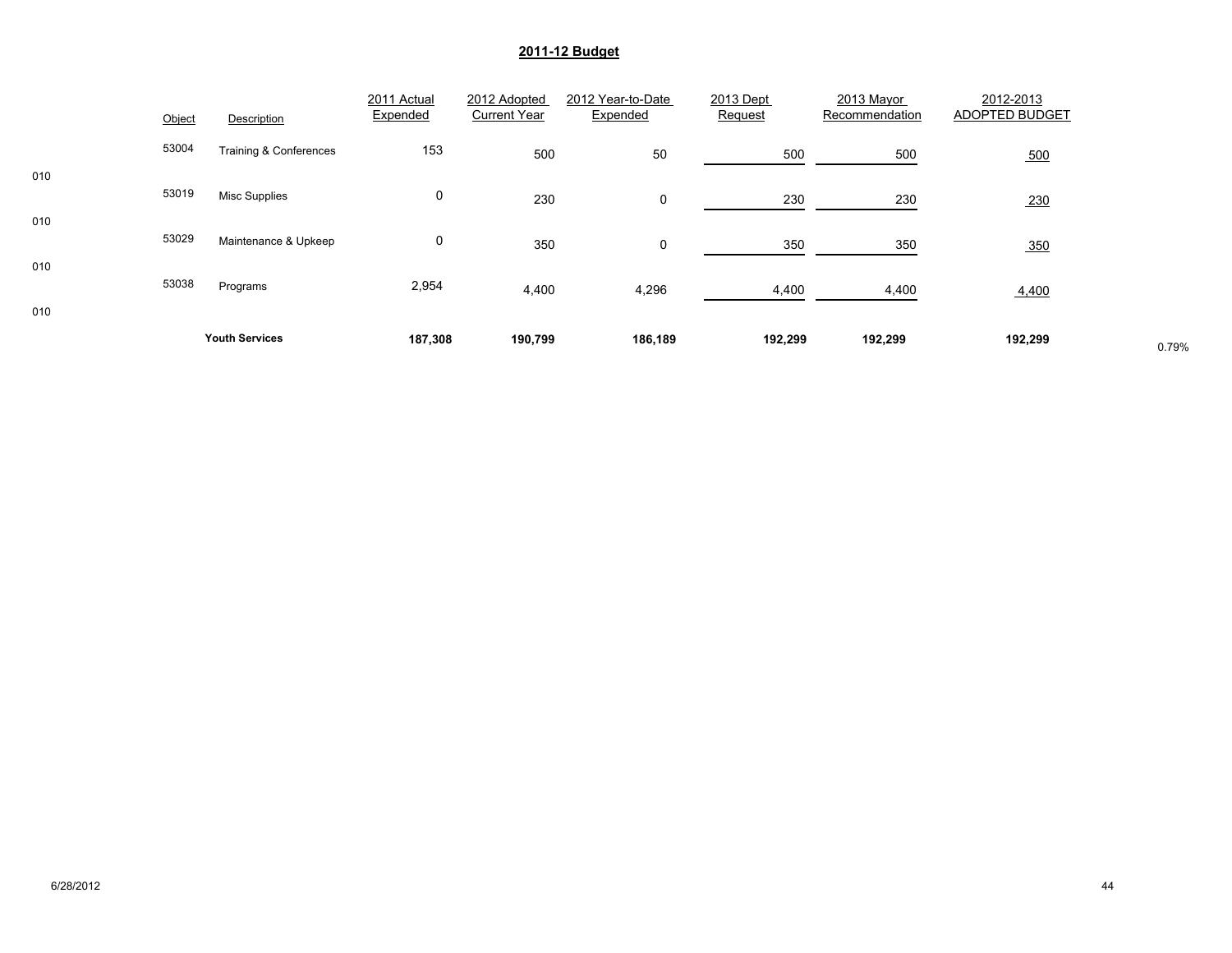|            | Object | Description                        | 2011 Actual<br>Expended | 2012 Adopted<br><b>Current Year</b> | 2012 Year-to-Date<br>Expended | 2013 Dept<br>Request | 2013 Mayor<br>Recommendation | 2012-2013<br>ADOPTED BUDGET |           |
|------------|--------|------------------------------------|-------------------------|-------------------------------------|-------------------------------|----------------------|------------------------------|-----------------------------|-----------|
| 10760      |        | <b>Parks &amp; Recreation Comm</b> |                         |                                     |                               |                      |                              |                             |           |
|            | 51016  | <b>Secretaries Salary</b>          | 2,669                   | 3,000                               | 2,248                         | $\Omega$             | 2,500                        | 2,500                       |           |
| 010<br>010 | 53019  | <b>Misc Supplies</b>               | 145                     | 150                                 | 27                            | $\Omega$             | 150                          | 150                         |           |
|            |        | <b>Parks &amp; Recreation Comm</b> | 2,814                   | 3,150                               | 2,275                         | 0                    | 2,650                        | 2,650                       | $-15.87%$ |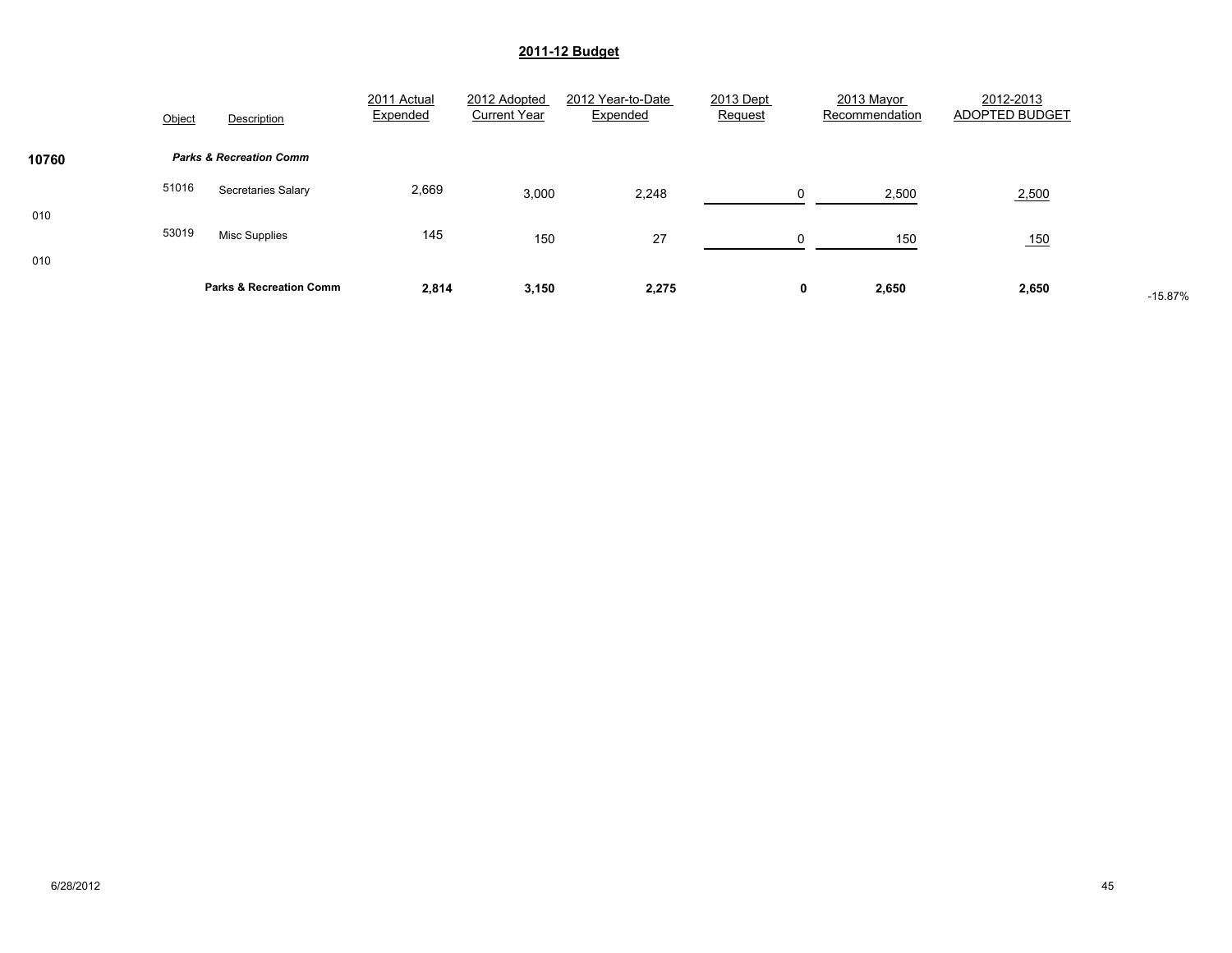|            | Object           | Description                 | 2011 Actual<br>Expended | 2012 Adopted<br><b>Current Year</b> | 2012 Year-to-Date<br>Expended | 2013 Dept<br>Request | 2013 Mayor<br>Recommendation | 2012-2013<br>ADOPTED BUDGET |       |
|------------|------------------|-----------------------------|-------------------------|-------------------------------------|-------------------------------|----------------------|------------------------------|-----------------------------|-------|
| 10770      | <b>Fair Oaks</b> |                             |                         |                                     |                               |                      |                              |                             |       |
|            | 52000            | Electricity                 | 16,313                  | 12,000                              | 12,417                        | 15,000               | 15,000                       | 15,000                      |       |
| 010        | 52005            | Fuel Oil                    | 16,541                  | 18,000                              | 26,972                        | 18,000               | 18,000                       | 18,000                      |       |
| 010<br>010 | 52011            | <b>Building Maintenance</b> | 580                     | 1,000                               | 600                           | 1,000                | 1,000                        | 1,000                       |       |
|            | 52128            | Water & Sewer Charges       | 1,404                   | 1,700                               | 879                           | 1,700                | 1,700                        | 1,700                       |       |
| 010<br>010 | 53053            | Refunds                     | 50                      | 100                                 | 150                           | 100                  | 100                          | 100                         |       |
|            |                  | <b>Fair Oaks</b>            | 34,889                  | 32,800                              | 41,019                        | 35,800               | 35,800                       | 35,800                      | 9.15% |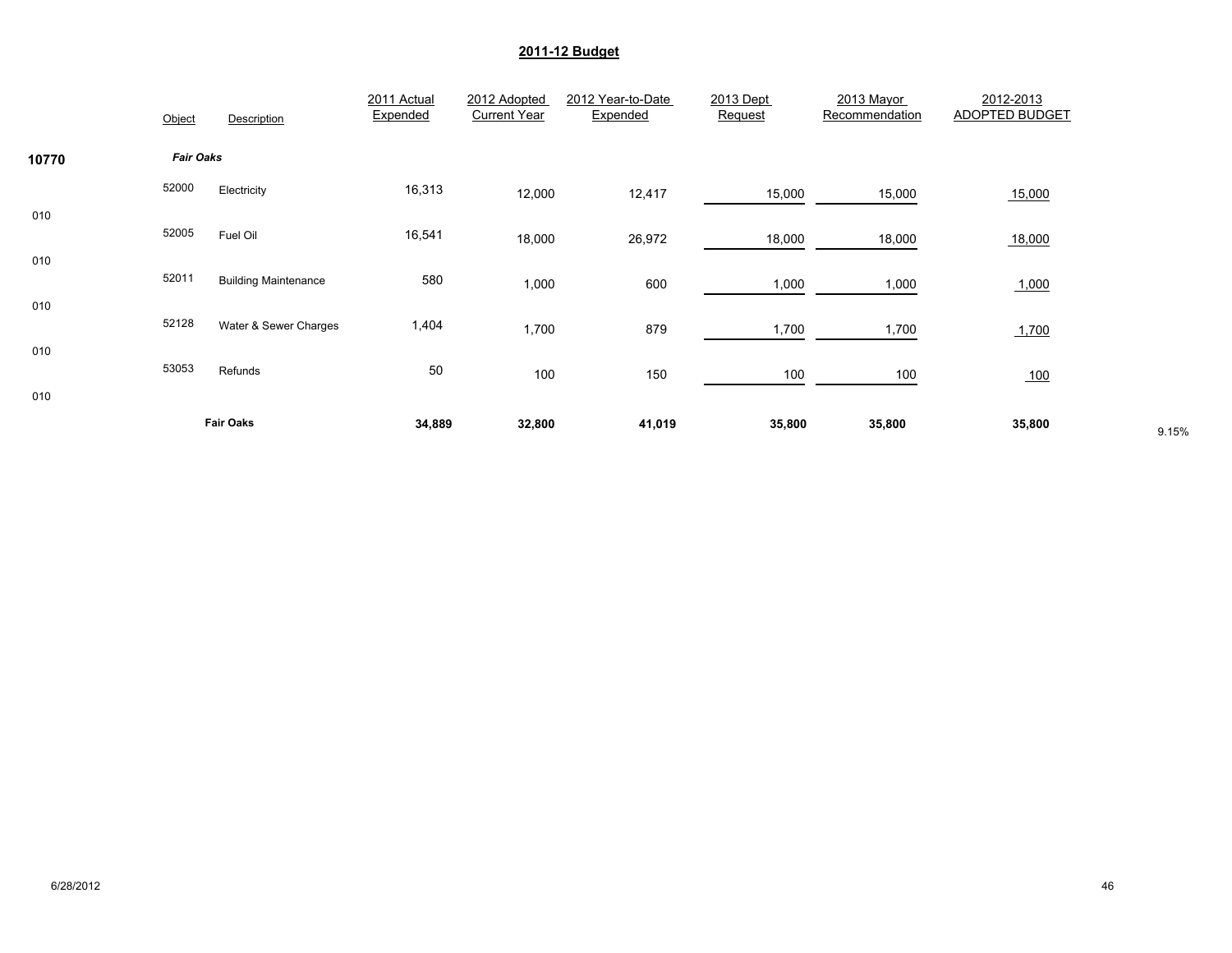|       | Object | Description                    | 2011 Actual<br>Expended | 2012 Adopted<br><b>Current Year</b> | 2012 Year-to-Date<br>Expended | 2013 Dept<br>Request | 2013 Mayor<br>Recommendation | 2012-2013<br>ADOPTED BUDGET |       |
|-------|--------|--------------------------------|-------------------------|-------------------------------------|-------------------------------|----------------------|------------------------------|-----------------------------|-------|
| 10780 |        | <b>Commission on the Aging</b> |                         |                                     |                               |                      |                              |                             |       |
|       | 53019  | <b>Misc Supplies</b>           | 100                     | 100                                 | 0                             | 100                  | 100                          | 100                         |       |
| 010   |        | <b>Commission on the Aging</b> | 100                     | 100                                 |                               | 100                  | 100                          | 100                         | 0.00% |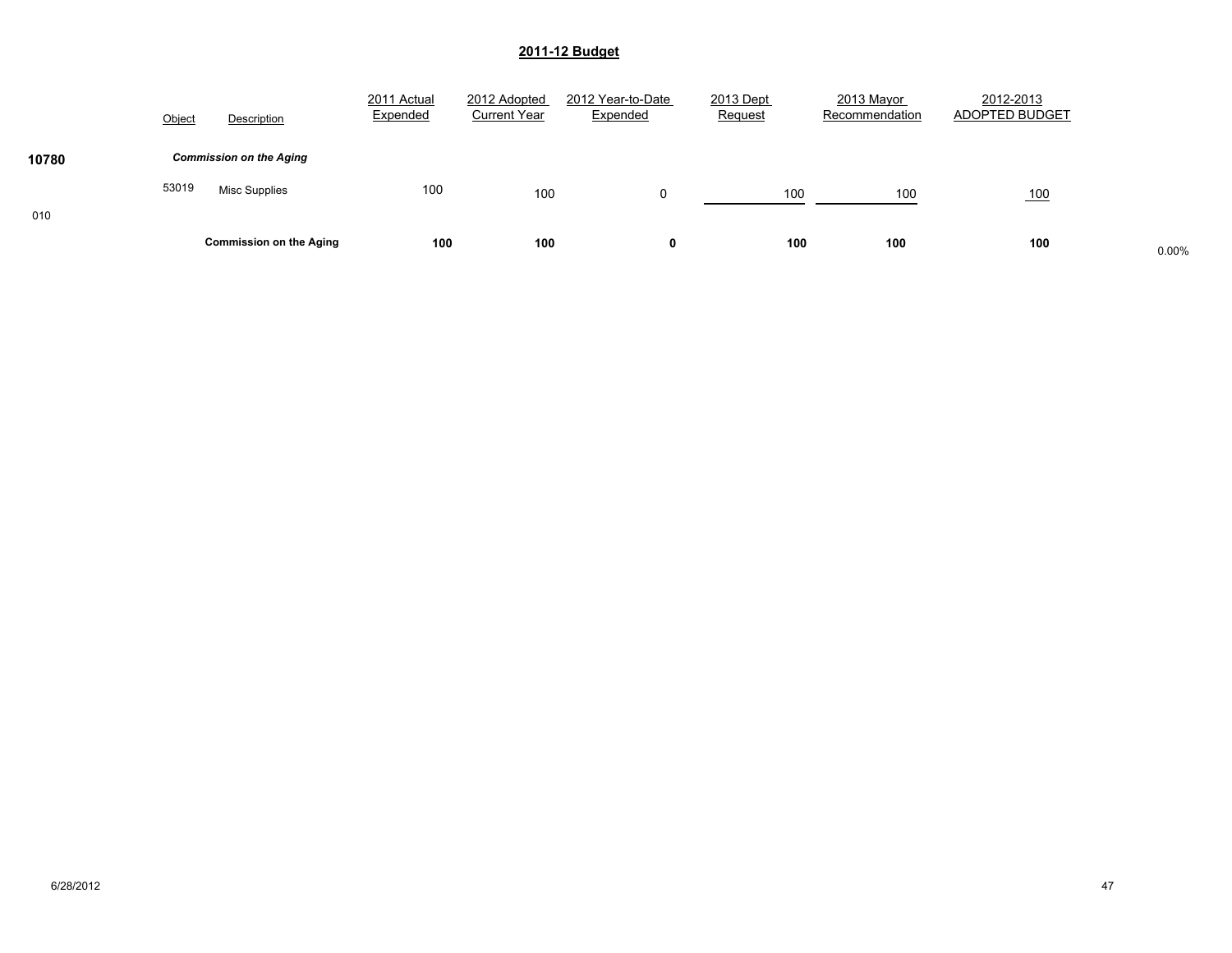|       | Object | Description                 | 2011 Actual<br>Expended | 2012 Adopted<br><b>Current Year</b> | 2012 Year-to-Date<br>Expended | 2013 Dept<br>Request | 2013 Mayor<br>Recommendation | 2012-2013<br><b>ADOPTED BUDGET</b> |       |
|-------|--------|-----------------------------|-------------------------|-------------------------------------|-------------------------------|----------------------|------------------------------|------------------------------------|-------|
| 10810 |        | <b>Emergency Management</b> |                         |                                     |                               |                      |                              |                                    |       |
|       | 51006  | Fire Marshal Salary         | 33,925                  | 35,450                              | 34,361                        | 35,450               | 35,450                       | 35,450                             |       |
| 010   | 51016  | Secretaries Salary          | 15,139                  | 16,882                              | 15,331                        | 16,882               | 16,882                       | 16,882                             |       |
| 010   | 51134  | Fire Inspector              | 20,390                  | 20,250                              | 20,625                        | 20,250               | 20,250                       | 20,250                             |       |
| 010   | 52120  | Millstone Drill Expenses    | 14,733                  | 15,000                              | 13,061                        | 15,000               | 15,000                       | 15,000                             |       |
| 010   | 53000  | <b>Office Supplies</b>      | 469                     | $\pmb{0}$                           | 0                             | 0                    | 0                            | $\overline{0}$                     |       |
| 010   | 53004  | Training & Conferences      | 240                     | 500                                 | 410                           | 500                  | 500                          | 500                                |       |
| 010   | 53015  | Uniforms                    | 500                     | 500                                 | 405                           | 500                  | 500                          | 500                                |       |
| 010   | 53019  | <b>Misc Supplies</b>        | 318                     | 500                                 | 375                           | 500                  | 500                          | 500                                |       |
| 010   | 53021  | Equipment Maint & Repair    | 143                     | 500                                 | 143                           | 500                  | 500                          | 500                                |       |
| 010   | 53024  | Reference Materials         | $\pmb{0}$               | 500                                 | $33\,$                        | 500                  | 500                          | 500                                |       |
| 010   | 53052  | Office Equipment            | 0                       | 400                                 | 0                             | 400                  | 400                          | 400                                |       |
| 010   | 53060  | Cellular Phone              | 161                     | 385                                 | 0                             | 385                  | 385                          | 385                                |       |
| 010   |        |                             |                         |                                     |                               |                      |                              |                                    |       |
|       |        | <b>Emergency Management</b> | 86,018                  | 90,867                              | 84,742                        | 90,867               | 90,867                       | 90,867                             | 0.00% |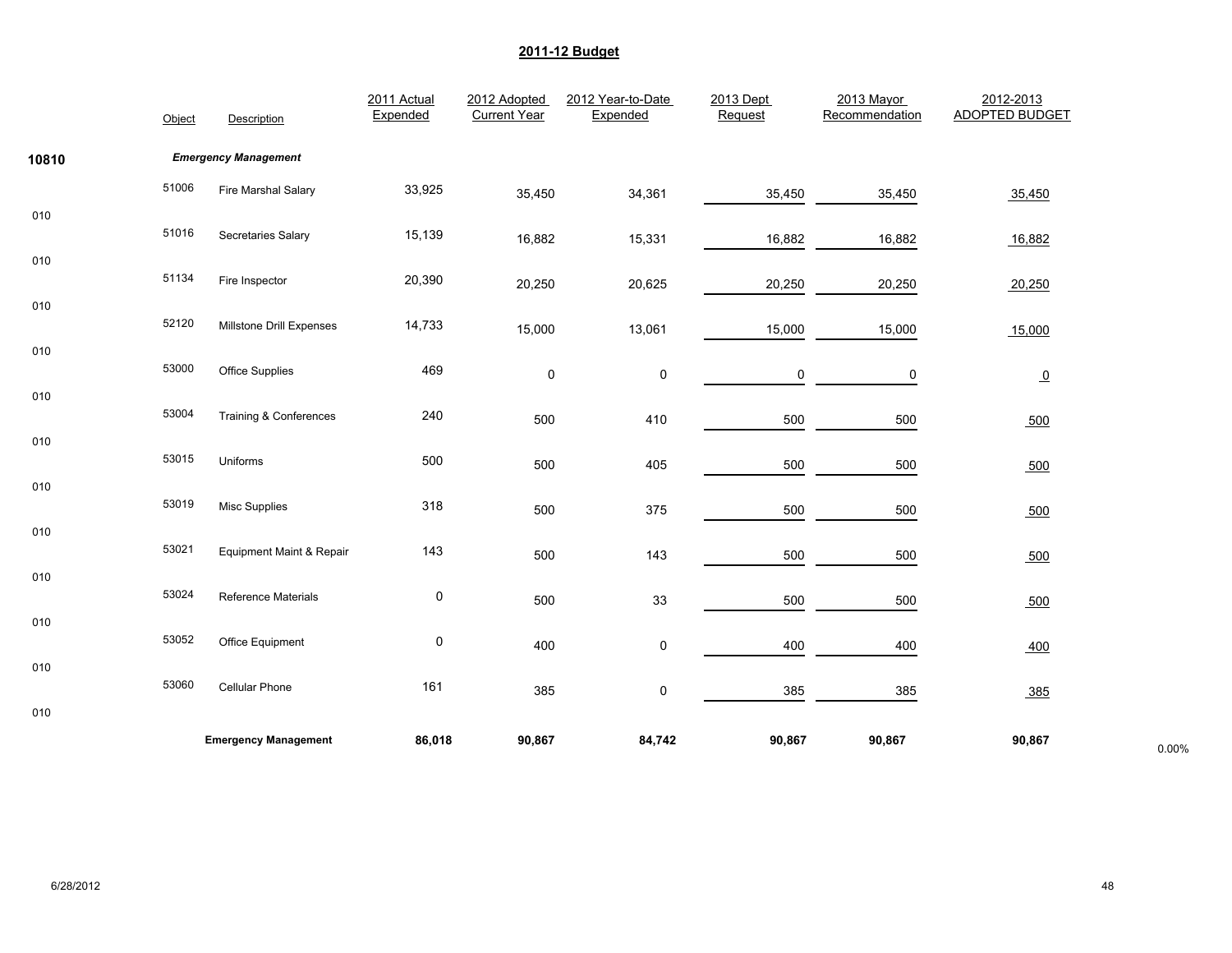|       | Object | Description                         | 2011 Actual<br>Expended | 2012 Adopted<br><b>Current Year</b> | 2012 Year-to-Date<br>Expended | 2013 Dept<br>Request | 2013 Mayor<br>Recommendation | 2012-2013<br><b>ADOPTED BUDGET</b> |
|-------|--------|-------------------------------------|-------------------------|-------------------------------------|-------------------------------|----------------------|------------------------------|------------------------------------|
| 10820 |        | <b>Police Protection</b>            |                         |                                     |                               |                      |                              |                                    |
|       | 51016  | Secretaries Salary                  | 40,905                  | 42,155                              | 41,349                        | 41,995               | 41,995                       | 41,995                             |
| 010   | 51040  | <b>Police Salaries</b>              | 1,308,964               | 1,366,263                           | 1,396,909                     | 1,418,456            | 1,375,000                    | 1,375,000                          |
| 010   | 51071  | PT Police                           | 5,491                   | 8,000                               | 17,170                        | 14,733               | 8,000                        | 8,000                              |
| 010   | 51100  | Overtime                            | 276,495                 | 270,000                             | 238,611                       | 270,000              | 270,000                      | 270,000                            |
| 010   | 51105  | <b>Special Events</b>               | 7,282                   | 11,000                              | 12,417                        | 11,000               | 11,000                       | 11,000                             |
| 010   | 51106  | Overtime-Grants                     | 39,366                  | 24,000                              | 39,979                        | 24,000               | 24,000                       | 24,000                             |
| 010   | 52132  | <b>Resident Trooper</b>             | 113,781                 | 110,000                             | 121,575                       | 116,778              | 116,778                      | 116,778                            |
| 010   | 52138  | Resident Trooper Overtime           | 17,951                  | 20,000                              | 15,229                        | 20,000               | 20,000                       | 20,000                             |
| 010   | 53000  | Office Supplies                     | 3,639                   | $\pmb{0}$                           | $\pmb{0}$                     | 0                    | 0                            | $\overline{0}$                     |
| 010   | 53003  | Copy Supplies                       | 186                     | 745                                 | 199                           | 745                  | 500                          | 500                                |
| 010   | 53004  | <b>Training &amp; Conferences</b>   | 11,799                  | 12,000                              | 11,209                        | 12,000               | 12,000                       | 12,000                             |
| 010   | 53015  | Uniforms                            | 17,399                  | 16,000                              | 8,704                         | 16,000               | 16,000                       | 16,000                             |
| 010   | 53019  | Misc Supplies                       | 607                     | 750                                 | 1,317                         | 750                  | 750                          | 750                                |
| 010   | 53021  | <b>Equipment Maint &amp; Repair</b> | 3,297                   | 4,500                               | 3,209                         | 4,500                | 4,500                        | 4,500                              |
| 010   | 53024  | <b>Reference Materials</b>          | 1,027                   | 1,000                               | 1,818                         | 1,000                | 1,000                        | 1,000                              |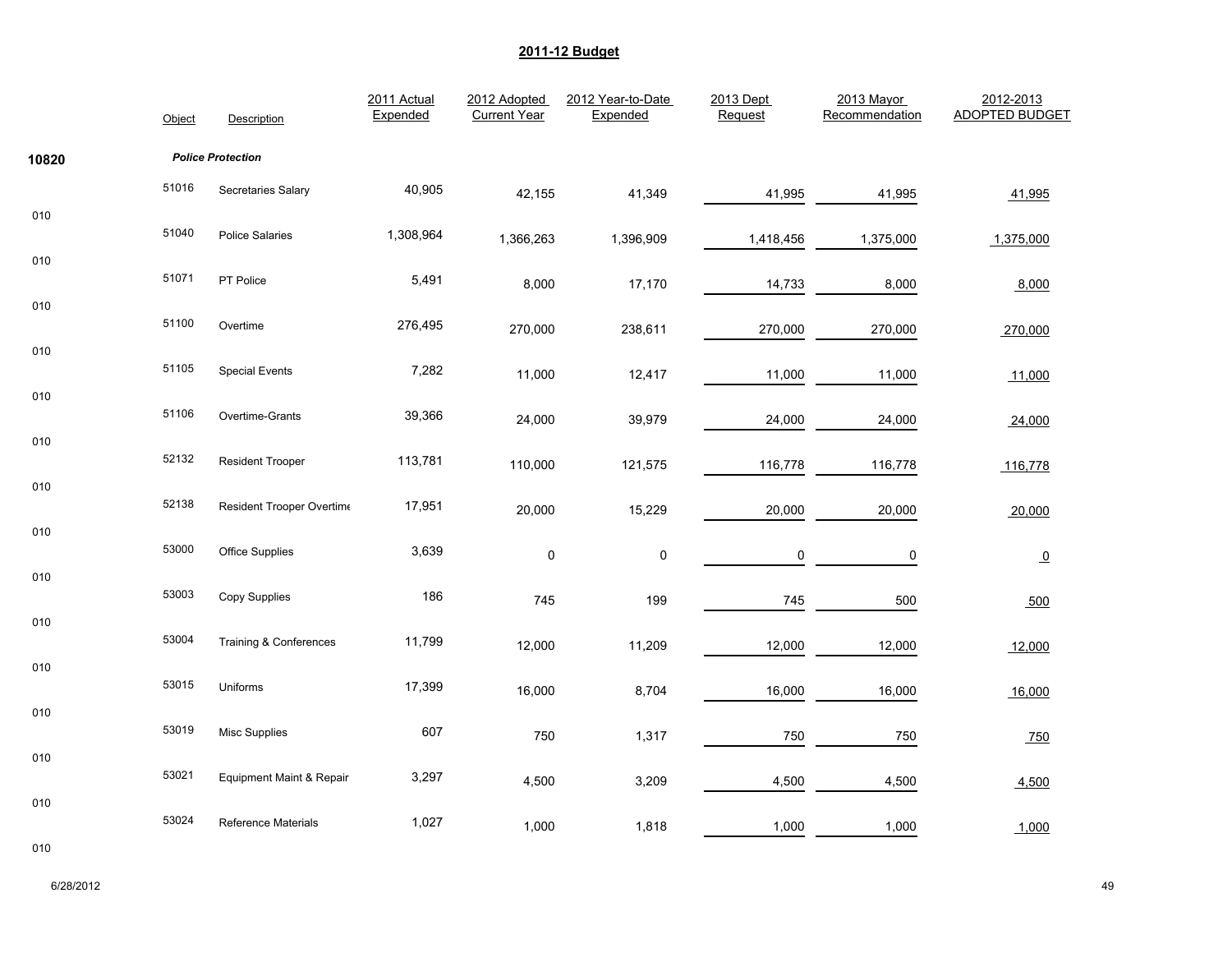|     | Object | Description               | 2011 Actual<br>Expended | 2012 Adopted<br><b>Current Year</b> | 2012 Year-to-Date<br>Expended | 2013 Dept<br>Request | 2013 Mayor<br>Recommendation | 2012-2013<br><b>ADOPTED BUDGET</b> |       |
|-----|--------|---------------------------|-------------------------|-------------------------------------|-------------------------------|----------------------|------------------------------|------------------------------------|-------|
|     | 53028  | Law Enforcement Program   | 1,223                   | 800                                 | 100                           | 800                  | 800                          | 800                                |       |
| 010 | 53030  | Radio Repairs             | 919                     | 2,000                               | 1,102                         | 2,000                | 2,000                        | 2,000                              |       |
| 010 | 53032  | Weapons & Ammunition      | 3,893                   | 4,000                               | 3,857                         | 4,000                | 4,000                        | 4,000                              |       |
| 010 | 53041  | Safety Equipment          | 534                     | 1,000                               | 364                           | 1,000                | 1,000                        | 1,000                              |       |
| 010 | 53043  | Vehicle Supplies          | 1,220                   | 1,000                               | 498                           | 1,000                | 1,000                        | 1,000                              |       |
| 010 | 53050  | Physicals                 | 1,507                   | 1,500                               | 777                           | 1,500                | 1,500                        | 1,500                              |       |
| 010 | 53059  | Photo Supplies            | 681                     | 1,800                               | 1,387                         | 1,800                | 1,800                        | 1,800                              |       |
| 010 | 53060  | Cellular Phone            | 1,437                   | 1,400                               | 1,423                         | 1,400                | 1,400                        | 1,400                              |       |
| 010 | 53088  | <b>Boat Maintenance</b>   | 325                     | 500                                 | 227                           | 500                  | 500                          | 500                                |       |
| 010 | 54000  | Equipment                 | 23,764                  | 18,000                              | 17,494                        | 18,000               | 43,000                       | 18,000                             |       |
| 010 | 54039  | Equipment - Grant funding | 0                       | 500                                 | $\pmb{0}$                     | 500                  | 500                          | 500                                |       |
| 010 |        |                           |                         |                                     |                               |                      |                              |                                    |       |
|     |        | <b>Police Protection</b>  | 1,883,691               | 1,918,913                           | 1,936,923                     | 1,984,457            | 1,959,023                    | 1,934,023                          | 0.79% |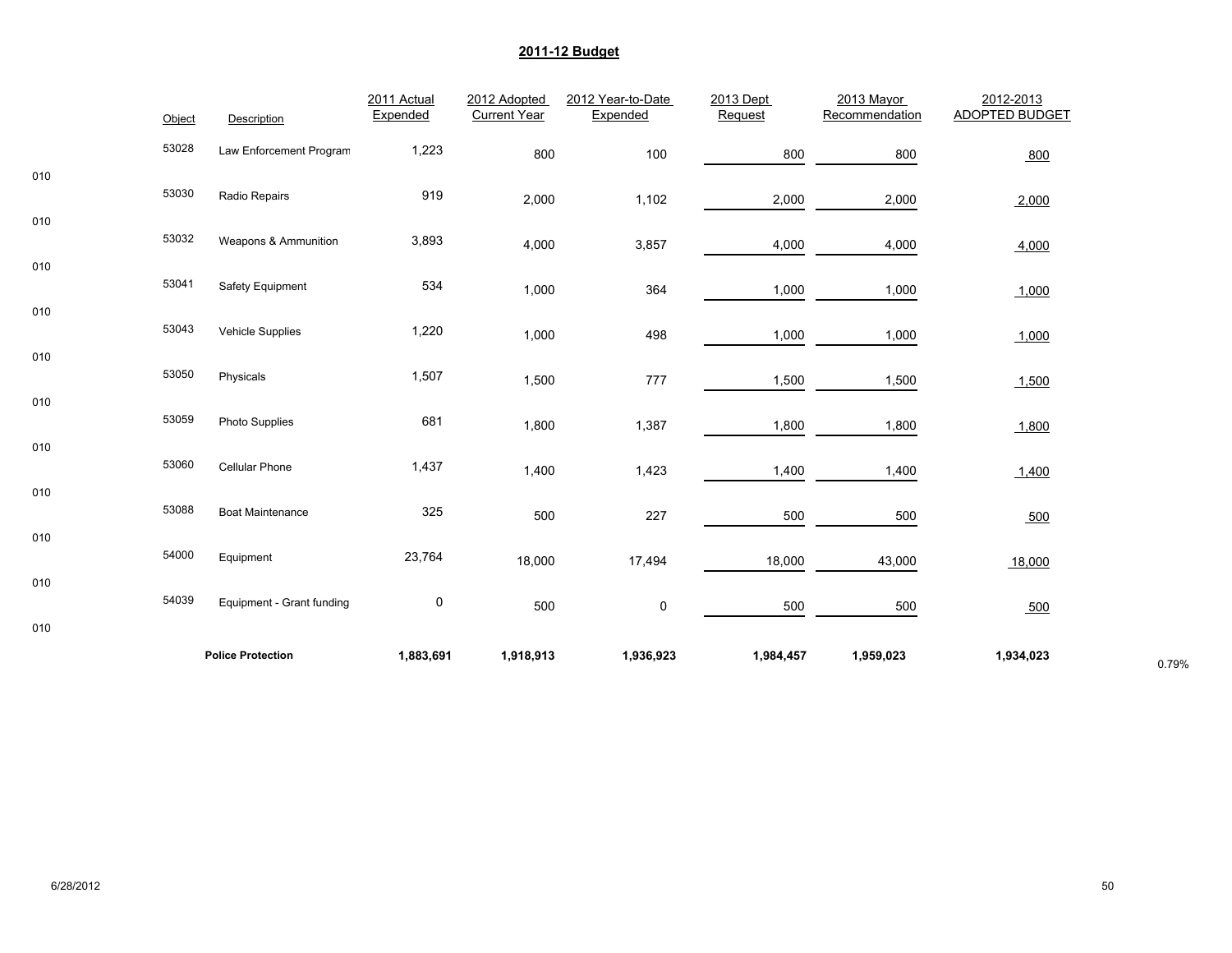|       | Object              | Description                | 2011 Actual<br>Expended | 2012 Adopted<br><b>Current Year</b> | 2012 Year-to-Date<br>Expended | 2013 Dept<br>Request | 2013 Mayor<br>Recommendation | 2012-2013<br><b>ADOPTED BUDGET</b> |       |
|-------|---------------------|----------------------------|-------------------------|-------------------------------------|-------------------------------|----------------------|------------------------------|------------------------------------|-------|
| 10830 | <b>Fire Marshal</b> |                            |                         |                                     |                               |                      |                              |                                    |       |
|       | 51006               | Fire Marshal Salary        | 34,932                  | 35,450                              | 35,369                        | 35,450               | 35,450                       | 35,450                             |       |
| 010   | 51016               | Secretaries Salary         | 25,781                  | 25,271                              | 26,109                        | 25,271               | 25,271                       | 25,271                             |       |
| 010   | 51134               | Fire Inspector             | 21,549                  | 20,328                              | 21,628                        | 20,328               | 20,328                       | 20,328                             |       |
| 010   | 53000               | <b>Office Supplies</b>     | 271                     | 0                                   | 0                             | 0                    | 0                            | $\overline{0}$                     |       |
| 010   | 53004               | Training & Conferences     | 150                     | 500                                 | 100                           | 500                  | 500                          | 500                                |       |
| 010   | 53015               | Uniforms                   | 219                     | 500                                 | 424                           | 500                  | 500                          | 500                                |       |
| 010   | 53019               | <b>Misc Supplies</b>       | 300                     | 500                                 | 202                           | 500                  | 500                          | 500                                |       |
| 010   | 53021               | Equipment Maint & Repair   | $\pmb{0}$               | 550                                 | 49                            | 550                  | 550                          | 550                                |       |
| 010   | 53024               | Reference Materials        | 800                     | 800                                 | 800                           | 800                  | 800                          | 800                                |       |
| 010   | 53025               | <b>Inspection Supplies</b> | 373                     | 700                                 | 491                           | 700                  | 700                          | 700                                |       |
| 010   | 53038               | Fire Prev.Program Supplie  | 500                     | 500                                 | 177                           | 500                  | 500                          | 500                                |       |
| 010   | 53052               | Office Equipment           | $\pmb{0}$               | 500                                 | 0                             | 500                  | 500                          | 500                                |       |
| 010   | 53060               | Cellular Phone             | 303                     | 385                                 | 357                           | 385                  | 385                          | 385                                |       |
| 010   |                     |                            |                         |                                     |                               |                      |                              |                                    |       |
|       |                     | <b>Fire Marshal</b>        | 85,176                  | 85,984                              | 85,706                        | 85,984               | 85,984                       | 85,984                             | 0.00% |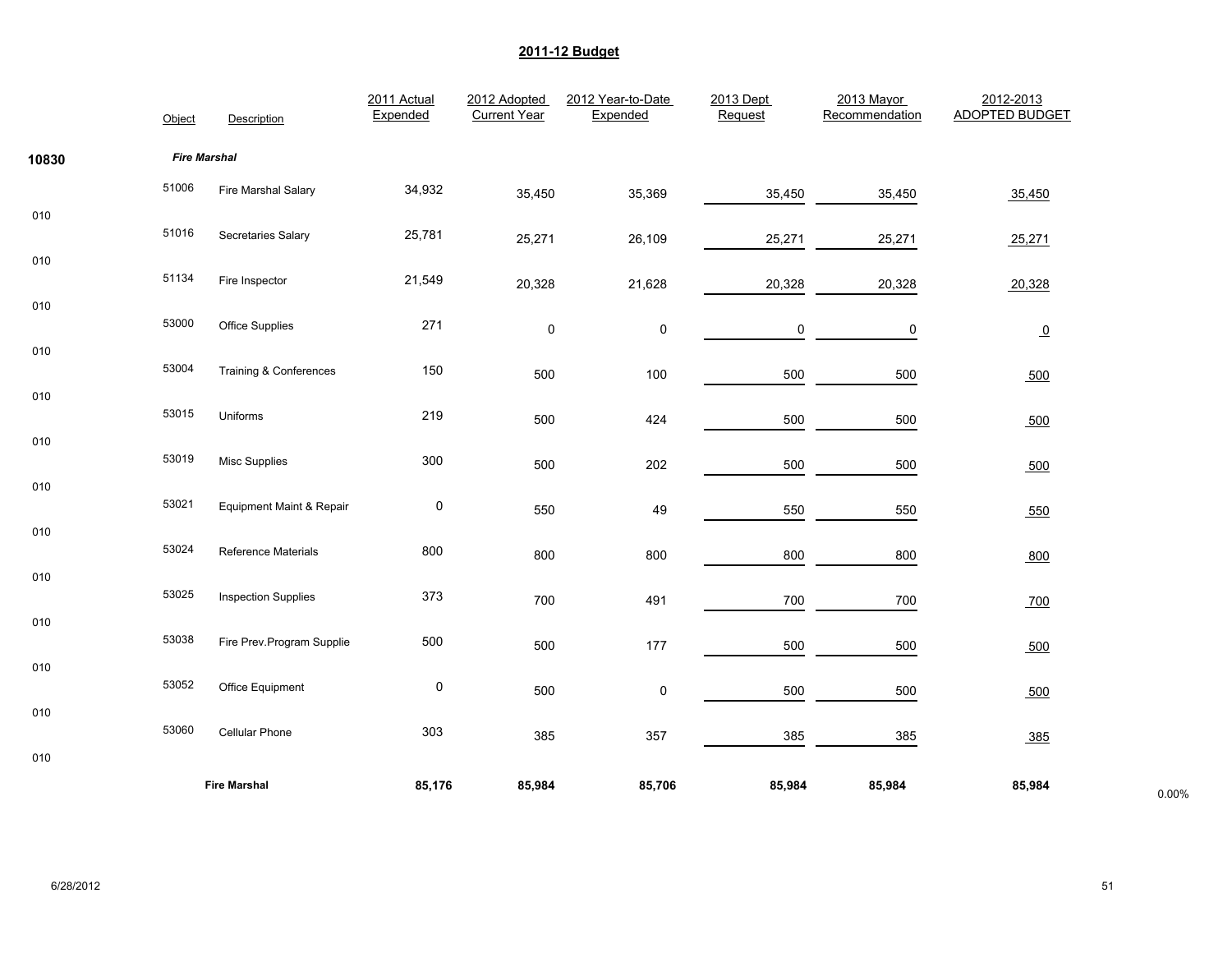|            | Object              | Description              | 2011 Actual<br>Expended | 2012 Adopted<br><b>Current Year</b> | 2012 Year-to-Date<br>Expended | 2013 Dept<br>Request | 2013 Mayor<br>Recommendation | 2012-2013<br>ADOPTED BUDGET |       |
|------------|---------------------|--------------------------|-------------------------|-------------------------------------|-------------------------------|----------------------|------------------------------|-----------------------------|-------|
| 10840      | <b>Private Duty</b> |                          |                         |                                     |                               |                      |                              |                             |       |
|            | 51041               | Police Private Duty      | 120,593                 | 120,000                             | 89,115                        | 120,000              | 120,000                      | 120,000                     |       |
| 010<br>010 | 51042               | Fire Marshal Private Dty | 540                     | 5,000                               | 0                             | 5,000                | 5,000                        | 5,000                       |       |
|            |                     | <b>Private Duty</b>      | 121,133                 | 125,000                             | 89,115                        | 125,000              | 125,000                      | 125,000                     | 0.00% |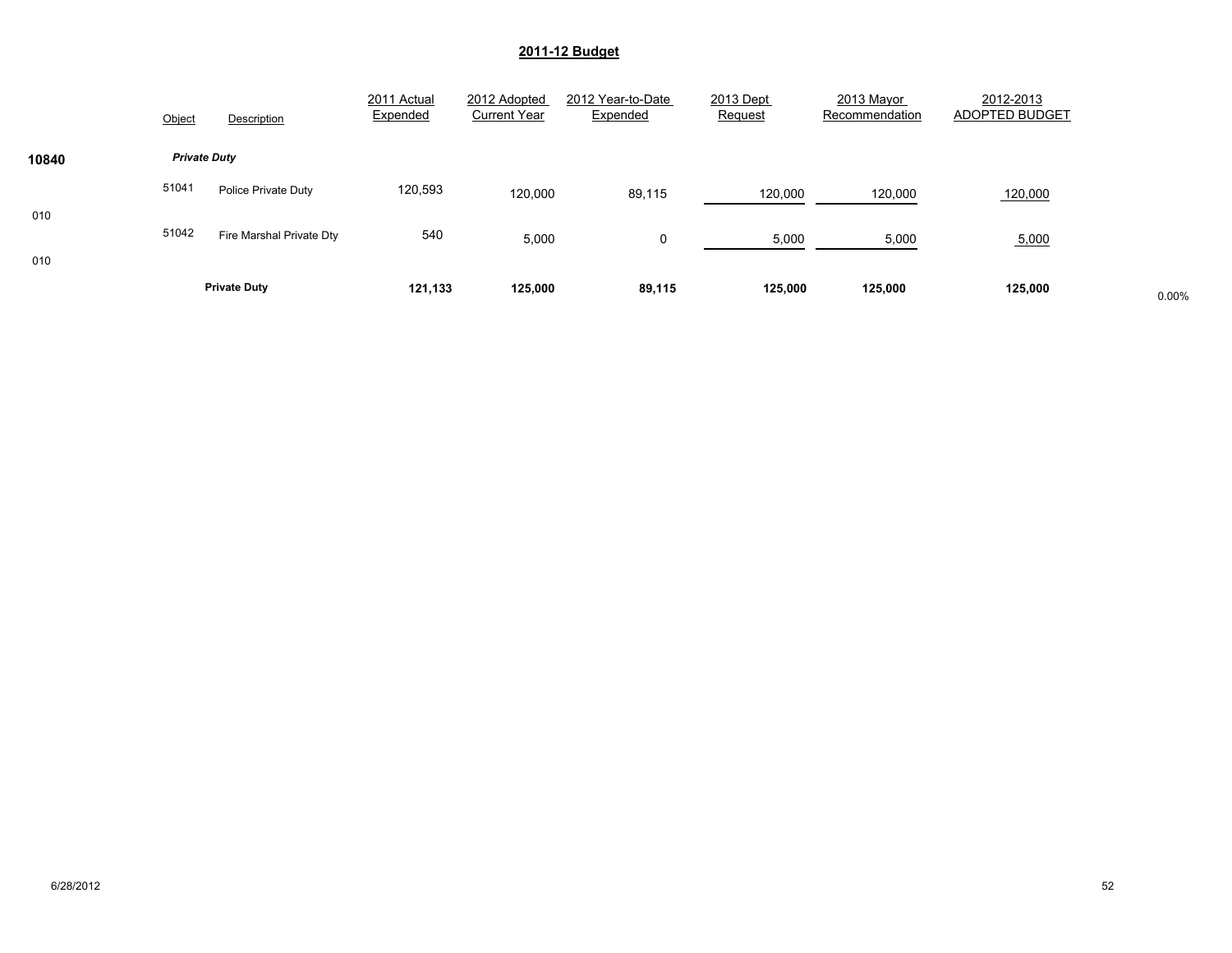|       | Object | Description                       | 2011 Actual<br>Expended | 2012 Adopted<br><b>Current Year</b> | 2012 Year-to-Date<br>Expended | 2013 Dept<br>Request | 2013 Mayor<br>Recommendation | 2012-2013<br><b>ADOPTED BUDGET</b> |
|-------|--------|-----------------------------------|-------------------------|-------------------------------------|-------------------------------|----------------------|------------------------------|------------------------------------|
| 10850 |        | <b>Animal Control</b>             |                         |                                     |                               |                      |                              |                                    |
|       | 51012  | Animal Control Officer Sala       | 37,521                  | 38,655                              | 37,914                        | 38,655               | 38,655                       | 38,655                             |
| 010   | 51017  | <b>Assistants Salary</b>          | 13,368                  | 13,500                              | 12,090                        | 13,500               | 13,500                       | 13,500                             |
| 010   | 52003  | Telephone                         | 961                     | 800                                 | 696                           | 970                  | 970                          | 970                                |
| 010   | 52011  | <b>Building Maintenance</b>       | 140                     | 100                                 | 99                            | 150                  | 150                          | 150                                |
| 010   | 52013  | Propane                           | 3,454                   | 1,300                               | 2,106                         | 2,500                | 2,500                        | 2,500                              |
| 010   | 52128  | Water & Sewer Assessmer           | 528                     | 360                                 | 264                           | 360                  | 360                          | 360                                |
| 010   | 52136  | Fees (Membership)                 | $\pmb{0}$               | 75                                  | $\pmb{0}$                     | 75                   | 75                           | Z <sub>5</sub>                     |
| 010   | 53000  | <b>Office Supplies</b>            | 145                     | $\pmb{0}$                           | $\pmb{0}$                     | $\pmb{0}$            | $\pmb{0}$                    | $\overline{0}$                     |
| 010   | 53004  | <b>Training &amp; Conferences</b> | $\pmb{0}$               | 300                                 | 75                            | 500                  | 300                          | 300                                |
| 010   | 53008  | Advertising                       | 272                     | 200                                 | 231                           | 350                  | 300                          | 300                                |
| 010   | 53015  | Uniforms                          | 359                     | 350                                 | 335                           | 500                  | 350                          | 350                                |
| 010   | 53019  | <b>Misc Supplies</b>              | 379                     | 800                                 | 489                           | 800                  | 400                          | 400                                |
| 010   | 53041  | Safety Equipment                  | $\pmb{0}$               | 250                                 | $\mathbf 0$                   | 250                  | 250                          |                                    |
| 010   | 53060  | Cellular Phone                    | 357                     |                                     |                               |                      |                              | 250                                |
| 010   |        |                                   |                         | 360                                 | 385                           | 360                  | 360                          | 360                                |
|       | 53061  | <b>State Licences</b>             | 233                     | 300                                 | 215                           | 300                  | 300                          | 300                                |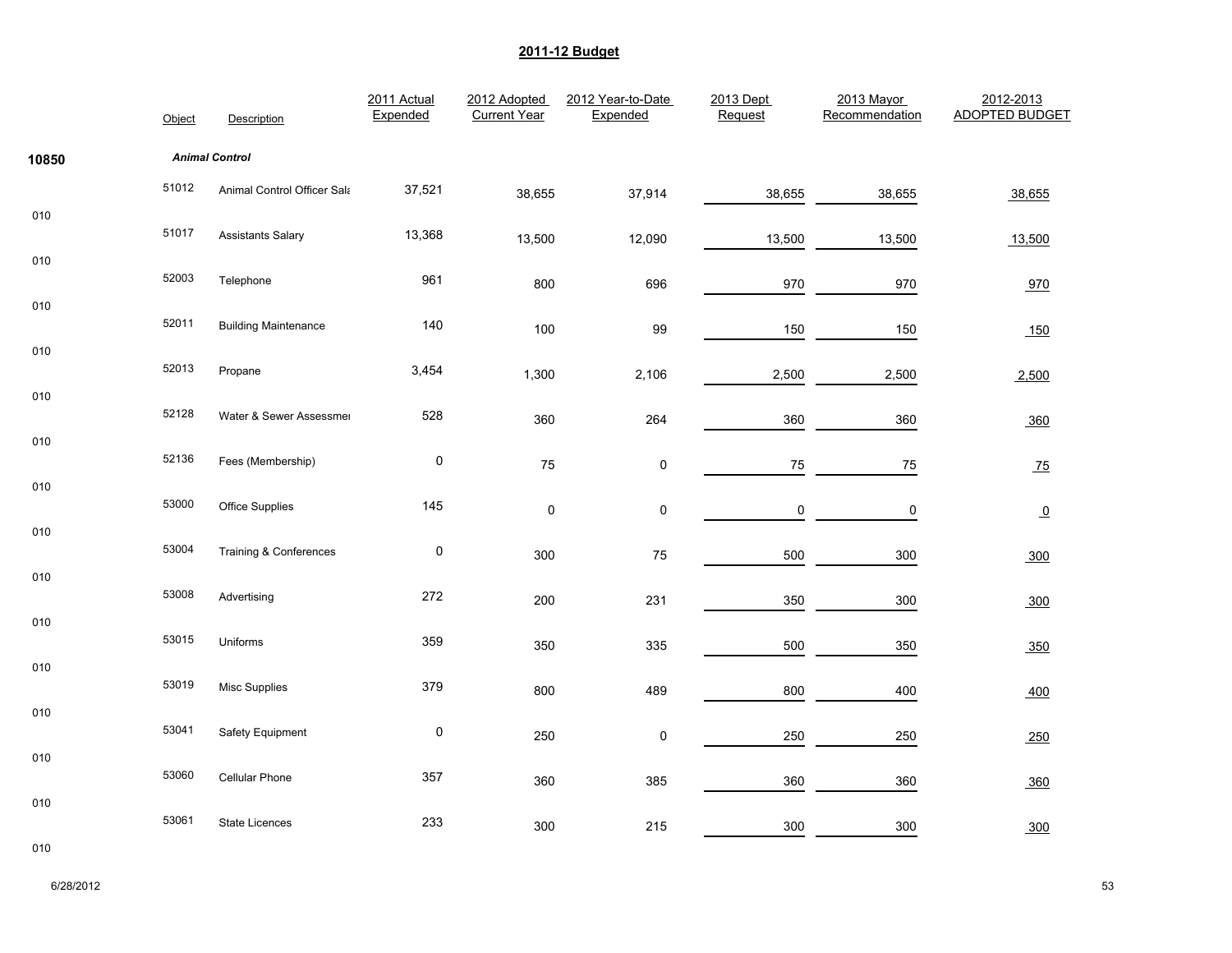|        | <b>Animal Control</b> | 60,432                  | 59,050                       | 57,649                        | 62,270               | 60,470                       | 60,470                      | 2.40% |
|--------|-----------------------|-------------------------|------------------------------|-------------------------------|----------------------|------------------------------|-----------------------------|-------|
| 53062  | Vet Fees              | 2,713                   | .700                         | 2.750                         | 3,000                | 2,000                        | 2,000                       |       |
| Object | Description           | 2011 Actual<br>Expended | 2012 Adopted<br>Current Year | 2012 Year-to-Date<br>Expended | 2013 Dept<br>Request | 2013 Mayor<br>Recommendation | 2012-2013<br>ADOPTED BUDGET |       |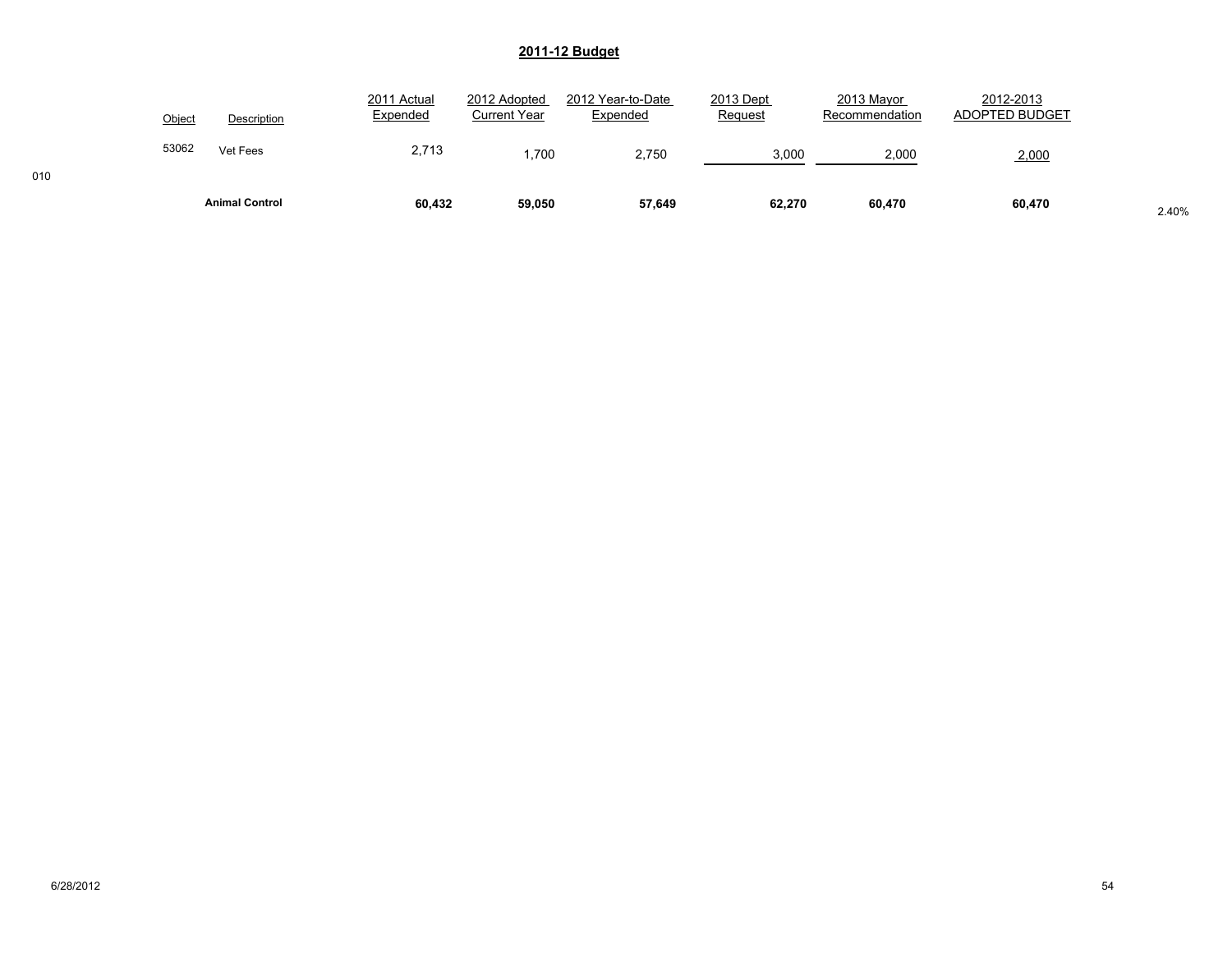|            | Object | Description                | 2011 Actual<br>Expended | 2012 Adopted<br><b>Current Year</b> | 2012 Year-to-Date<br>Expended | 2013 Dept<br>Request | 2013 Mayor<br>Recommendation | 2012-2013<br><b>ADOPTED BUDGET</b> |         |
|------------|--------|----------------------------|-------------------------|-------------------------------------|-------------------------------|----------------------|------------------------------|------------------------------------|---------|
| 10860      |        | <b>Public Safety Comm</b>  |                         |                                     |                               |                      |                              |                                    |         |
|            | 51016  | Secretaries Salary         | 2,612                   | 1,650                               | 2,899                         | 2,500                | 2,500                        | 2,500                              |         |
| 010<br>010 | 53002  | <b>Consulting Services</b> | 0                       | 50,000                              | 15,000                        | 0                    | 0                            | $\overline{0}$                     |         |
|            | 53004  | Training & Conferences     | 0                       | 50                                  | 0                             | 50                   | 50                           | 50                                 |         |
| 010<br>010 | 53019  | <b>Misc Supplies</b>       | 0                       | 50                                  | 0                             | 50                   | 50                           | 50                                 |         |
|            |        | <b>Public Safety Comm</b>  | 2,612                   | 51,750                              | 17,899                        | 2,600                | 2,600                        | 2,600                              | -94.98% |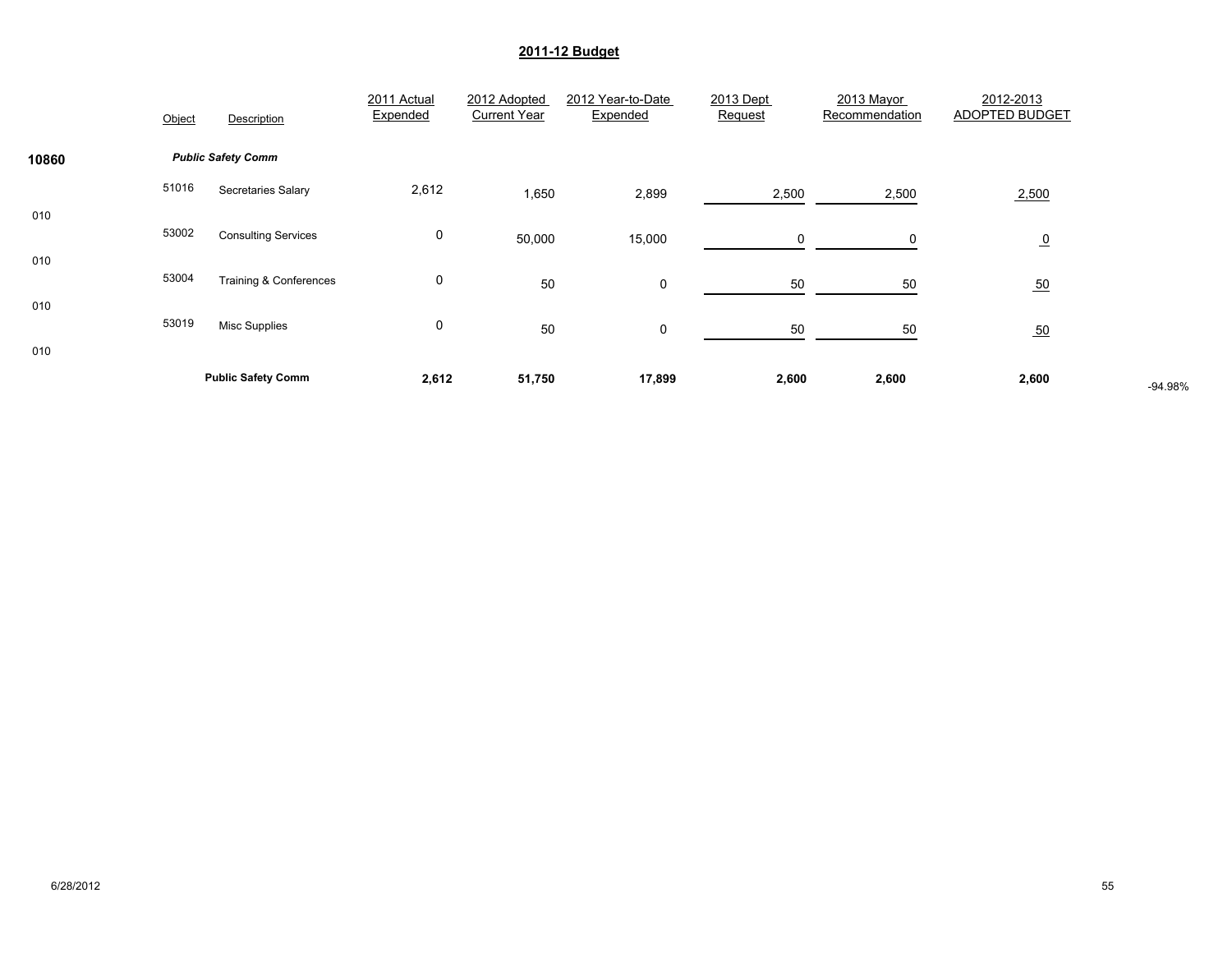|            | Object | Description                    | 2011 Actual<br>Expended | 2012 Adopted<br><b>Current Year</b> | 2012 Year-to-Date<br>Expended | 2013 Dept<br>Request | 2013 Mayor<br>Recommendation | 2012-2013<br>ADOPTED BUDGET |            |
|------------|--------|--------------------------------|-------------------------|-------------------------------------|-------------------------------|----------------------|------------------------------|-----------------------------|------------|
| 10865      |        | <b>PUBLIC SAFETY BLDG COMM</b> |                         |                                     |                               |                      |                              |                             |            |
|            | 52123  | <b>Engineering Land Use</b>    | 0                       | 0                                   | 5,291                         | $\Omega$             |                              | $\overline{0}$              |            |
| 010<br>010 | 53999  | Miscellaneous Expense          | 1,128                   | 1,000                               | 258                           | $\Omega$             |                              | $\overline{0}$              |            |
|            |        | <b>PUBLIC SAFETY BLDG CON</b>  | 1,128                   | 1,000                               | 5,548                         |                      | 0<br>0                       | 0                           | $-100.00%$ |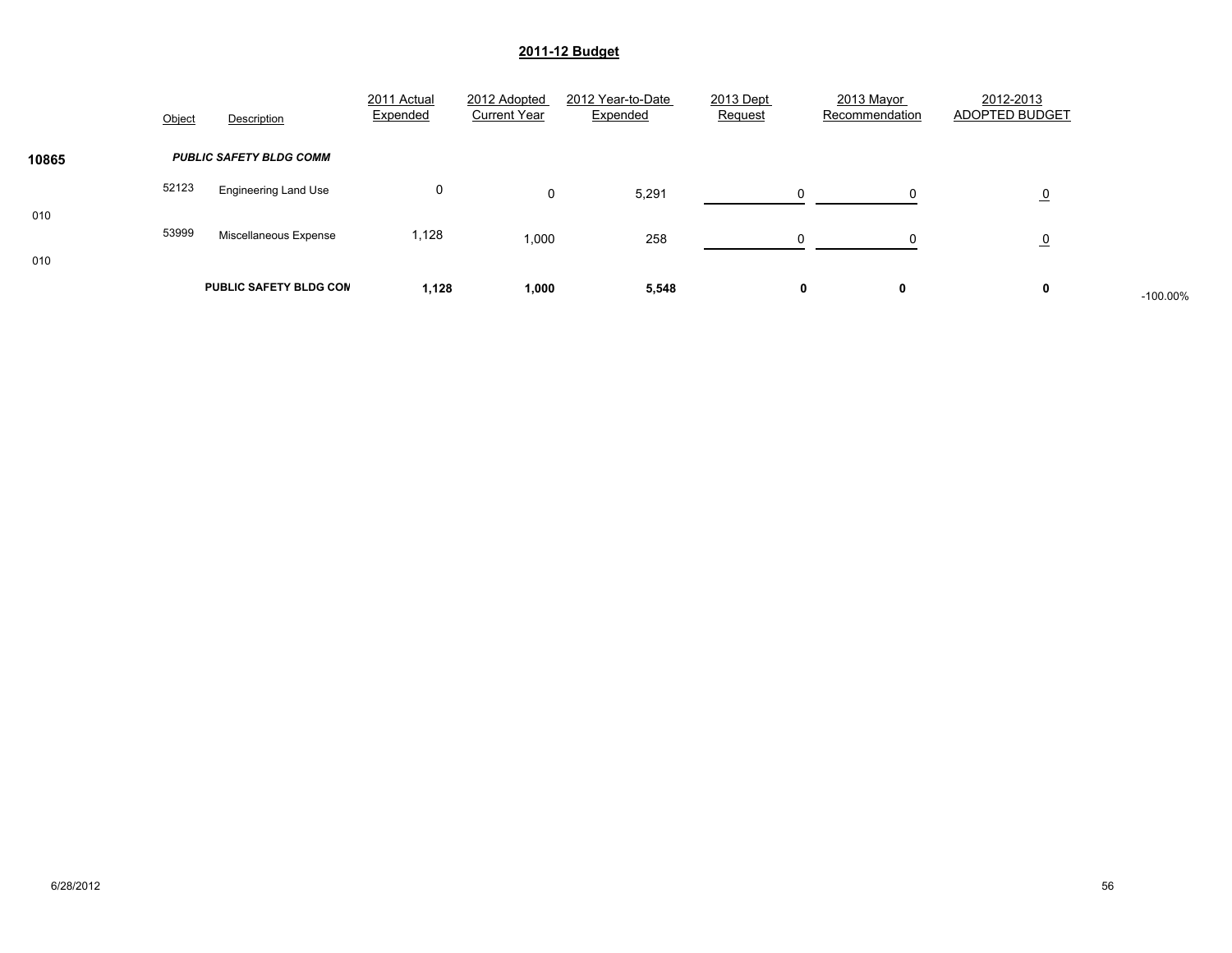|       | Object          | Description               | 2011 Actual<br>Expended | 2012 Adopted<br><b>Current Year</b> | 2012 Year-to-Date<br>Expended | 2013 Dept<br>Request | 2013 Mayor<br>Recommendation | 2012-2013<br><b>ADOPTED BUDGET</b> |       |
|-------|-----------------|---------------------------|-------------------------|-------------------------------------|-------------------------------|----------------------|------------------------------|------------------------------------|-------|
| 10870 | <b>Dispatch</b> |                           |                         |                                     |                               |                      |                              |                                    |       |
|       | 51044           | <b>Dispatchers Salary</b> | 138,402                 | 143,000                             | 138,784                       | 153,000              | 153,000                      | 153,000                            |       |
| 010   | 51070           | PT Dispatchers            | 42,351                  | 60,120                              | 47,722                        | 60,120               | 60,120                       | 60,120                             |       |
| 010   | 51100           | Overtime                  | 73,038                  | 66,270                              | 81,752                        | 66,270               | 66,270                       |                                    |       |
| 010   |                 |                           |                         |                                     |                               |                      |                              | 66,270                             |       |
| 010   | 53004           | Training & Conferences    | 1,619                   | 1,000                               | 961                           | 1,000                | 1,000                        | 1,000                              |       |
|       | 53015           | Uniforms                  | 796                     | 1,500                               | 759                           | 1,500                | 1,500                        | 1,500                              |       |
| 010   | 53019           | <b>Misc Supplies</b>      | 51                      | 250                                 | 0                             | 250                  | 250                          | 250                                |       |
| 010   | 53029           | Maintenance & Upkeep      | 231                     | 300                                 | 488                           | 300                  | 300                          | 300                                |       |
| 010   | 53030           |                           |                         |                                     |                               |                      |                              |                                    |       |
| 010   |                 | Radio Repairs             | 1,491                   | 1,500                               | 632                           | 1,500                | 1,500                        | 1,500                              |       |
|       | 53052           | Office Equipment          | 1,318                   | 1,500                               | 291                           | 1,500                | 1,500                        | 1,500                              |       |
| 010   |                 | <b>Dispatch</b>           | 259,296                 | 275,440                             | 271,389                       | 285,440              | 285,440                      | 285,440                            | 3.63% |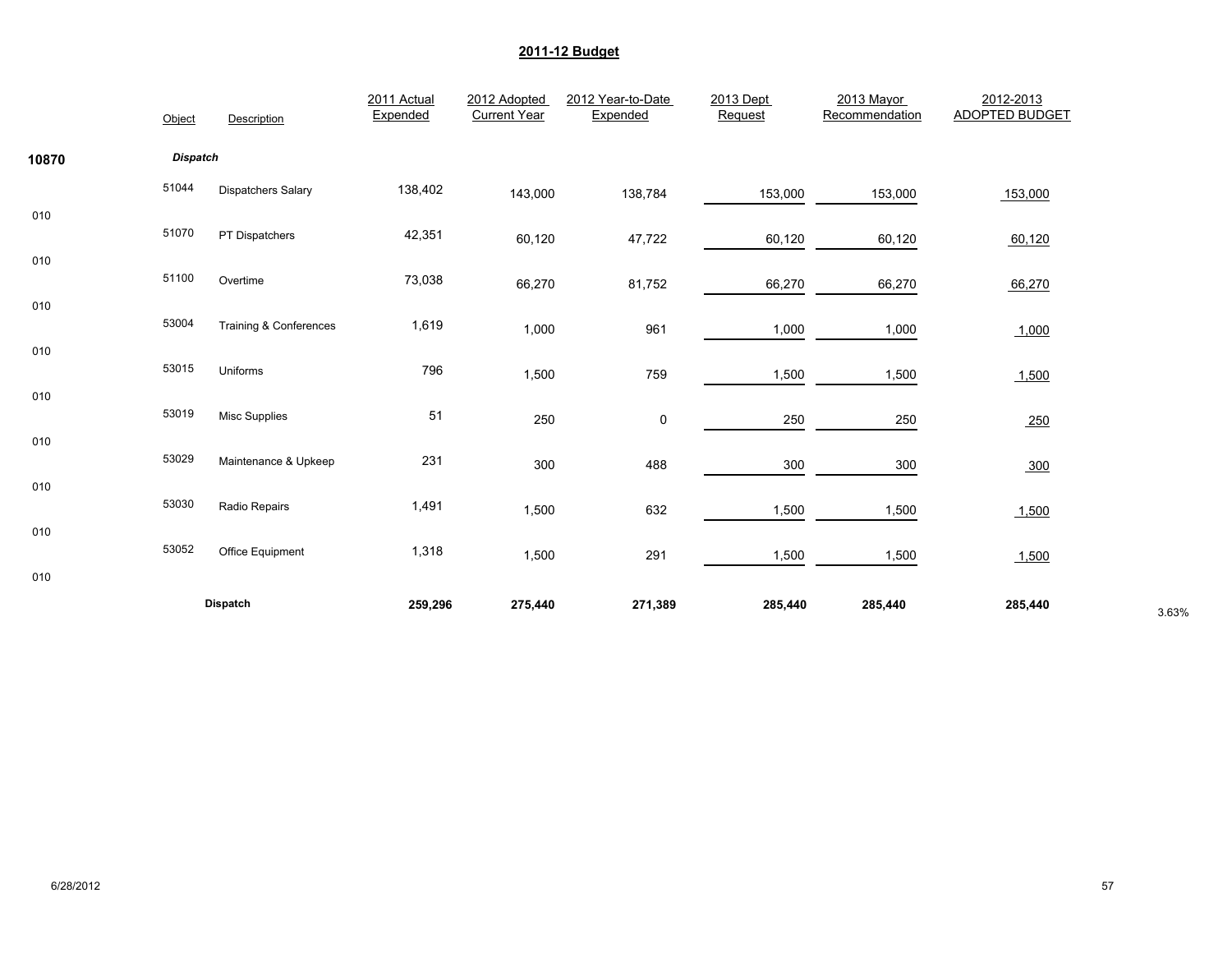|       | Object | Description                  | 2011 Actual<br>Expended | 2012 Adopted<br><b>Current Year</b> | 2012 Year-to-Date<br>Expended | 2013 Dept<br>Request | 2013 Mayor<br>Recommendation | 2012-2013<br><b>ADOPTED BUDGET</b> |
|-------|--------|------------------------------|-------------------------|-------------------------------------|-------------------------------|----------------------|------------------------------|------------------------------------|
| 10880 |        | <b>Fire Protection</b>       |                         |                                     |                               |                      |                              |                                    |
|       | 51045  | Firemen Salary               | 463,200                 | 500,000                             | 471,809                       | 500,000              | 500,000                      | 500,000                            |
| 010   | 51100  | Overtime                     | 145,216                 | 145,000                             | 142,855                       | 145,000              | 145,000                      | 145,000                            |
| 010   | 51133  | Weekend/PT Firefighters      | 63,690                  | 69,240                              | 59,269                        | 69,240               | 69,240                       | 69,240                             |
| 010   | 52060  | Chesterfield Firehouse       | 78,700                  | 88,800                              | 88,800                        | 88,800               | 88,800                       | 88,800                             |
| 010   | 52061  | Mohegan Firehouse            | 88,000                  | 95,079                              | 95,079                        | 97,930               | 95,079                       | 95,079                             |
| 010   | 52062  | Montville Firehouse          | 97,255                  | 102,255                             | 102,255                       | 97,355               | 97,355                       | 97,355                             |
| 010   | 52063  | Oakdale Firehouse            | 90,353                  | 90,353                              | 90,353                        | 90,353               | 90,353                       | 90,353                             |
| 010   | 53004  | Training & Conferences       | 300                     | 1,500                               | 415                           | 1,500                | 1,500                        | 1,500                              |
| 010   | 53015  | Uniforms                     | 3,003                   | 3,000                               | 1,341                         | 3,000                | 3,000                        | 3,000                              |
| 010   | 53016  | Contract Uniform Allowanc    | 1,500                   | 1,500                               | 763                           | 1,500                | 1,500                        | 1,500                              |
| 010   | 53019  | <b>Misc Supplies</b>         | 384                     | 600                                 | 355                           | 600                  | 600                          |                                    |
| 010   | 53021  | Equipment Maint & Repair     | 10,015                  |                                     |                               |                      |                              | 600                                |
| 010   |        |                              |                         | 14,000                              | 7,263                         | 14,000               | 14,000                       | 14,000                             |
|       | 53050  | Physicals                    | 7,896                   | 10,000                              | 5,670                         | 10,000               | 10,000                       | 10,000                             |
| 010   | 53069  | <b>Medical Waste Removal</b> | 1,897                   | 1,920                               | 2,616                         | 2,400                | 2,400                        | 2,400                              |
| 010   | 53084  | Fire Hydrant Maintenance     | 29,145                  | 32,500                              | 31,200                        | 32,500               | 32,500                       | 32,500                             |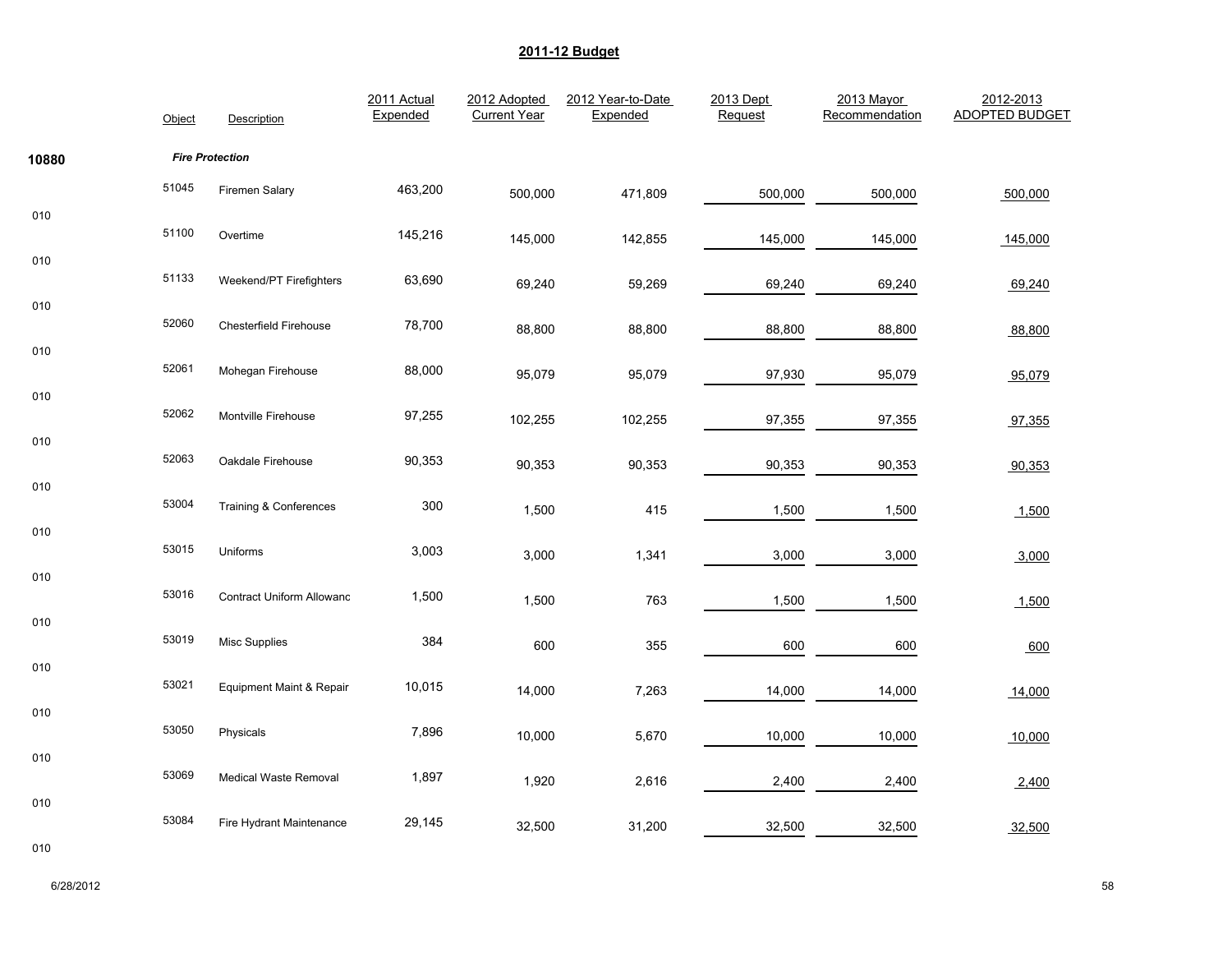|        | <b>Fire Protection</b> | 1,088,592               | 1,165,547                           | 1,109,746                     | 1,163,978            | 1,161,127                    | 1,161,127                   | $-0.38%$ |
|--------|------------------------|-------------------------|-------------------------------------|-------------------------------|----------------------|------------------------------|-----------------------------|----------|
| 53086  | Equipment              | 8,040                   | 9.800                               | 9.704                         | 9,800                | 9,800                        | 9,800                       |          |
| Object | Description            | 2011 Actual<br>Expended | 2012 Adopted<br><b>Current Year</b> | 2012 Year-to-Date<br>Expended | 2013 Dept<br>Request | 2013 Mayor<br>Recommendation | 2012-2013<br>ADOPTED BUDGET |          |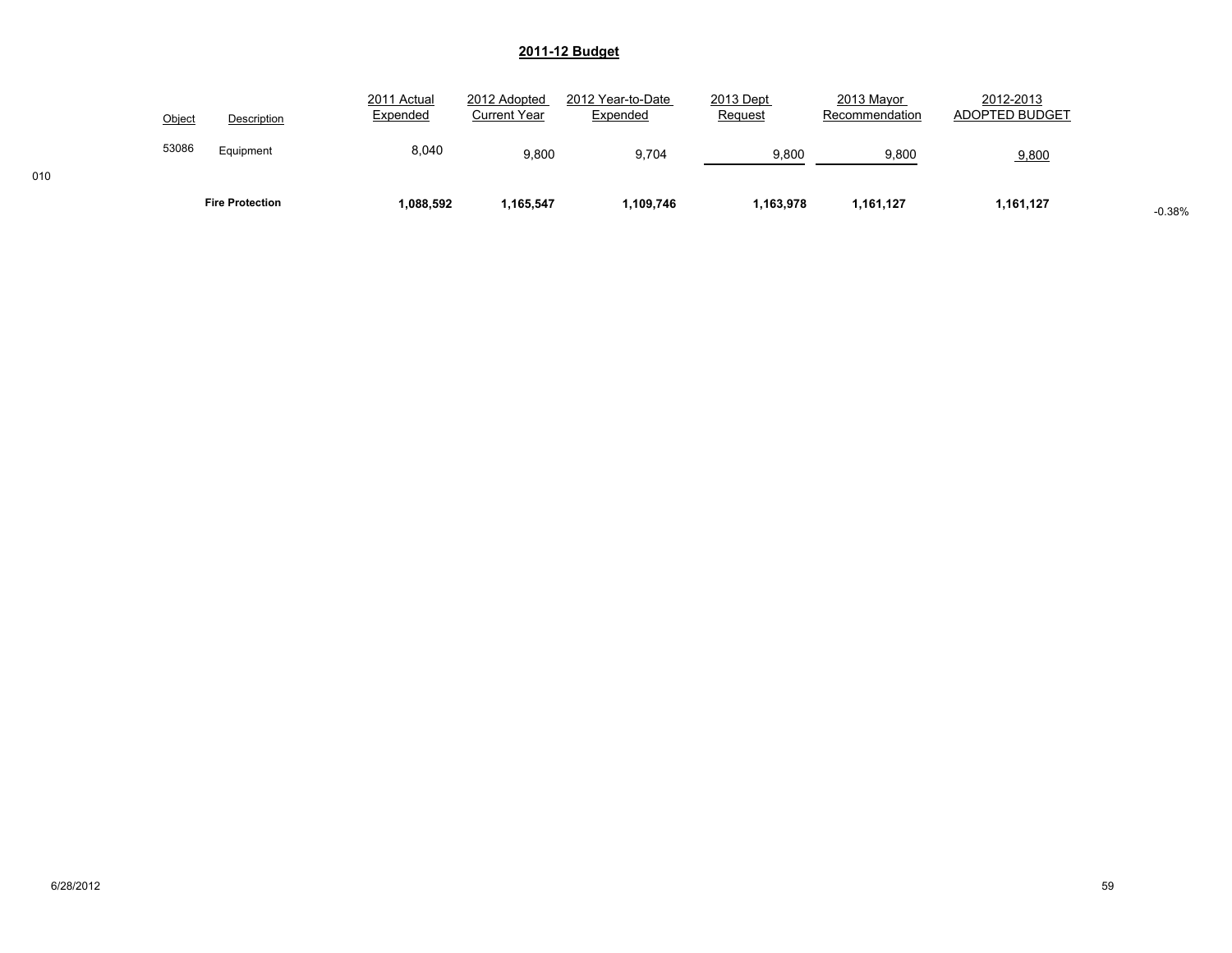|       | Object | Description                   | 2011 Actual<br>Expended | 2012 Adopted<br><b>Current Year</b> | 2012 Year-to-Date<br>Expended | 2013 Dept<br>Request | 2013 Mayor<br>Recommendation | 2012-2013<br><b>ADOPTED BUDGET</b> |       |
|-------|--------|-------------------------------|-------------------------|-------------------------------------|-------------------------------|----------------------|------------------------------|------------------------------------|-------|
| 10890 |        | <b>Public Safety Building</b> |                         |                                     |                               |                      |                              |                                    |       |
|       | 52000  | Electricity                   | 17,297                  | 15,000                              | 15,454                        | 15,000               | 15,000                       | 15,000                             |       |
| 010   | 52002  | Spring Water                  | 558                     | 500                                 | 622                           | 500                  | 500                          | 500                                |       |
| 010   | 52003  | Telephone                     | 23,257                  | 15,500                              | 19,321                        | 15,500               | 15,500                       | 15,500                             |       |
| 010   | 52005  | Fuel Oil                      | 3,355                   | 2,800                               | 2,601                         | 2,800                | 2,800                        | 2,800                              |       |
| 010   | 52011  | <b>Building Maintenance</b>   | 1,155                   | 1,000                               | 963                           | 1,000                | 1,000                        | 1,000                              |       |
| 010   | 52126  | Leases                        | 10,200                  | 10,200                              | 10,200                        | 10,200               | 10,200                       | 10,200                             |       |
| 010   | 52157  | Lease of Copier               | 2,311                   | 2,500                               | 2,041                         | 2,500                | 2,500                        | 2,500                              |       |
| 010   | 53019  | <b>Misc Supplies</b>          | 359                     | 500                                 | 204                           | 500                  | 500                          | 500                                |       |
| 010   | 53021  | Equipment Maint & Repair      | $\pmb{0}$               | 500                                 | 457                           | 500                  | 500                          | 500                                |       |
| 010   |        | <b>Public Safety Building</b> | 58,492                  | 48,500                              | 51,863                        | 48,500               | 48,500                       | 48,500                             | 0.00% |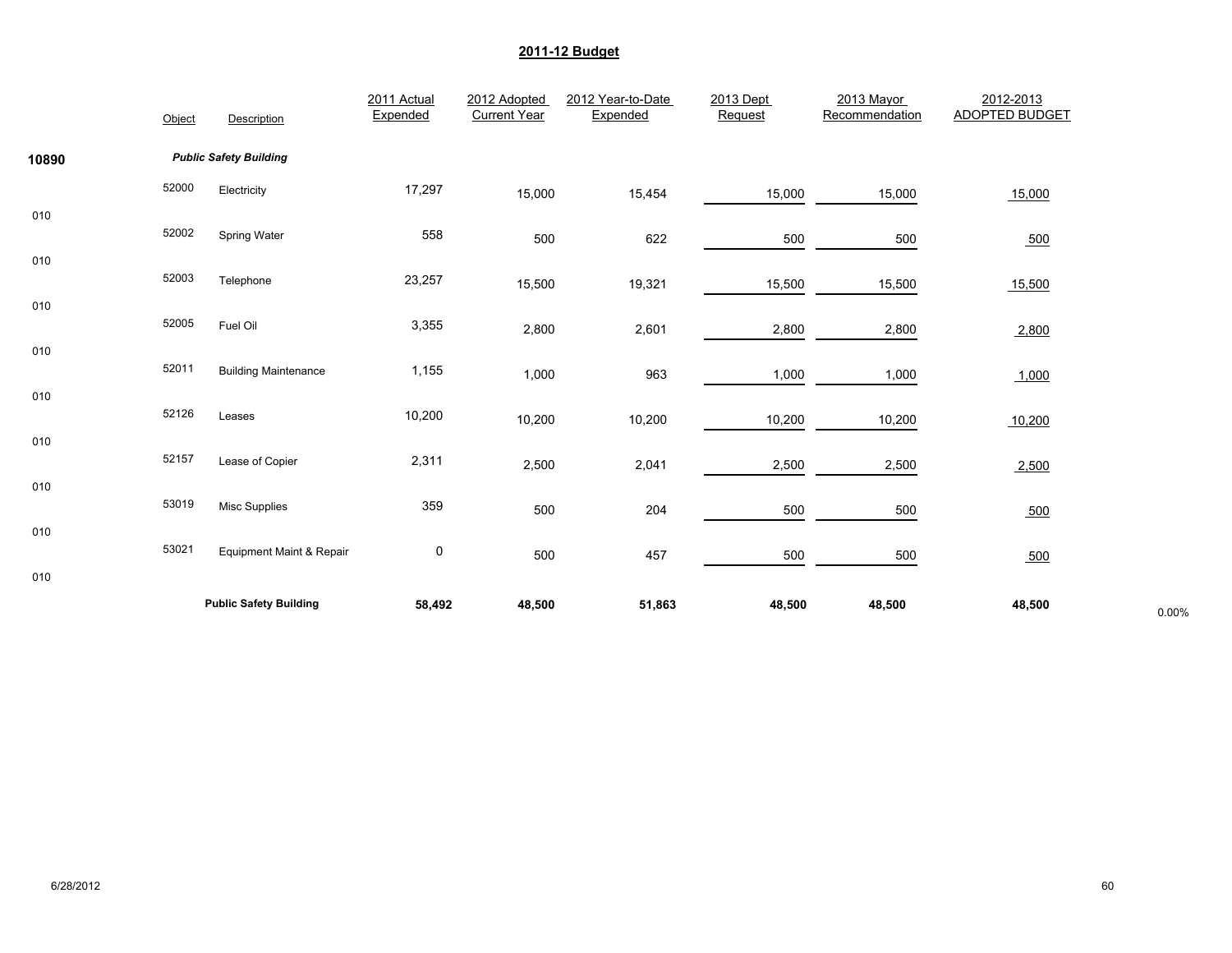|       | Object              | Description                  | 2011 Actual<br>Expended | 2012 Adopted<br><b>Current Year</b> | 2012 Year-to-Date<br>Expended | 2013 Dept<br>Request | 2013 Mayor<br>Recommendation | 2012-2013<br><b>ADOPTED BUDGET</b> |
|-------|---------------------|------------------------------|-------------------------|-------------------------------------|-------------------------------|----------------------|------------------------------|------------------------------------|
| 10910 | <b>Public Works</b> |                              |                         |                                     |                               |                      |                              |                                    |
|       | 51008               | Public Works Dir Salary      | 72,813                  | 74,360                              | 71,418                        | 74,360               | 74,360                       | 74,360                             |
| 010   | 51018               | <b>Public Works Salaries</b> | 907,250                 | 937,778                             | 913,223                       | 937,778              | 937,778                      | 937,778                            |
| 010   | 51050               | Admin Secretary Salary       | 49,470                  | 75,169                              | 41,984                        | 75,169               | 75,169                       | 75,169                             |
| 010   | 51100               | Overtime                     | 21,151                  | 25,000                              | 50,426                        | 25,000               | 25,000                       | 25,000                             |
| 010   | 51110               | Overtime Snowplowing         | 93,605                  | 75,000                              | 37,110                        | 75,000               | 75,000                       | 75,000                             |
| 010   | 51130               | Seasonal Help                | 5,980                   | 15,000                              | 9,557                         | 15,000               | 10,000                       | 10,000                             |
| 010   | 52000               | Electricity                  | 21,462                  | 18,000                              | 18,838                        | 18,000               | 21,000                       | 21,000                             |
| 010   | 52001               | <b>Street Lights</b>         | 135,141                 | 140,000                             | 123,695                       | 140,000              | 140,000                      | 140,000                            |
| 010   | 52002               | Spring Water                 | 406                     | 500                                 | 417                           | 500                  | 500                          | 500                                |
| 010   | 52003               | Telephone                    | 4,321                   | 4,000                               | 3,184                         | 4,000                | 4,000                        | 4,000                              |
| 010   | 52004               | Diesel Fuel                  | 158,146                 | 102,000                             | 103,873                       | 102,000              | 102,000                      | 102,000                            |
| 010   | 52005               | Fuel Oil                     | 20,520                  | 20,000                              | 18,198                        | 20,000               | 20,000                       | 20,000                             |
| 010   | 52006               | Gasoline                     | 135,880                 | 64,500                              | 86,776                        | 64,500               | 64,500                       | 64,500                             |
| 010   | 52008               | <b>Streetlight Repairs</b>   | 28,879                  | 25,000                              | 22,665                        | 25,000               | 25,000                       | 25,000                             |
| 010   | 52012               | Paving & Curbing             | 10,821                  | 10,000                              | 9,854                         | 10,000               | 10,000                       | 10,000                             |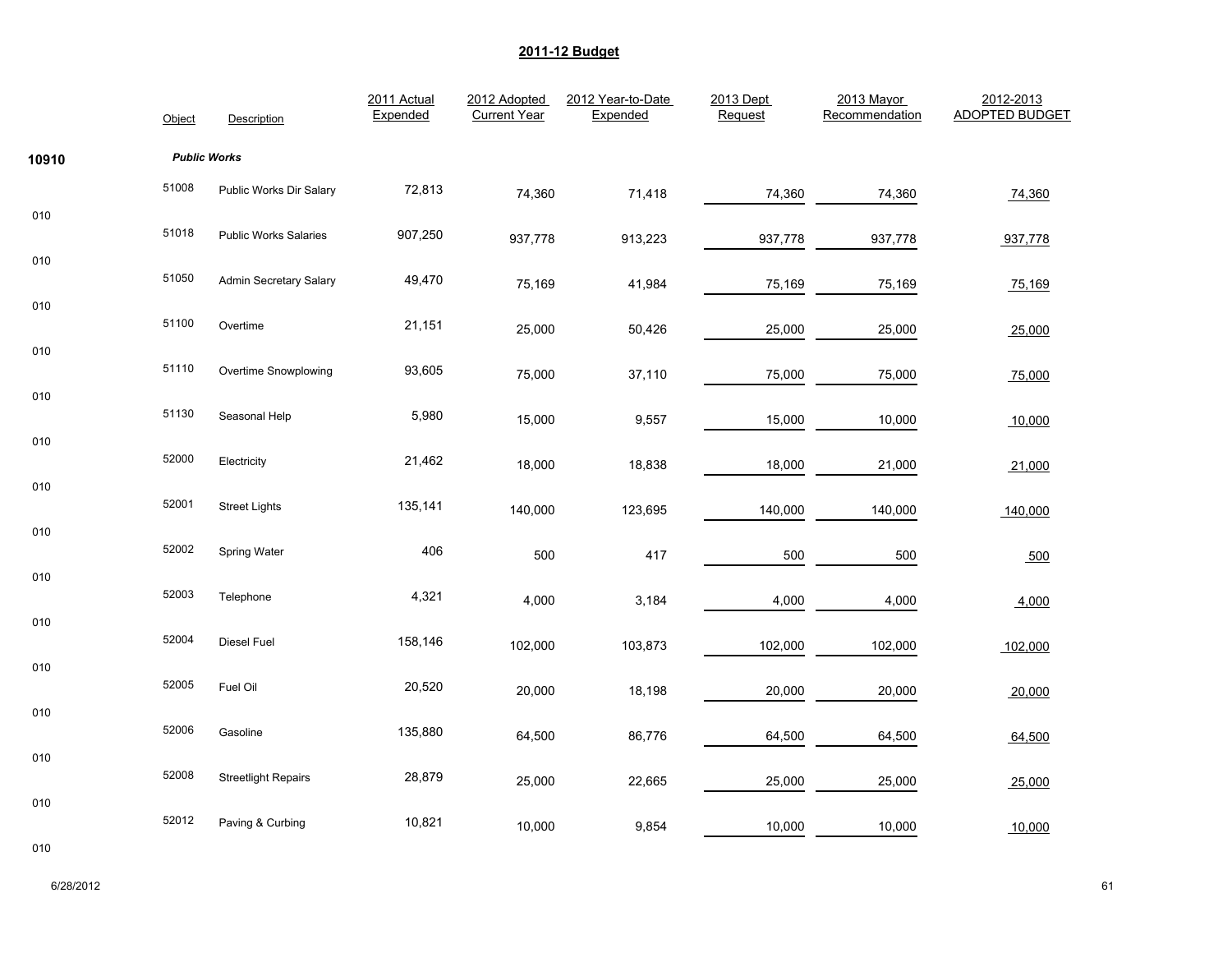|     | Object | Description               | 2011 Actual<br>Expended | 2012 Adopted<br><b>Current Year</b> | 2012 Year-to-Date<br>Expended | 2013 Dept<br>Request | 2013 Mayor<br>Recommendation | 2012-2013<br><b>ADOPTED BUDGET</b> |
|-----|--------|---------------------------|-------------------------|-------------------------------------|-------------------------------|----------------------|------------------------------|------------------------------------|
|     | 52013  | Propane                   | 18,828                  | 15,000                              | 12,341                        | 15,000               | 15,000                       | 15,000                             |
| 010 | 52128  | Water & Sewer Assessmer   | 528                     | 750                                 | 528                           | 750                  | 750                          | 750                                |
| 010 | 52136  | Fees (Membership)         | 2,871                   | 1,000                               | 538                           | 1,000                | 1,000                        | 1,000                              |
| 010 | 52156  | Boat Launch               | 1,928                   | 4,600                               | $-1,814$                      | 4,600                | 4,600                        | 4,600                              |
| 010 | 52157  | Lease of Copier           | 810                     | 600                                 | 836                           | 600                  | 1,000                        | 1,000                              |
| 010 | 52173  | Evictions                 | $\mathbf 0$             | 600                                 | $\pmb{0}$                     | 600                  | 600                          | 600                                |
| 010 | 53000  | <b>Office Supplies</b>    | 1,444                   | $\pmb{0}$                           | $\mathsf 0$                   | 0                    | $\mathbf 0$                  | $\overline{0}$                     |
| 010 | 53004  | Training & Conferences    | 722                     | 1,000                               | 374                           | 1,000                | 1,000                        | 1,000                              |
| 010 | 53008  | Advertising               | $\mathbf 0$             | 200                                 | 186                           | 200                  | 200                          | 200                                |
| 010 | 53011  | Vehicle Expenses-Trucks   | 55,425                  |                                     |                               |                      |                              |                                    |
| 010 | 53012  | Vehicle Expenses-Public S | 14,113                  | 40,000                              | 50,777                        | 40,000               | 40,000                       | 40,000                             |
| 010 | 53013  |                           |                         | 15,000                              | 16,578                        | 15,000               | 15,000                       | 15,000                             |
| 010 |        | Vehicle Expenses-Other    | 12,190                  | 12,000                              | 8,920                         | 12,000               | 12,000                       | 12,000                             |
| 010 | 53014  | Printing                  | $\mathbf 0$             | 500                                 | 75                            | 500                  | 500                          | 500                                |
| 010 | 53015  | Uniforms                  | 9,643                   | 9,000                               | 8,886                         | 9,000                | 9,000                        | 9,000                              |
|     | 53017  | <b>Plowing Supplies</b>   | 19,813                  | 11,000                              | 20,464                        | 11,000               | 11,000                       | 11,000                             |
| 010 | 53018  | Sand & Salt               | 193,607                 | 190,000                             | 108,486                       | 190,000              | 190,000                      | 190,000                            |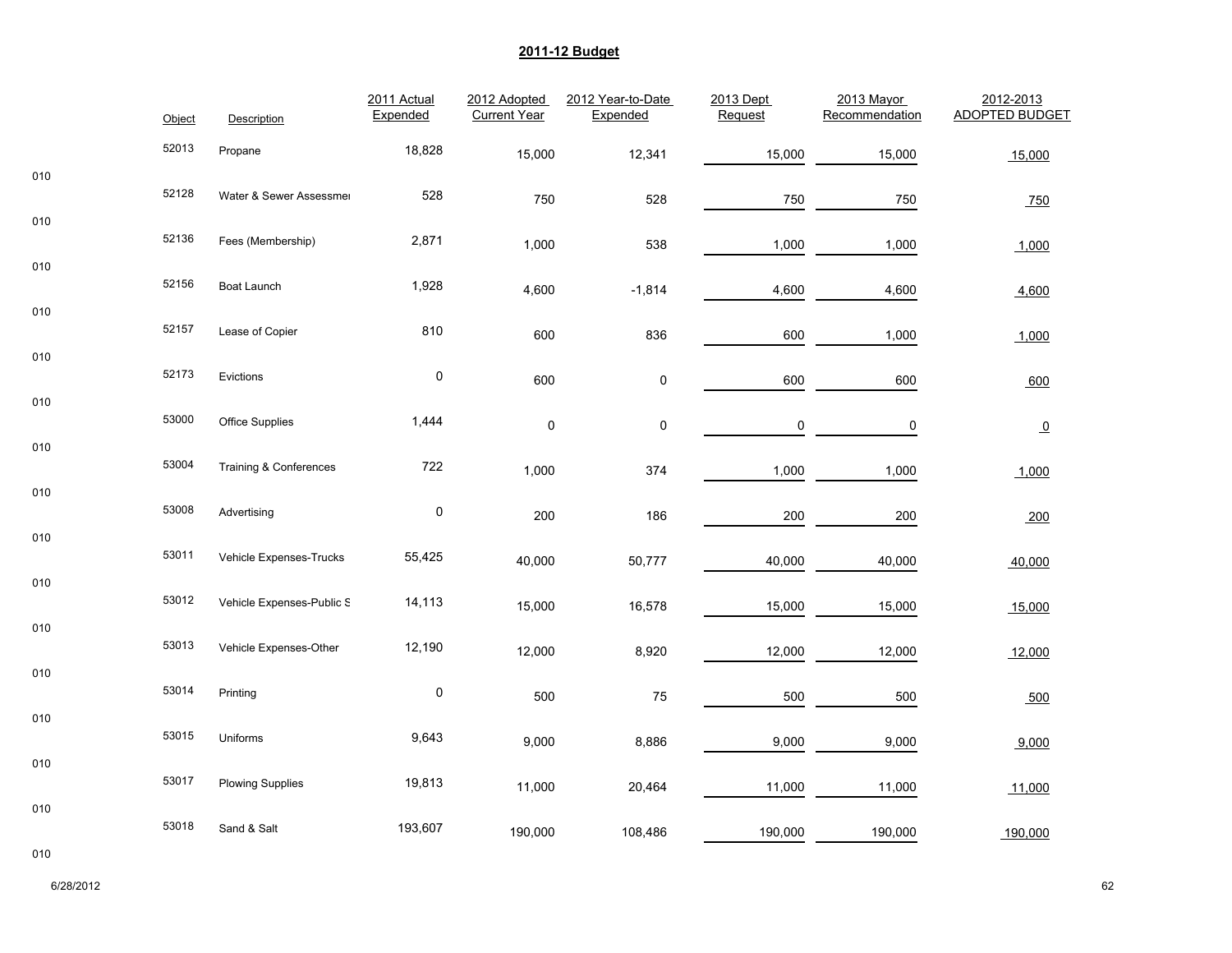|     | Object | Description                         | 2011 Actual<br>Expended | 2012 Adopted<br><b>Current Year</b> | 2012 Year-to-Date<br>Expended | 2013 Dept<br>Request | 2013 Mayor<br>Recommendation | 2012-2013<br><b>ADOPTED BUDGET</b> |
|-----|--------|-------------------------------------|-------------------------|-------------------------------------|-------------------------------|----------------------|------------------------------|------------------------------------|
|     | 53019  | <b>Misc Supplies</b>                | 3,176                   | 4,000                               | 2,612                         | 4,000                | 4,000                        | 4,000                              |
| 010 | 53021  | <b>Equipment Maint &amp; Repair</b> | 8,041                   | 16,000                              | 14,404                        | 16,000               | 16,000                       | 16,000                             |
| 010 | 53024  | <b>Reference Materials</b>          | 886                     | 1,500                               | 877                           | 1,000                | 1,000                        | 1,000                              |
| 010 | 53027  | Mechanic Tools                      | 1,981                   | 2,500                               | 1,508                         | 2,000                | 2,000                        | 2,000                              |
| 010 | 53029  | Maintenance & Upkeep                | 19,091                  | 20,000                              | 20,691                        | 20,000               | 20,000                       | 20,000                             |
| 010 | 53034  | Signs & Markers                     | 5,921                   | 10,000                              | 4,071                         | 10,000               | 10,000                       | 10,000                             |
| 010 | 53035  | Tires - Trucks                      | 13,403                  | 8,000                               | 8,988                         | 9,000                | 9,000                        | 9,000                              |
| 010 | 53036  | Tires - Public Safety Vehic         | 8,098                   | 8,000                               | 8,884                         | 8,000                | 8,000                        | 8,000                              |
| 010 | 53037  | Tires - Other                       | 3,884                   | 2,500                               | 2,969                         | 2,500                | 2,500                        | 2,500                              |
| 010 | 53041  | Safety Equipment                    | 7,040                   | 6,000                               | 5,885                         | 6,000                | 6,000                        | 6,000                              |
| 010 | 53042  | Tree Warden                         | 16,460                  | 20,000                              | 21,850                        | 20,000               | 20,000                       | 20,000                             |
| 010 | 53043  | Vehicle Supplies                    | 25,100                  | 30,000                              | 24,879                        | 30,000               | 30,000                       | 30,000                             |
| 010 | 53044  | Guardrails                          | 8,505                   | 10,000                              | 4,155                         | 10,000               | 10,000                       | 10,000                             |
| 010 | 53045  | Road Striping                       | $\pmb{0}$               | 24,000                              | 23,977                        | 24,000               | 24,000                       | 24,000                             |
| 010 | 53046  | Drainage                            | $\pmb{0}$               | 25,000                              | 27,895                        | 25,000               | 25,000                       | 25,000                             |
| 010 | 53047  | Tools                               | 3,002                   | 3,000                               | 3,421                         | 3,000                | 3,000                        | 3,000                              |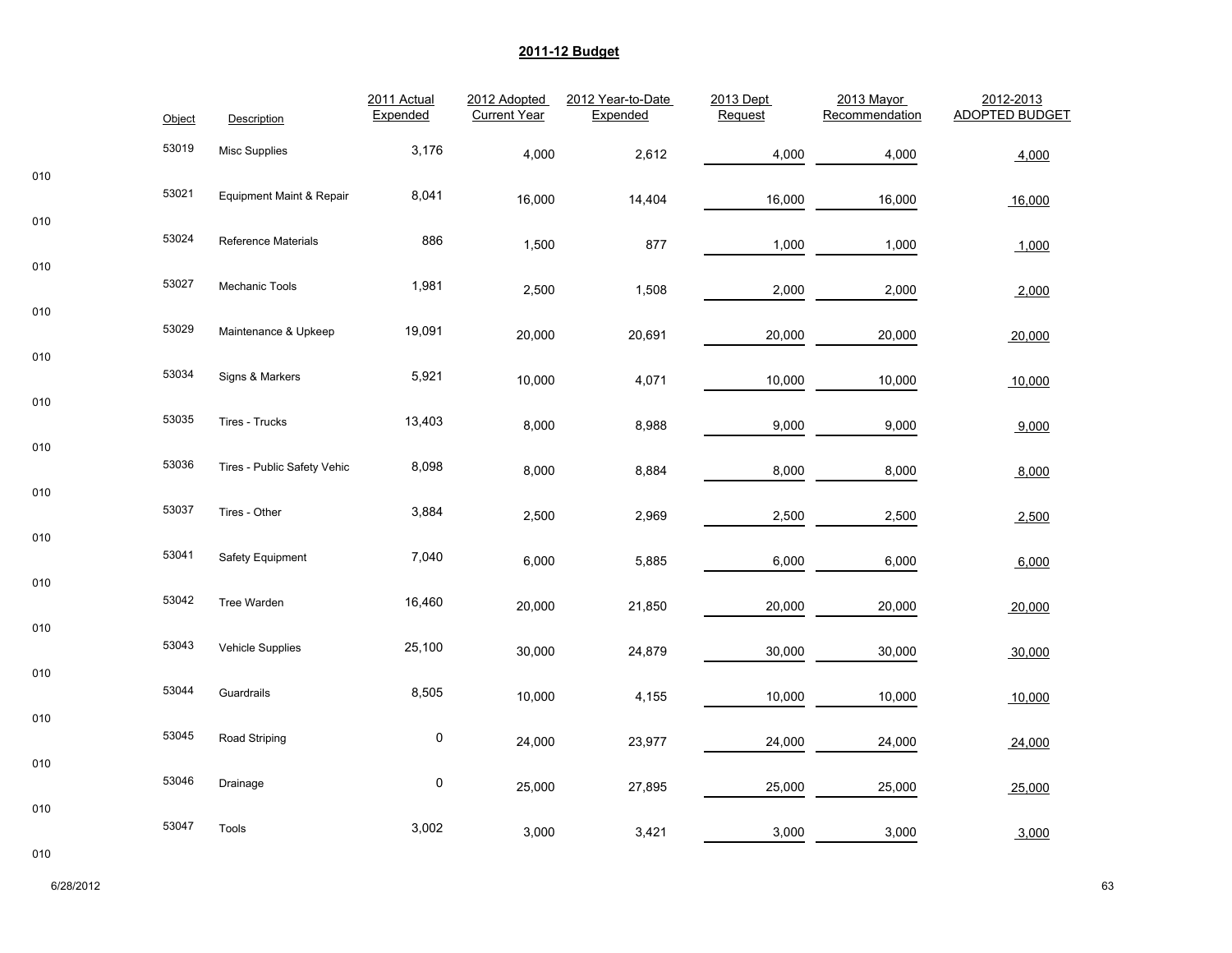|            | Object | Description               | 2011 Actual<br>Expended | 2012 Adopted<br><b>Current Year</b> | 2012 Year-to-Date<br>Expended | 2013 Dept<br>Request | 2013 Mayor<br>Recommendation | 2012-2013<br><b>ADOPTED BUDGET</b> |
|------------|--------|---------------------------|-------------------------|-------------------------------------|-------------------------------|----------------------|------------------------------|------------------------------------|
|            | 53048  | Pump House                | 20                      | 500                                 | $\pmb{0}$                     | 0                    | 0                            | $\overline{\mathbf{0}}$            |
| 010        | 53050  | Physicals                 | $\pmb{0}$               | 500                                 | 0                             | 500                  | 500                          | 500                                |
| 010        | 53055  | Cold Patch                | 2,116                   | 3,500                               | 1,533                         | 2,500                | 2,500                        | 2,500                              |
| 010        | 53060  | Cellular Phone            | 5,775                   | 7,000                               | 3,335                         | 7,000                | 7,000                        | 7,000                              |
| 010        | 53100  | Maintenance-Fair Oaks     | 11,217                  | 10,000                              | 7,619                         | 10,000               | 10,000                       | 10,000                             |
| 010        | 53101  | Maintenance-Police Compl  | 6,030                   | 7,000                               | 7,495                         | 3,000                | 3,000                        | 3,000                              |
| 010        | 53102  | Maintenance - Public Work | 11,356                  | 12,000                              | 9,972                         | 12,000               | 12,000                       | 12,000                             |
| 010        | 53103  | Maintenance - Senior Ctr. | 10,965                  | 7,000                               | 23,695                        | 7,000                | 7,000                        | 7,000                              |
| 010<br>010 | 53104  | Maintenance - Town Hall   | 71,591                  | 43,000                              | 26,925                        | 40,000               | 40,000                       | 40,000                             |
|            | 53105  | Maintenance - Youth Serv. | 3,091                   | 3,000                               | 2,624                         | 3,000                | 3,000                        | 3,000                              |
| 010        | 53106  | Maintenance - Pound       | 104                     | 1,000                               | 452                           | 1,000                | 1,000                        | 1,000                              |
| 010        | 53107  | Maintenance - Soc.Serv.   | 758                     | 1,000                               | 1,913                         | 1,000                | 1,000                        | 1,000                              |
| 010        | 53108  | <b>Equipment Rental</b>   | 18,128                  | 28,000                              | 3,402                         | 28,000               | 28,000                       | 28,000                             |
| 010        | 53206  | Maintenance-Old Town Ha   | 5,758                   | 1,000                               | 1,598                         | 5,000                | 5,000                        | 5,000                              |
| 010        | 54000  | Equipment                 | 767                     | 2,700                               | 8,329                         | 2,700                | 2,700                        | 2,700                              |
| 010        | 54028  | Communication Equipmen    | 192                     | 1,000                               | 14                            | 1,000                | 1,000                        | 1,000                              |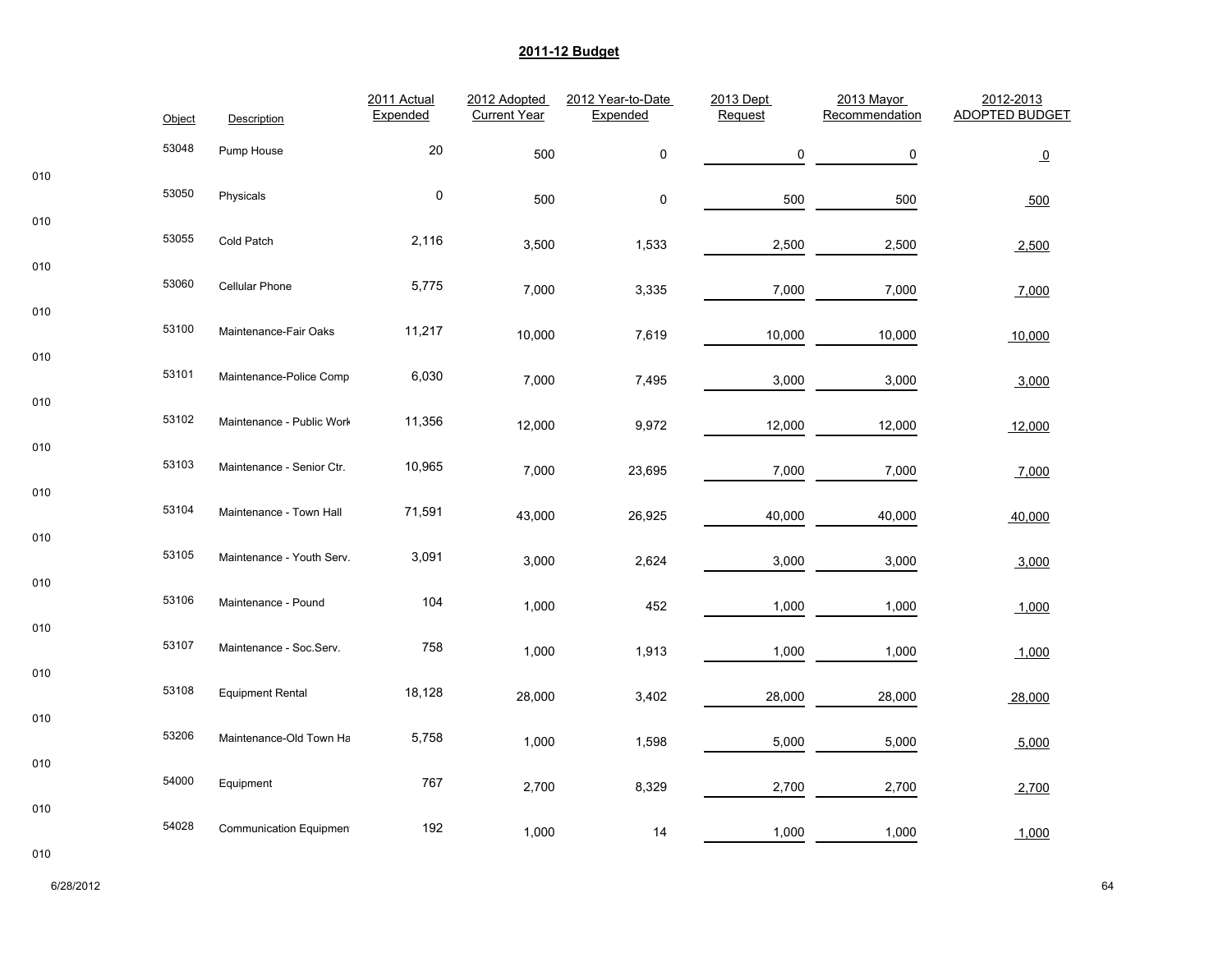|            | Object | Description                | 2011 Actual<br>Expended | 2012 Adopted<br><b>Current Year</b> | 2012 Year-to-Date<br>Expended | 2013 Dept<br>Request | 2013 Mayor<br>Recommendation | 2012-2013<br>ADOPTED BUDGET |          |
|------------|--------|----------------------------|-------------------------|-------------------------------------|-------------------------------|----------------------|------------------------------|-----------------------------|----------|
|            | 54029  | <b>Mechanics Equipment</b> | 2,749                   | 2,000                               | 2,749                         | 2,000                | 2,000                        | 2,000                       |          |
| 010<br>010 | 54030  | <b>Cleaning Equipment</b>  | 2,250                   | 900                                 | 585                           | 900                  | 900                          | 900                         |          |
|            |        | <b>Public Works</b>        | 2,275,221               | 2,209,157                           | 2,017,696                     | 2,204,657            | 2,203,057                    | 2,203,057                   | $-0.28%$ |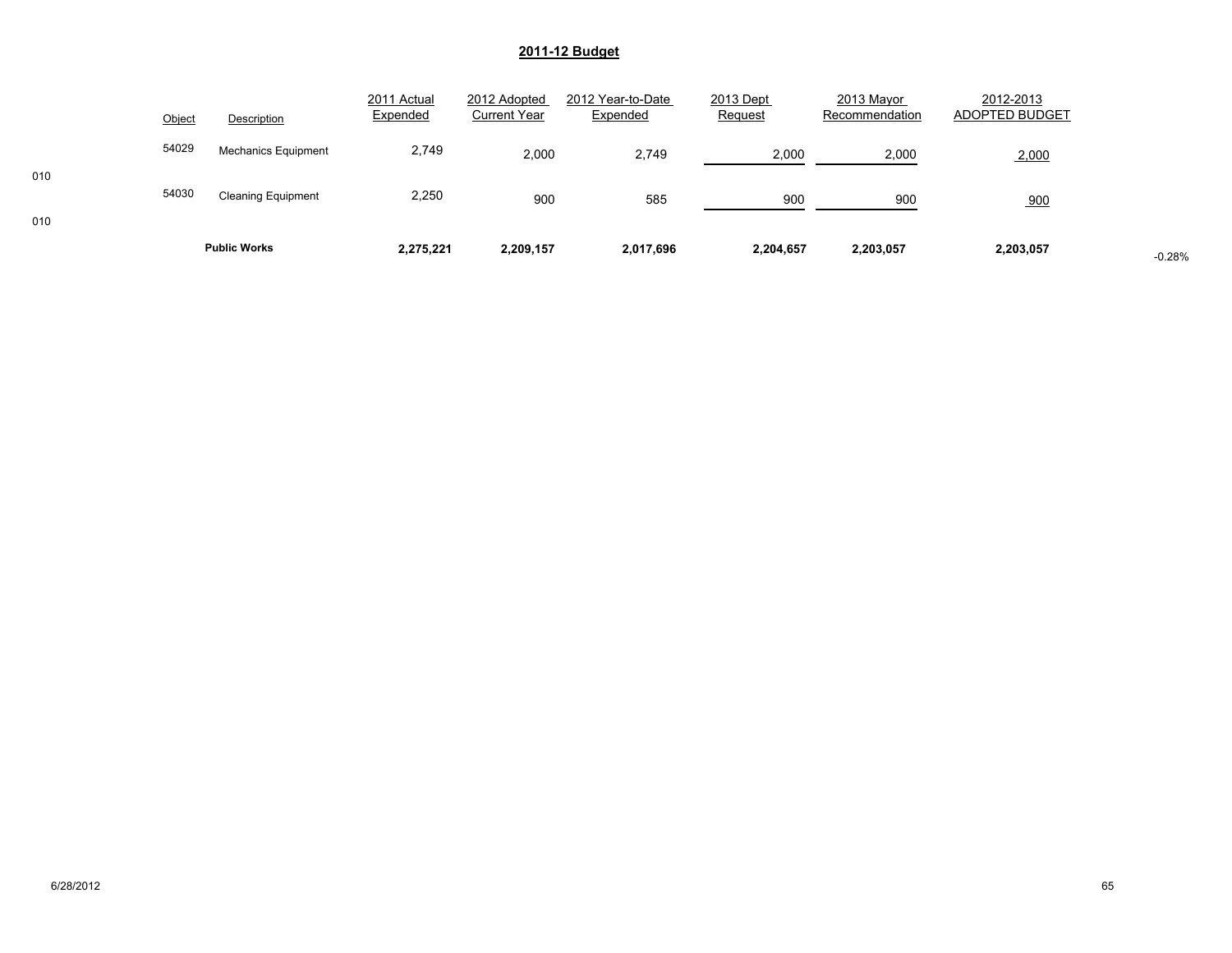|       | Object | Description                 | 2011 Actual<br>Expended | 2012 Adopted<br><b>Current Year</b> | 2012 Year-to-Date<br>Expended | 2013 Dept<br>Request | 2013 Mayor<br>Recommendation | 2012-2013<br><b>ADOPTED BUDGET</b> |       |
|-------|--------|-----------------------------|-------------------------|-------------------------------------|-------------------------------|----------------------|------------------------------|------------------------------------|-------|
| 10920 |        | Camp Oakdale                |                         |                                     |                               |                      |                              |                                    |       |
|       | 52000  | Electricity                 | 14,143                  | 15,000                              | 13,325                        | 15,000               | 15,000                       | 15,000                             |       |
| 010   | 52002  | Spring Water                | 115                     | 300                                 | 124                           | 300                  | 300                          | 300                                |       |
| 010   | 52003  | Telephone                   | 629                     | 500                                 | 472                           | 500                  | 500                          | 500                                |       |
| 010   | 52011  | <b>Building Maintenance</b> | 3,609                   | 3,000                               | 3,248                         | 3,000                | 3,000                        | 3,000                              |       |
| 010   | 52013  | Propane                     | 2,517                   | 2,500                               | 2,064                         | 2,500                | 2,500                        | 2,500                              |       |
| 010   | 52129  | <b>Outside Contractors</b>  | 5,787                   | 5,000                               | 2,832                         | 5,000                | 5,000                        | 5,000                              |       |
| 010   | 52151  | <b>Field Maintenance</b>    | 16,184                  | 20,000                              | 19,339                        | 20,000               | 20,000                       | 20,000                             |       |
| 010   | 53004  | Training & Conferences      | 497                     | 500                                 | 610                           | 500                  | 500                          | 500                                |       |
| 010   | 53019  | <b>Misc Supplies</b>        | 631                     | 1,000                               | 730                           | 1,000                | 1,000                        | 1,000                              |       |
| 010   | 53021  | Equipment Maint & Repair    | 4,712                   | 3,000                               | 2,755                         | 3,000                | 3,000                        | 3,000                              |       |
| 010   | 53029  | Maintenance & Upkeep        | 4,974                   | 5,000                               | 6,978                         | 5,000                | 5,000                        | 5,000                              |       |
| 010   | 53053  | Refunds                     | 850                     | 500                                 | 900                           | 500                  | 500                          | 500                                |       |
| 010   | 53058  | <b>Sanitary Services</b>    | 2,363                   | 1,500                               | 1,605                         | 1,500                | 1,500                        | 1,500                              |       |
| 010   | 54000  | Equipment                   | $\pmb{0}$               | 500                                 | $\pmb{0}$                     | 500                  | 500                          |                                    |       |
| 010   |        |                             |                         |                                     |                               |                      |                              | 500                                |       |
|       |        | <b>Camp Oakdale</b>         | 57,010                  | 58,300                              | 54,982                        | 58,300               | 58,300                       | 58,300                             | 0.00% |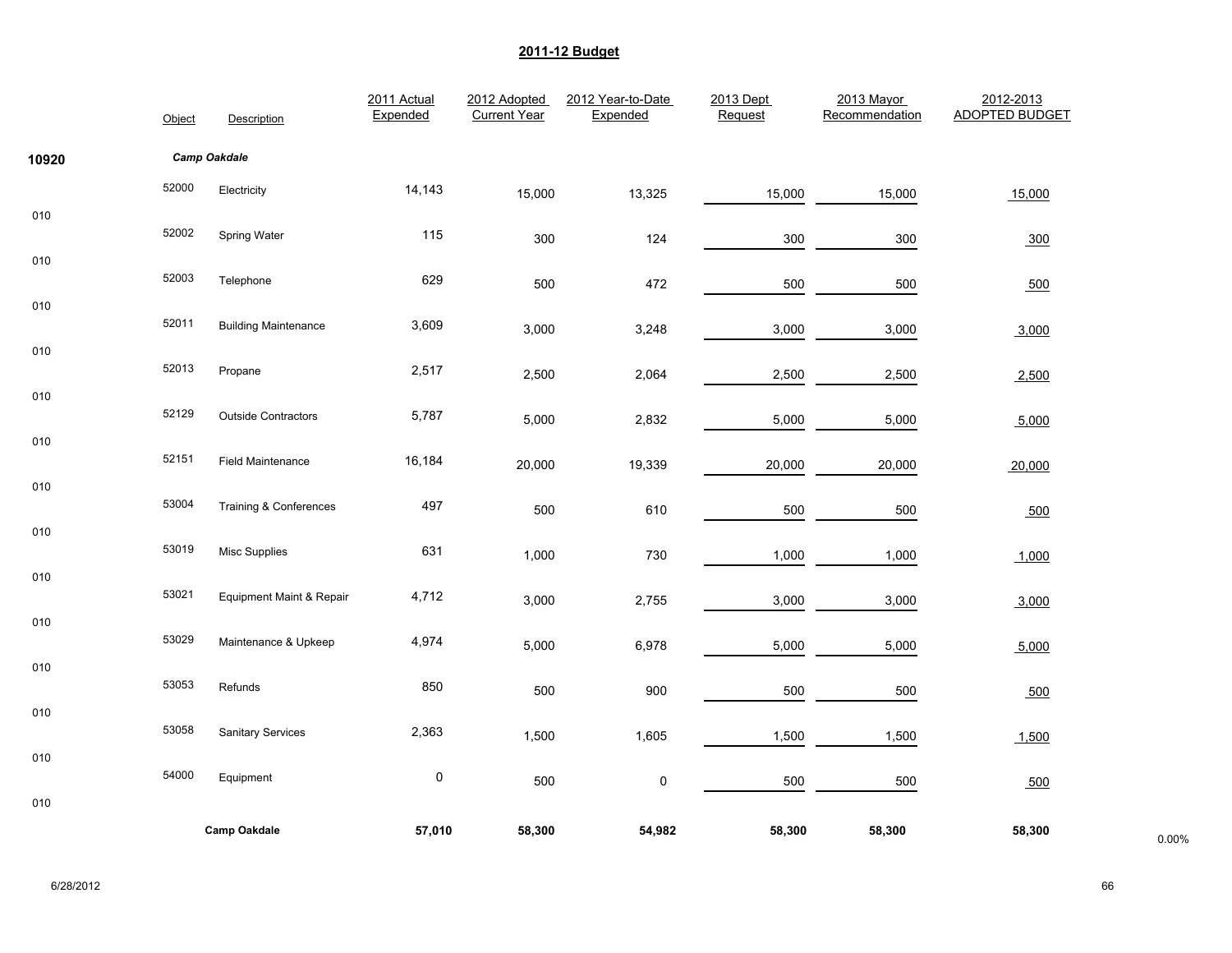|       | Object | Description                | 2011 Actual<br>Expended | 2012 Adopted<br><b>Current Year</b> | 2012 Year-to-Date<br>Expended | 2013 Dept<br>Request | 2013 Mayor<br>Recommendation | 2012-2013<br><b>ADOPTED BUDGET</b> |       |
|-------|--------|----------------------------|-------------------------|-------------------------------------|-------------------------------|----------------------|------------------------------|------------------------------------|-------|
| 10930 |        | <b>Building Inspector</b>  |                         |                                     |                               |                      |                              |                                    |       |
|       | 51016  | Secretaries Salary         | 40,919                  | 42,155                              | 41,349                        | 42,155               | 42,155                       | 42,155                             |       |
| 010   | 51059  | <b>Building Official</b>   | 63,433                  | 65,500                              | 66,471                        | 65,000               | 65,000                       | 65,000                             |       |
| 010   | 51060  | Deputy Building Official   | 56,071                  | 57,800                              | 56,440                        | 57,800               | 57,800                       | 57,800                             |       |
| 010   | 51100  | Overtime                   | 504                     | 1,000                               | 248                           | 1,000                | 1,000                        | 1,000                              |       |
| 010   | 52136  | Fees (Membership)          | 275                     | 315                                 | 165                           | 400                  | 400                          | 400                                |       |
| 010   | 53000  | <b>Office Supplies</b>     | 972                     | $\pmb{0}$                           | 0                             | 0                    | 0                            |                                    |       |
| 010   | 53004  | Training & Conferences     | 0                       |                                     |                               |                      |                              | $\overline{0}$                     |       |
| 010   |        |                            |                         | 200                                 | 0                             | 200                  | 200                          | 200                                |       |
|       | 53014  | Printing                   | $\pmb{0}$               | 250                                 | 0                             | 250                  | 250                          | 250                                |       |
| 010   | 53021  | Equipment Maint & Repair   | $\pmb{0}$               | 300                                 | 0                             | 300                  | 300                          | 300                                |       |
| 010   | 53024  | Reference Materials        | $\pmb{0}$               | 100                                 | 0                             | 1,200                | 1,200                        | 1,200                              |       |
| 010   | 53025  | <b>Inspection Supplies</b> | 179                     | 500                                 | 498                           | 500                  | 500                          | 500                                |       |
| 010   | 53060  | Cellular Phone             | 1,078                   | 1,100                               | 1,199                         | 1,100                | 1,100                        | 1,100                              |       |
| 010   | 54000  | Equipment                  | 437                     | 400                                 | 0                             | 400                  | 400                          | 400                                |       |
| 010   |        |                            |                         |                                     |                               |                      |                              |                                    |       |
|       |        | <b>Building Inspector</b>  | 163,868                 | 169,620                             | 166,371                       | 170,305              | 170,305                      | 170,305                            | 0.40% |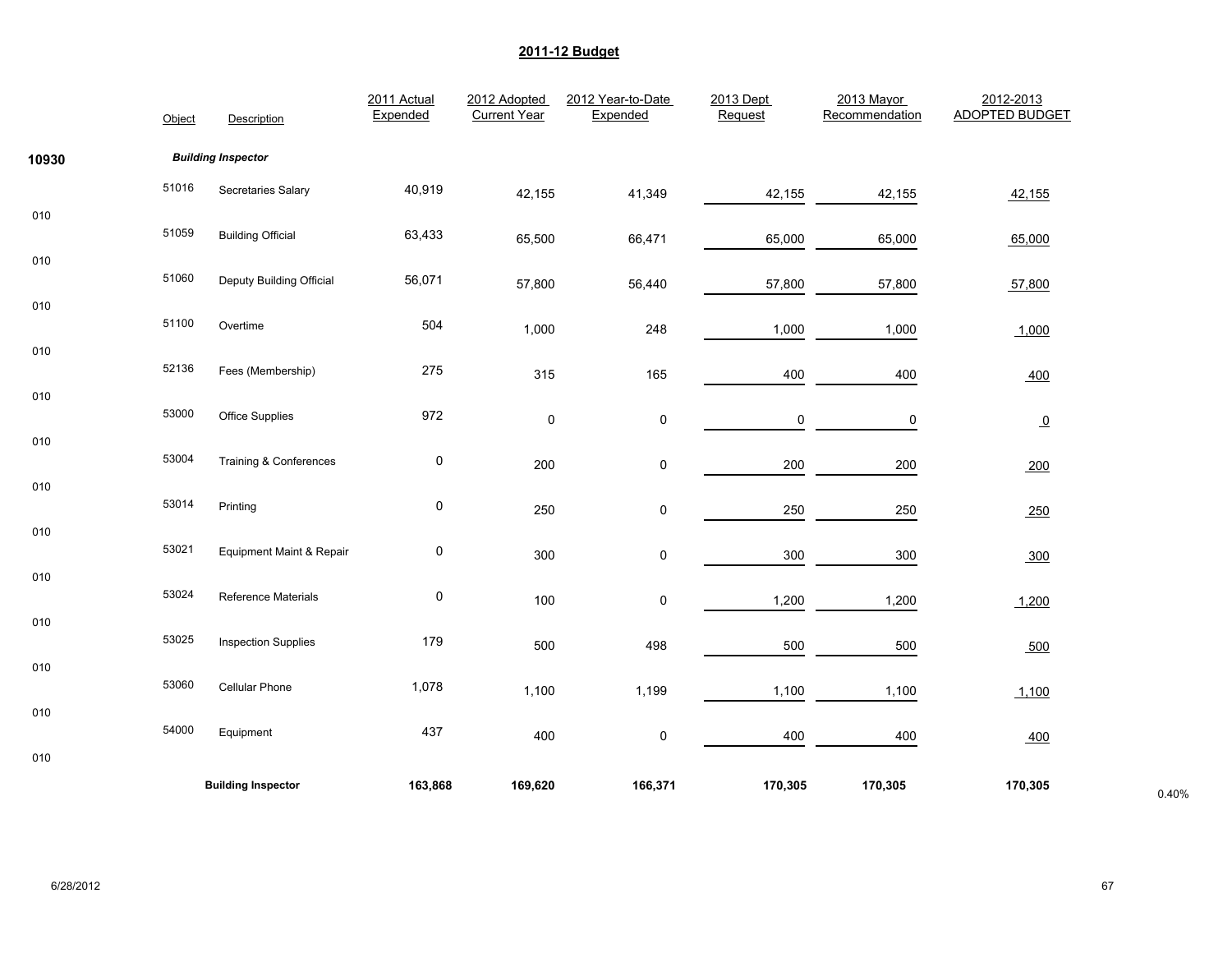|       | Object             | Description                     | 2011 Actual<br>Expended | 2012 Adopted<br><b>Current Year</b> | 2012 Year-to-Date<br>Expended | 2013 Dept<br>Request | 2013 Mayor<br>Recommendation | 2012-2013<br><b>ADOPTED BUDGET</b> |
|-------|--------------------|---------------------------------|-------------------------|-------------------------------------|-------------------------------|----------------------|------------------------------|------------------------------------|
| 10940 | <b>Solid Waste</b> |                                 |                         |                                     |                               |                      |                              |                                    |
|       | 51100              | Overtime                        | 3,609                   | 3,500                               | 3,762                         | 3,500                | 3,500                        | 3,500                              |
| 010   | 51131              | PT Landfill Operator            | 15,443                  | 20,000                              | 20,272                        | 20,000               | 20,000                       | 20,000                             |
| 010   | 51135              | Gate Person Transfer Stat       | 36,657                  | 37,819                              | 37,255                        | 37,819               | 37,000                       | 37,000                             |
| 010   | 51139              | FT. Landfill                    | 66,700                  | 69,873                              | 61,673                        | 69,873               | 69,873                       | 69,873                             |
| 010   | 52002              | Spring Water                    | 162                     | 300                                 | 150                           | 300                  | 300                          | 300                                |
| 010   | 52003              | Telephone                       | 1,207                   | 1,000                               | 888                           | 1,000                | 1,200                        | 1,200                              |
| 010   | 52013              | Propane/heat                    | 10,726                  | 1,200                               | 808                           | 1,200                | 1,200                        | 1,200                              |
| 010   | 52030              | Recycling                       | 248,677                 | 250,000                             | 247,297                       | 250,000              | 250,000                      | 250,000                            |
| 010   | 52035              | Hazardous Waste Coll            | 3,872                   | 2,000                               | 250                           | 2,000                | 2,000                        | 2,000                              |
| 010   | 52124              | <b>Tipping Fees SCRRRA</b>      | 527,284                 | 570,000                             | 453,679                       | 570,000              | 550,000                      | 550,000                            |
| 010   | 52136              | Fees (Membership)               | $\pmb{0}$               | 1,250                               | 1,197                         | 1,000                | 1,000                        | 1,000                              |
| 010   | 52145              | <b>Tipping Fees Bulky Waste</b> | 63,087                  | 60,000                              | 69,356                        | 60,000               | 65,000                       | 65,000                             |
| 010   | 52155              | <b>Sanitary Facilities</b>      | 3,022                   | 3,000                               | 2,470                         | 3,000                | 3,000                        | 3,000                              |
| 010   | 52157              | Lease of Copier                 | 701                     | 500                                 | 836                           | 500                  | 1,000                        | 1,000                              |
| 010   | 53004              | Training & Conferences          | $\pmb{0}$               | 100                                 | $\pmb{0}$                     | 100                  | 100                          | 100                                |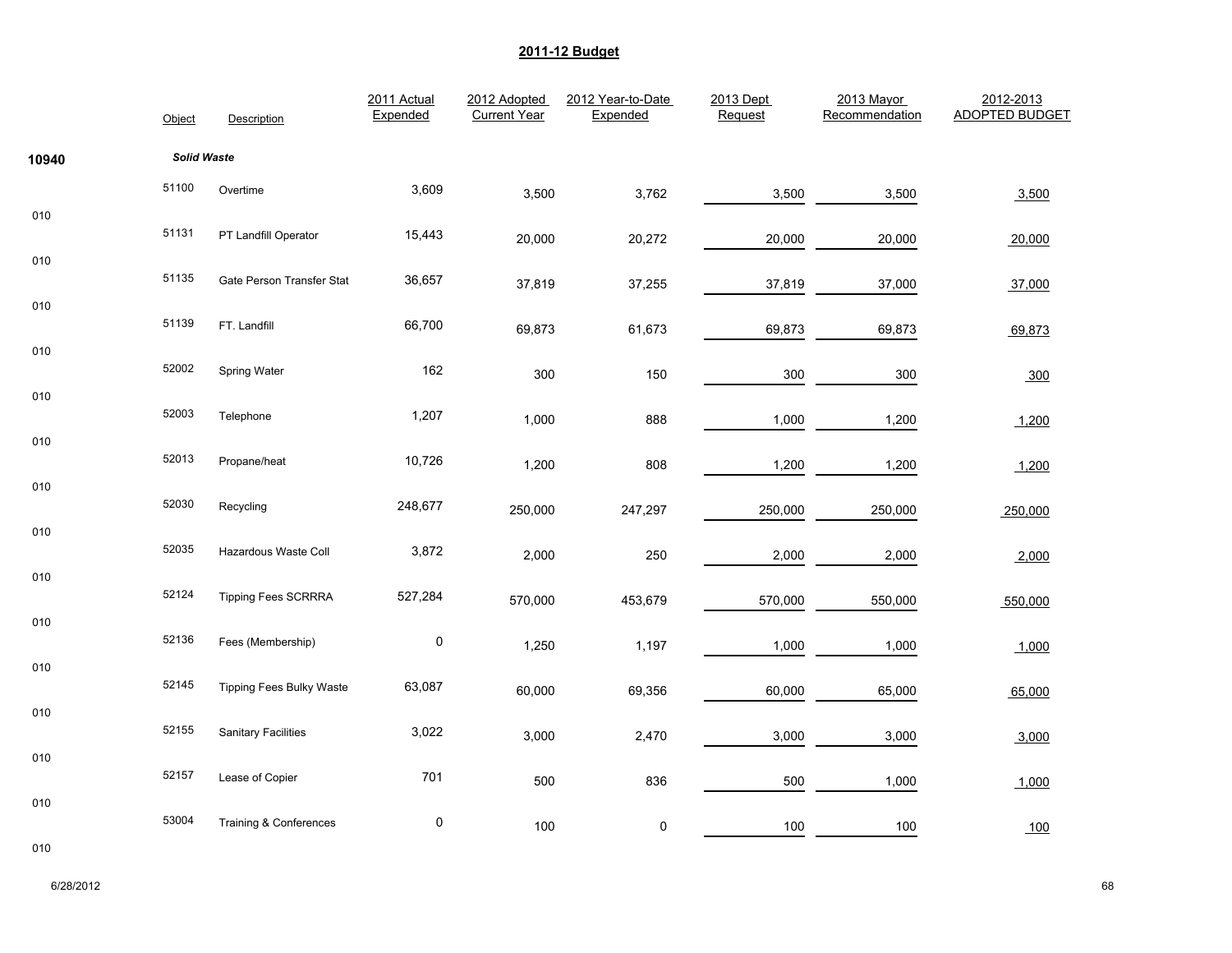|     |        | <b>Solid Waste</b>       | 1,013,313               | 1,060,642                           | 943,011                       | 1,060,392            | 1,040,273                    | 1,040,273                          | $-1.92%$ |
|-----|--------|--------------------------|-------------------------|-------------------------------------|-------------------------------|----------------------|------------------------------|------------------------------------|----------|
| 010 |        |                          |                         |                                     |                               |                      |                              |                                    |          |
|     | 54000  | Equipment                | 0                       | 8,000                               | 7,414                         | 8,000                | 3,000                        | 3,000                              |          |
| 010 | 53068  | Testing                  | 16,275                  | 16,000                              | 17,944                        | 16,000               | 16,000                       | 16,000                             |          |
| 010 |        | Physicals                | 0                       | 100                                 | 0                             | 100                  | 100                          | 100                                |          |
| 010 | 53050  |                          |                         |                                     |                               |                      |                              |                                    |          |
| 010 | 53029  | Maintenance & Upkeep     | 2,802                   | 5,000                               | 2,821                         | 5,000                | 5,000                        | 5,000                              |          |
|     | 53021  | Equipment Maint & Repair | 4,956                   | 4,500                               | 8,438                         | 4,500                | 4,500                        | 4,500                              |          |
| 010 | 53019  | <b>Misc Supplies</b>     | 5,020                   | 3,000                               | 2,533                         | 3,000                | 3,000                        | 3,000                              |          |
| 010 |        |                          |                         | 1,500                               | 1,317                         | 1,500                | 1,500                        | 1,500                              |          |
| 010 | 53015  | Uniforms                 | 728                     |                                     |                               |                      |                              |                                    |          |
|     | 53014  | Printing                 | 2,384                   | 2,000                               | 2,651                         | 2,000                | 2,000                        | 2,000                              |          |
|     | Object | Description              | 2011 Actual<br>Expended | 2012 Adopted<br><b>Current Year</b> | 2012 Year-to-Date<br>Expended | 2013 Dept<br>Request | 2013 Mayor<br>Recommendation | 2012-2013<br><b>ADOPTED BUDGET</b> |          |
|     |        |                          |                         |                                     |                               |                      |                              |                                    |          |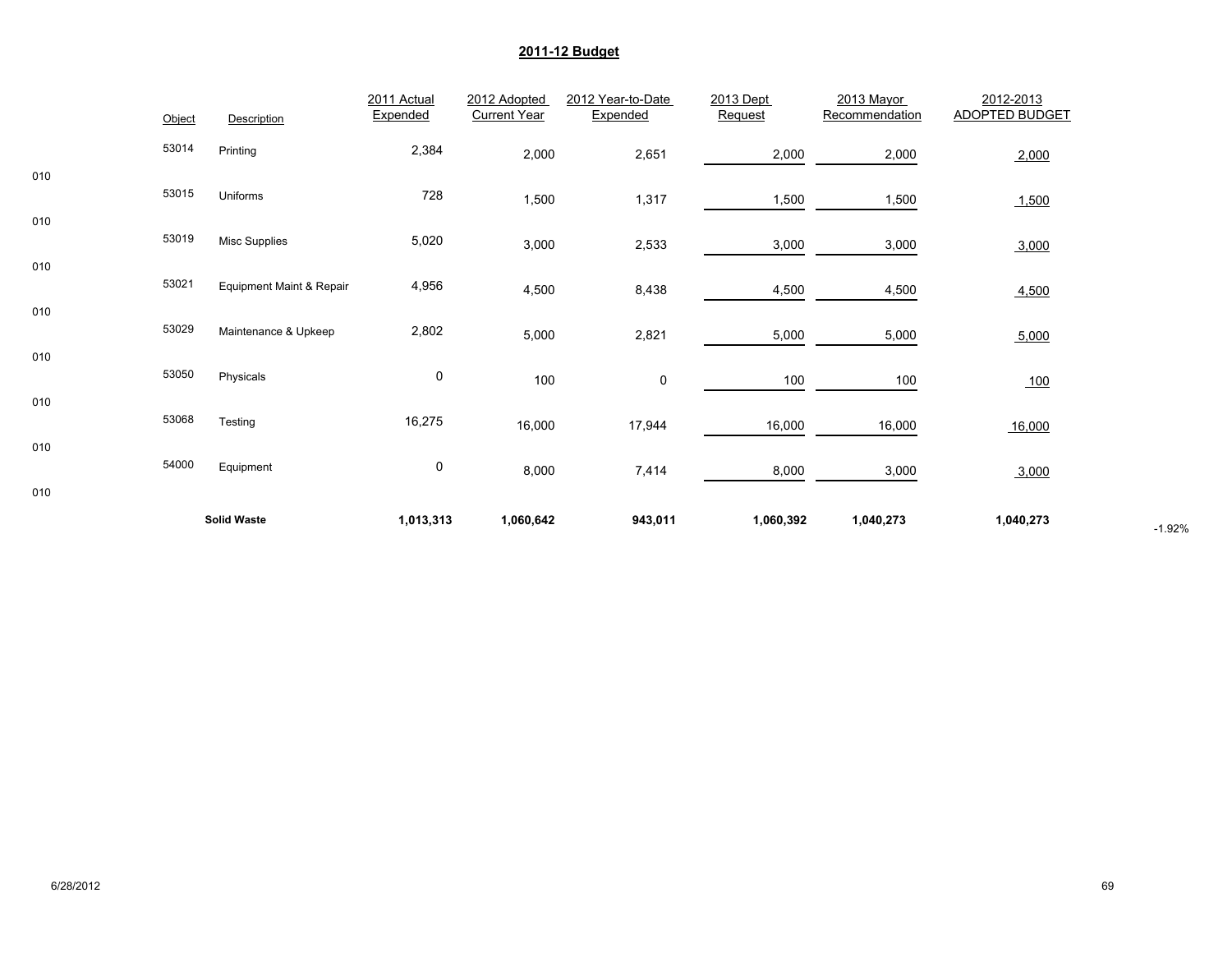|       | Object | Description               | 2011 Actual<br>Expended | 2012 Adopted<br><b>Current Year</b> | 2012 Year-to-Date<br>Expended | 2013 Dept<br>Request | 2013 Mayor<br>Recommendation | 2012-2013<br>ADOPTED BUDGET |       |
|-------|--------|---------------------------|-------------------------|-------------------------------------|-------------------------------|----------------------|------------------------------|-----------------------------|-------|
| 10950 |        | <b>Board of Education</b> |                         |                                     |                               |                      |                              |                             |       |
| 010   | 53051  | Board of Ed Expenses      | 36,248,784              | 36,632,735                          | 33,173,768                    | 37,627,497           | 36,632,735                   | 36,632,735                  |       |
|       |        | <b>Board of Education</b> | 36,248,784              | 36,632,735                          | 33,173,768                    | 37,627,497           | 36,632,735                   | 36,632,735                  | 0.00% |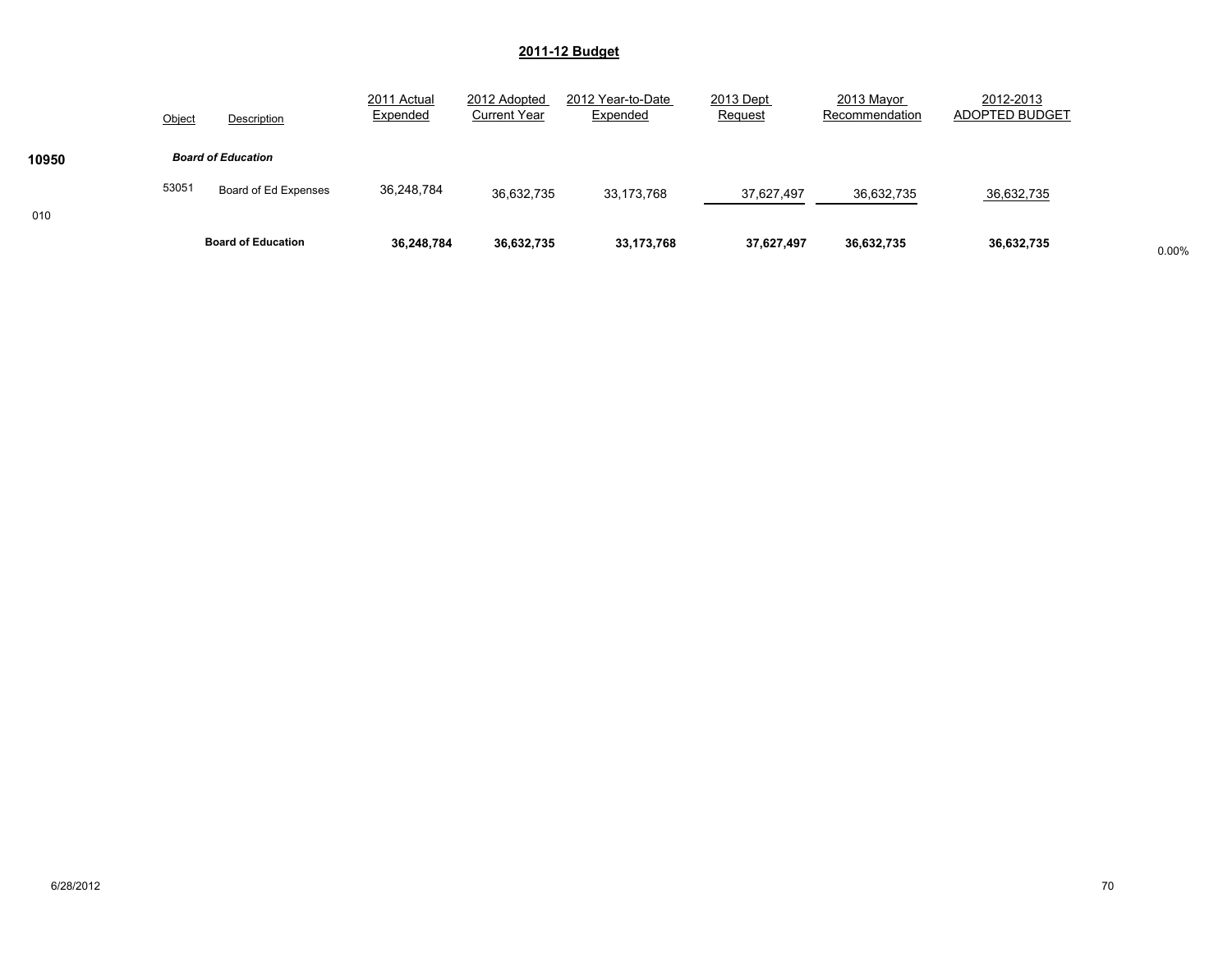|       | Object | Description                 | 2011 Actual<br>Expended | 2012 Adopted<br><b>Current Year</b> | 2012 Year-to-Date<br>Expended | 2013 Dept<br>Request | 2013 Mayor<br>Recommendation | 2012-2013<br>ADOPTED BUDGET |
|-------|--------|-----------------------------|-------------------------|-------------------------------------|-------------------------------|----------------------|------------------------------|-----------------------------|
| 10960 |        | <b>Capital Improvement</b>  |                         |                                     |                               |                      |                              |                             |
|       | 52012  | Paving                      | 160,364                 | 334,000                             | 252,489                       | 0                    | 334,000                      | 334,000                     |
| 010   | 53089  | Trsf Sta Bldg/drvwy         | $\pmb{0}$               | $\pmb{0}$                           | $\pmb{0}$                     | 0                    | 50,000                       | 50,000                      |
| 010   | 54007  | New Highway Equipment       | 29,480                  | 13,000                              | $\pmb{0}$                     | $\mathsf{O}\xspace$  | $\pmb{0}$                    | $\overline{0}$              |
| 010   | 54008  | Basketball Courts-Camp O    | $\pmb{0}$               | $\pmb{0}$                           | 0                             | 0                    | 16,000                       | 16,000                      |
| 010   | 54010  | Snow Plows                  | $\pmb{0}$               | 14,700                              | $\pmb{0}$                     | $\mathsf 0$          | 0                            | $\overline{0}$              |
| 010   | 54013  | Senior Bus                  | $\pmb{0}$               | $\pmb{0}$                           | 0                             | 0                    | 20,000                       | 20,000                      |
| 010   | 54049  | Old Town Hall Roof Replac   | $\pmb{0}$               | 60,000                              | $\pmb{0}$                     | 0                    | 0                            | $\overline{0}$              |
| 010   | 54052  | Repair Tennis Courts        | $\pmb{0}$               | 18,500                              | $\pmb{0}$                     | $\mathsf 0$          | 0                            | $\overline{0}$              |
| 010   | 54059  | <b>Trash Compactor</b>      | $\pmb{0}$               | 34,000                              | $\pmb{0}$                     | $\mathsf 0$          | $\mathbf 0$                  | $\overline{0}$              |
| 010   | 54060  | Fire Dept Fit Test Machine  | 0                       | 12,000                              | 10,334                        | 0                    | 0                            | $\Omega$                    |
| 010   | 54077  | <b>State Police Radios</b>  | 9,760                   | $\mathsf 0$                         | $\mathsf 0$                   | 0                    | 0                            | $\overline{0}$              |
| 010   | 54111  | New Town Hall Roof          | $\pmb{0}$               | 20,000                              | $\pmb{0}$                     | $\mathsf 0$          | $\pmb{0}$                    | $\overline{0}$              |
| 010   | 54131  | Contribution to Capital Car | $\pmb{0}$               | 20,000                              | 10,853                        | $\mathsf{O}\xspace$  | 20,000                       | 20,000                      |
| 010   | 54137  | Security System, Tyl        | $\pmb{0}$               | $\pmb{0}$                           | $\pmb{0}$                     | 0                    | 86,100                       | 86,100                      |
| 010   | 54318  | PALMER SIDEWALK             | 16,172                  | $\pmb{0}$                           | 0                             | $\mathsf 0$          | $\pmb{0}$                    | $\overline{0}$              |